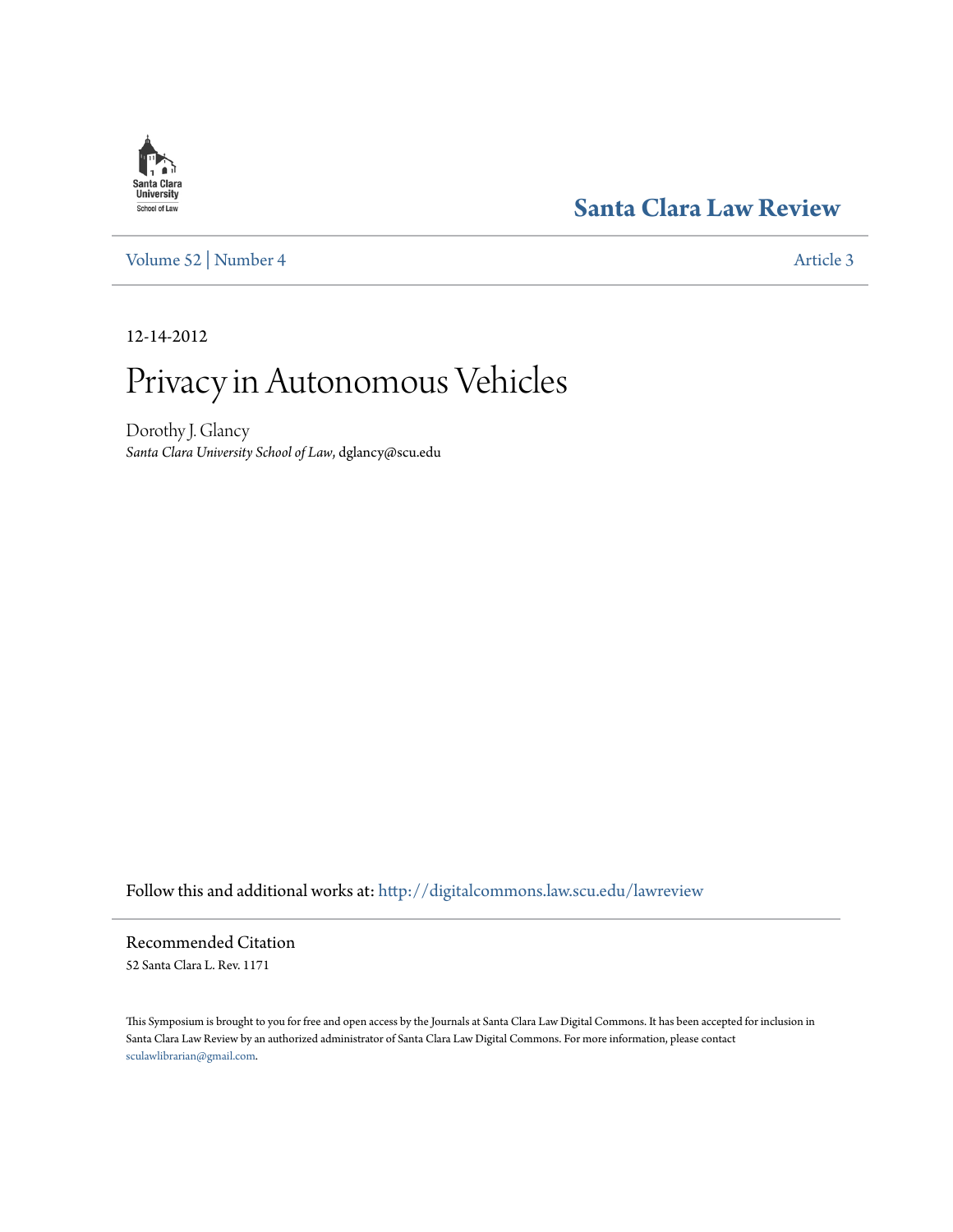# **Dorothy J. Glancy\***

#### TABLE OF CONTENTS

Introduction

- I. Types of Autonomous Vehicles
	- A. Selfcontained Autonomous Vehicles Contrasted with Interconnected Autonomous Vehicles
		- B. Privacy Comparison
	- C. Outliers
- II. Autonomous Vehicle Users
- Privacy Interests
	- A. Personal Autonomy Privacy Interests
	- B. Personal Information Privacy Interests
		- 1. Autonomous Vehicle Personal Information
			- 2. Personal Information Regulation
		- 3. Personal Information Privacy Risks
	- C. Surveillance Privacy Interests
		- 1. Targeted Surveillance
	- 2. Mass Surveillance
- IV. Expectations of Privacy in Autonomous Vehicles
	- A. Public Roadway Privacy Expectations
	- B. Vehicle Exceptions to Fourth Amendment Warrant Requirements
- V. Optimizing Interactions Between Privacy and Autonomous Vehicles

Conclusion

#### INTRODUCTION

If people were not involved with autonomous vehicles, privacy would not be an issue. Because people will be

 <sup>\*</sup> Professor of Law, Santa Clara University Law School. B.A. Wellesley College, J.D. Harvard Law School. This Article was presented at the January 20, 2012 symposium on "Legal Implications of Autonomous Vehicles." The intrepid autonomous vehicle symposium editors, Tijana Martinovic and Kevin Rogan, deserve great credit both for suggesting this topic and for their remarkable follow-through. Many thanks to Barbara Wendling for helpful guidance about automobile technology and transportation policy. Greatly appreciated research assistance was provided by Nicole Hess.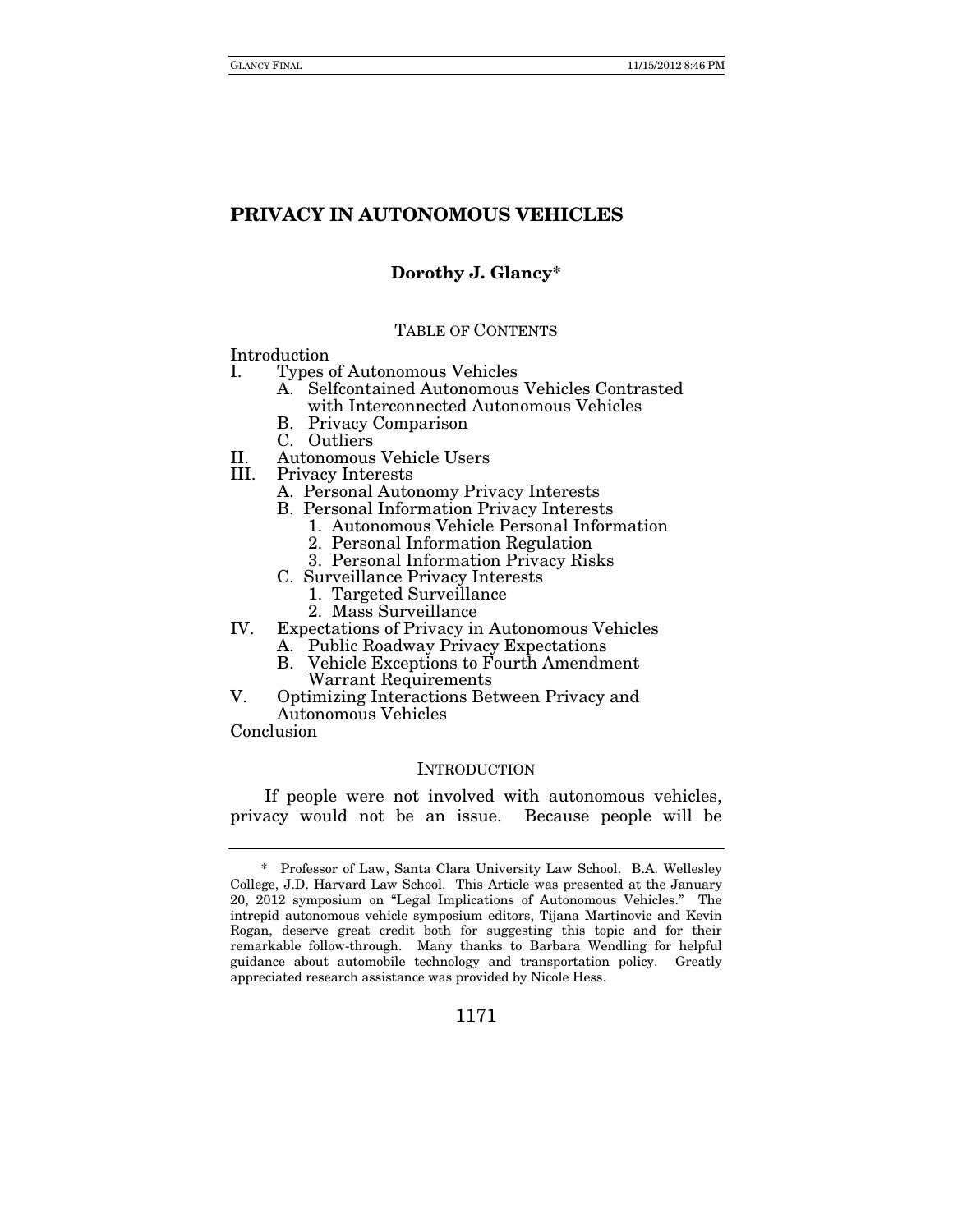intended users and purchasers of autonomous vehicles, understanding where and how privacy and autonomous vehicles will interact is important to the success of these new modes of personal mobility. Whenever a person is linked with an autonomous vehicle, privacy interests become important. Among the social and cultural issues that may be "the most slippery territory for autonomous vehicles,"<sup>1</sup> the most challenging are privacy interests.

 Privacy norms center on the unique dignity of each individual human person. They are expressed in several types of privacy interests that will affect, and be affected by, autonomous vehicles. For example, autonomous vehicles will affect individual autonomy by taking control over an important aspect of people's lives—the way in which they move from place to place. Autonomous vehicles are also likely to raise concerns about personal information privacy when autonomous vehicles generate personal information about the people who use them. Potential use of autonomous vehicles as tools for comprehensively tracking people's travels affects privacy interests associated with concerns about surveillance. In the future, autonomous vehicles will need to accommodate such privacy interests, just as privacy interests are likely to adapt to autonomous vehicles. This Article explores these synergies.

 Two factors complicate thinking about interactions between autonomous vehicles and privacy. First, interactions between autonomous vehicles and privacy are not now a presently observable phenomenon. Not yet marketed as consumer products, autonomous vehicles exist at present only in a variety of prototypes and experimental models. Therefore, it is necessary to project privacy issues onto a future world in which autonomous vehicles without active drivers move people and goods across roads and highways. Second, interactions between privacy and autonomous vehicles involve relationships between two flexible concepts that can be difficult to pin down. Precise details of what consumer versions of autonomous vehicles will be like are not

 <sup>1.</sup> Tom Vanderbilt, Let the Robot Drive: The Autonomous Car of the Future Is Here, WIRED MAGAZINE, Feb. 23, 2012, available at http://www.wired.com/magazine/2012/01/ff\_autonomouscars.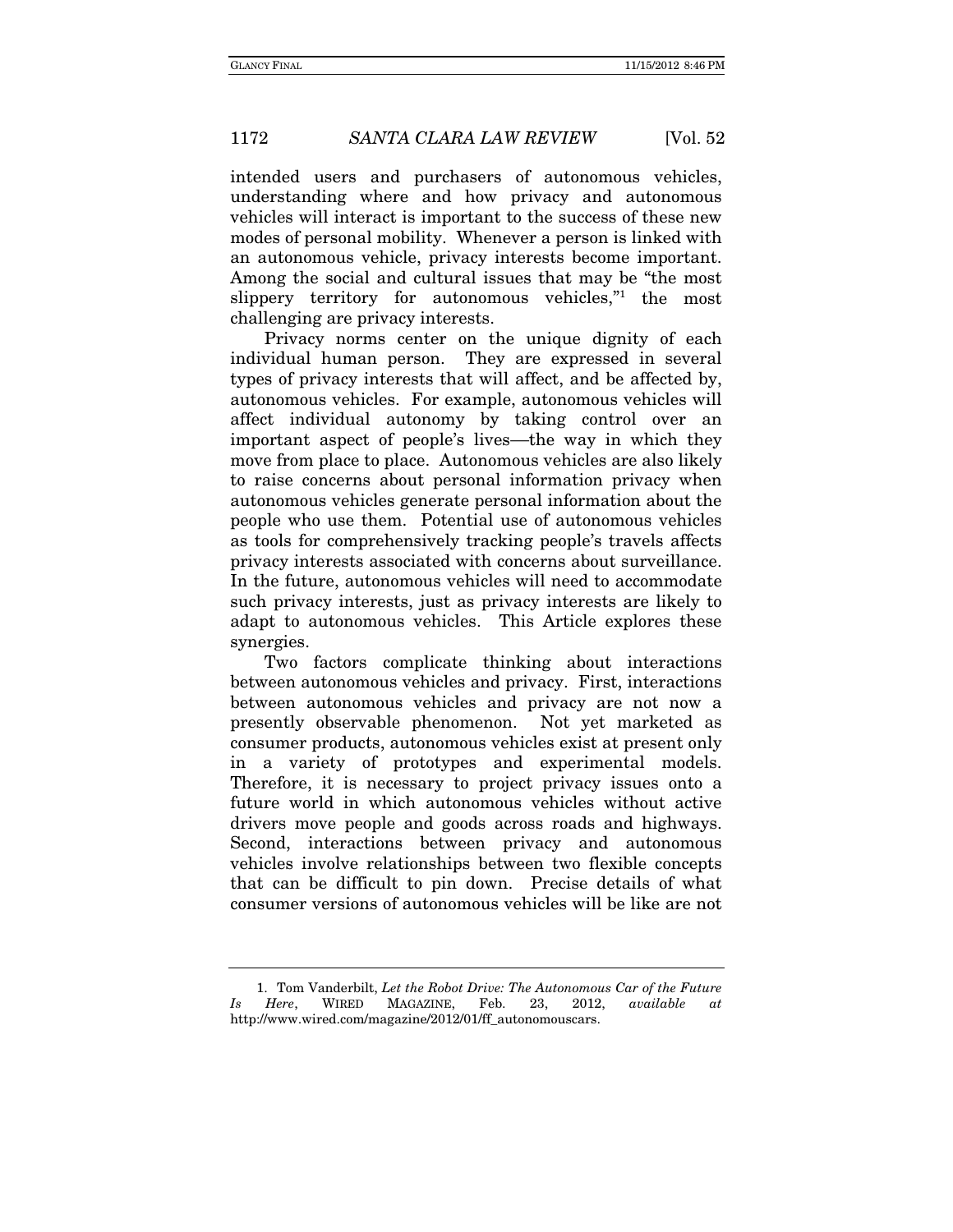now known.2 Experimental versions discussed in this Article suggest a broad range of possible configurations. Just about the only characteristic that all autonomous vehicles appear to share is the dispensability of an active human driver. Moreover, privacy is a notoriously contentious concept with a number of different and evolving meanings. As a result, exploring potential interactions between privacy and selfdriving vehicles (neither of which has a fixed meaning) is intellectually challenging.

This exploration of privacy in autonomous vehicles begins by contrasting two potential types of autonomous vehicles that, if developed into consumer products, would interact with privacy in different ways. It will then look at some of the different types of potential autonomous vehicle users. Next, the Article examines three types of privacy interests likely to be affected by autonomous vehicles: autonomy privacy interests, personal information privacy interests, and surveillance privacy interests. After considering the reasonableness of expectations of privacy in the context of autonomous vehicles, this discussion will turn to some suggested strategies for optimizing potential synergies between privacy and autonomous vehicles.

#### I. TYPES OF AUTONOMOUS VEHICLES

Interactions between privacy and autonomous vehicles will depend on the design and operation of autonomous vehicles. A wide range of possible types of autonomous vehicles will apply different technologies to operate motor vehicles in different ways.<sup>3</sup> All of them replace human drivers with artificial intelligence, but do so in different ways.

 Because privacy is concerned with individual people, this discussion focuses on personal vehicles that, if not autonomous, would require human drivers to make personal

 <sup>2.</sup> Autonomous vehicles are more than just self-moving, or self-propelled, vehicles. Self-propelled movement is what the word "automobile" connotes. Rather, an autonomous vehicle is operated and controlled by systems of artificial intelligence either inside or outside the vehicle or a combination of internal and external control. Autonomous vehicles, which may also be called "driverless" or "self-driving" vehicles, can take many physical forms and may be powered by any type of engine—electric, internal combustion, hydrogen, etc.

 <sup>3.</sup> See Sven A. Beiker, Legal Aspects of Autonomous Driving, 52 SANTA CLARA L. REV. 1145, 1146–49 (2012).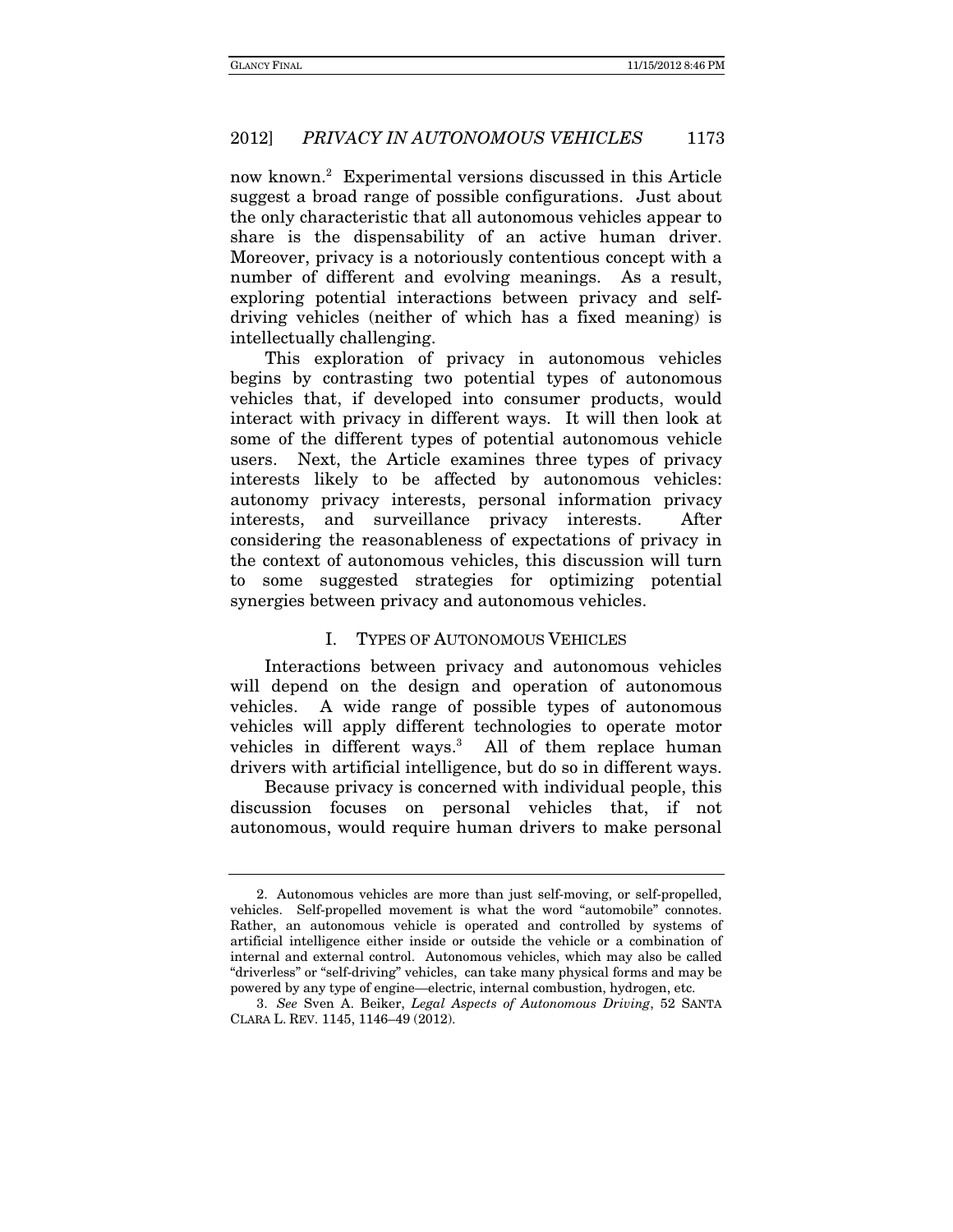journeys on public roads.4 The potential universe of autonomous vehicles would include trucks, buses, taxis, emergency vehicles, and the like.<sup>5</sup> However, personal autonomous vehicles used by people who have privacy interests are the most interesting in considering privacy issues.

From a privacy perspective, it can matter a great deal how a vehicle's artificial intelligence interacts with the vehicle user and the roadway environment, as well as what data the vehicle sends or receives. When artificial intelligence replaces the driver in a driverless car, the vehicle's autonomous systems will rely on a number of data sources to assess the driving environment and to control the operation of the vehicle. In thinking about privacy, there are considerable differences between two general types of autonomous vehicles. This discussion refers to them as, on the one hand, selfcontained autonomous vehicles and, on the other hand, interdependent autonomous vehicles. These are simply models of groups of characteristics that future autonomous vehicles may have. They are not technical categories, but rather theoretical examples that help in thinking about the interactions between privacy and autonomous vehicles. It is likely that future autonomous vehicles will combine features of both of these models.

Three technological factors distinguish between these two versions of autonomous vehicles and shape the interactions between autonomous vehicles and privacy: (1) where the controlling artificial intelligence is located, (2) how external data, such as information about the roadway around the vehicle, is collected and transmitted to the vehicle and (3) whether internal vehicle data is transmitted beyond the vehicle. As will be explained more fully below, selfcontained autonomous vehicles deal with these factors differently

 <sup>4.</sup> Personal vehicles are typically privately-owned or leased passenger cars, fleet-owned passenger vehicles, or certain types of individually operated commercial vehicles that are ordinarily operated by human drivers on public roadways.

 <sup>5.</sup> Autonomous mass transit vehicles such as public trolleys, light rail, or heavy rail streetcars already exist and pose separate privacy and security challenges for their users. Also not within the ambit of this discussion are vehicles that do not regularly operate on public roadways; such as military transports, mining vehicles, off-road vehicles, or farm tractors.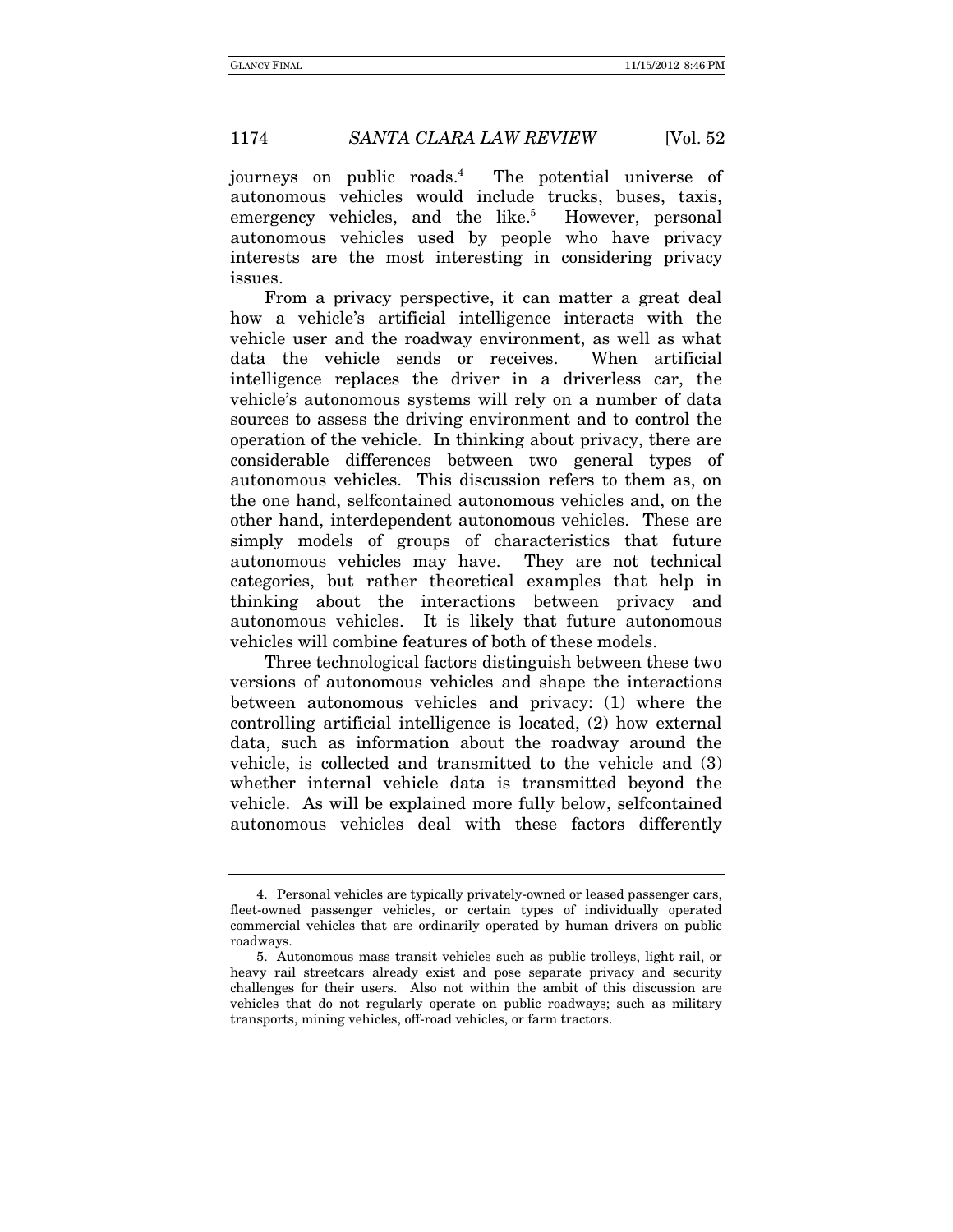from interdependent autonomous vehicles.

All types of autonomous vehicles apply artificial intelligence to integrate both internal data from within the vehicle and external data about the environment outside the vehicle. Then the vehicle's analytic processes determine how the vehicle behaves (speed, direction, braking, etc.). Most experimental autonomous vehicles locate most of that artificial intelligence within the vehicle itself. That is why autonomous personal vehicles are sometimes referred to as "self-driving cars." But it is also possible for all or part of the intelligence controlling an interconnected autonomous vehicle to be located outside the vehicle and communicated to the interconnected vehicle over a wireless vehicular network. The selfcontained autonomous vehicle does not connect to such a network and therefore is not subject to external control.

Both the selfcontained and the interdependent autonomous vehicles will rely on internally facing sensors that collect and feed data about how a vehicle and its various parts are operating to a central sensing and diagnostic component that analyzes vehicle data from various parts of the vehicle. Most non-autonomous modern vehicles already contain such sensors. According to a writer in the *IEEE Spectrum*, even in 2009 it took "dozens of microprocessors running 100 million lines of code to get a premium car out of the driveway."[6](#page-5-0) Consumers may be aware of these sensors because some of them provide information to an Event Data Recorder associated with air bag systems in most vehicles. Internal sensors can also collect continuous data about vehicle status that is potentially useful to vehicle manufacturers, traffic engineers, insurance companies, and the like. When this vehicle status and operation information is associated with an identifiable individual, the data becomes personal information that is important for privacy purposes. When a vehicle records such internal sensor data, for example through data logging, it is recording personal information about an identifiable vehicle user's location and

<span id="page-5-0"></span><sup>6.</sup> R. N. Charette, *This Car Runs on Code*, IEEE SPECTRUM (Feb. 2009), *available at* http://spectrum.ieee.org/green-tech/advanced-cars/this-car-runs-oncode/0. By comparison, it takes 6.5 million lines of software code to operate the avionics and onboard support systems of a Boeing 787 Dreamliner. *Id.*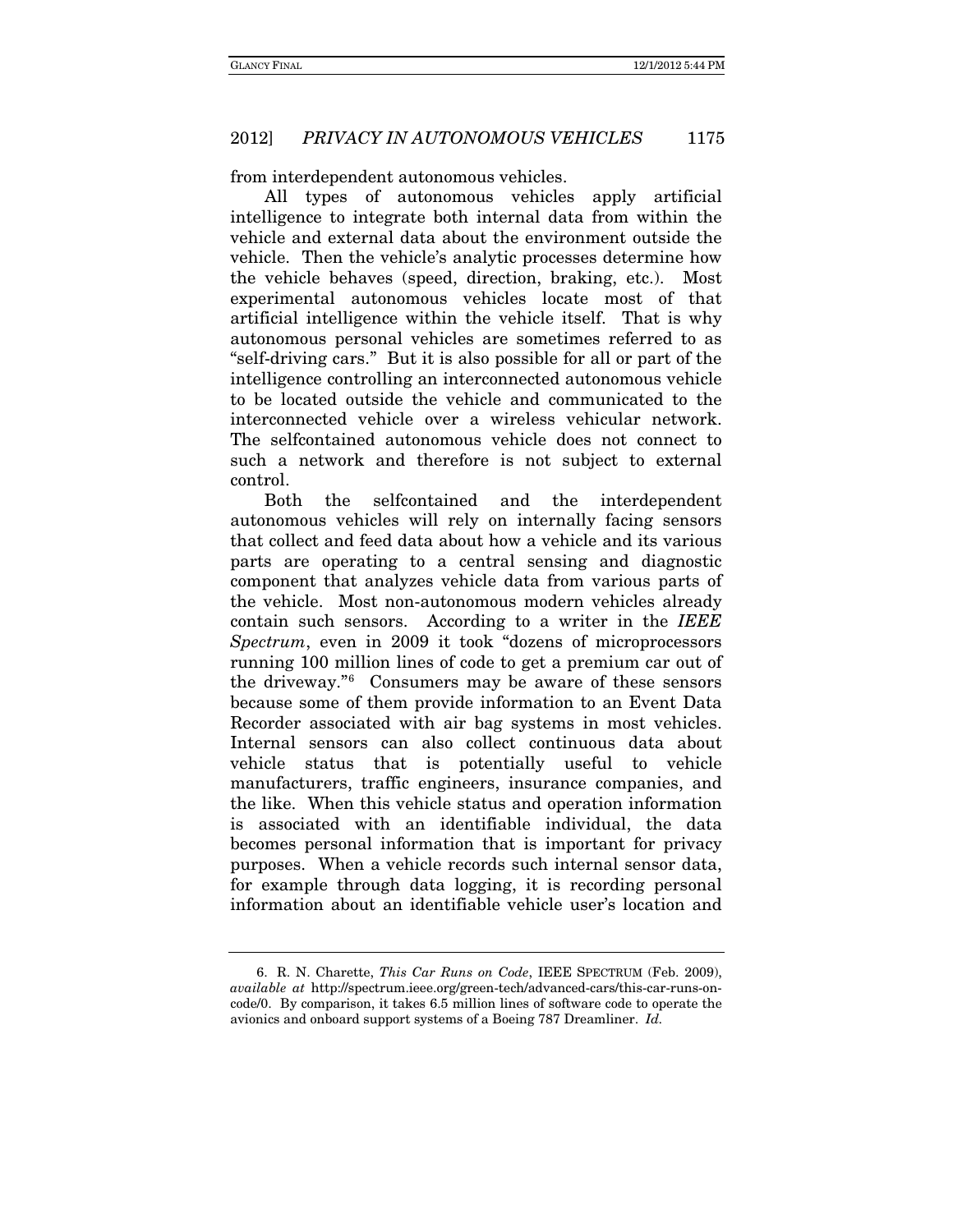behavior. Some vehicle data may be anonymous. However, absent privacy precautions, much of a vehicle's internal sensor data is potentially linkable to the vehicle user and is therefore personal information that raises privacy issues.

External situational information about what is going on around the vehicle, such as what else is on, or potentially on, the roadway is also necessary for autonomous vehicles to operate. The selfcontained model of autonomous vehicles exclusively uses onboard outward-facing sensors (such as cameras, radar, thermal imaging devices, and LIDAR (light detection and ranging) to collect data about the roadway environment outside the vehicle. Typically, it matches this external information to digital maps within the vehicle. In contrast, the interconnected model of autonomous vehicles is characterized by receiving external roadway situational information through wireless communications networks. The connected vehicle systems currently under development are designed to transmit data about the sending vehicle's internal status (exact location, speed, heading, and the like) as well as about general roadway, traffic, and weather conditions in the vicinity to other nearby autonomous vehicles. Navigational guidance and travel information may also be carried over vehicular networks.

Interconnected autonomous vehicles are characterized by participating in such a vehicular network over which they both send and receive data. Selfcontained autonomous vehicles do not participate in the network at all and therefore retain within the vehicle all of its internal and external data, as well as full control over the operation of the vehicle. Although separated for the purpose of this discussion into two distinct autonomous vehicle models, future autonomous vehicles may well combine features of both models.

# A. Selfcontained Autonomous Vehicles Contrasted with Interconnected Autonomous Vehicles

Selfcontained autonomous vehicles are defined by their reliance solely on information generated from onboard the vehicle, which provides data regarding both internal vehicle operations and the external environment. These vehicles typically also have internal maps of the roadways to be traversed. A selfcontained autonomous vehicle will generate, collect, and retain a great deal of information about the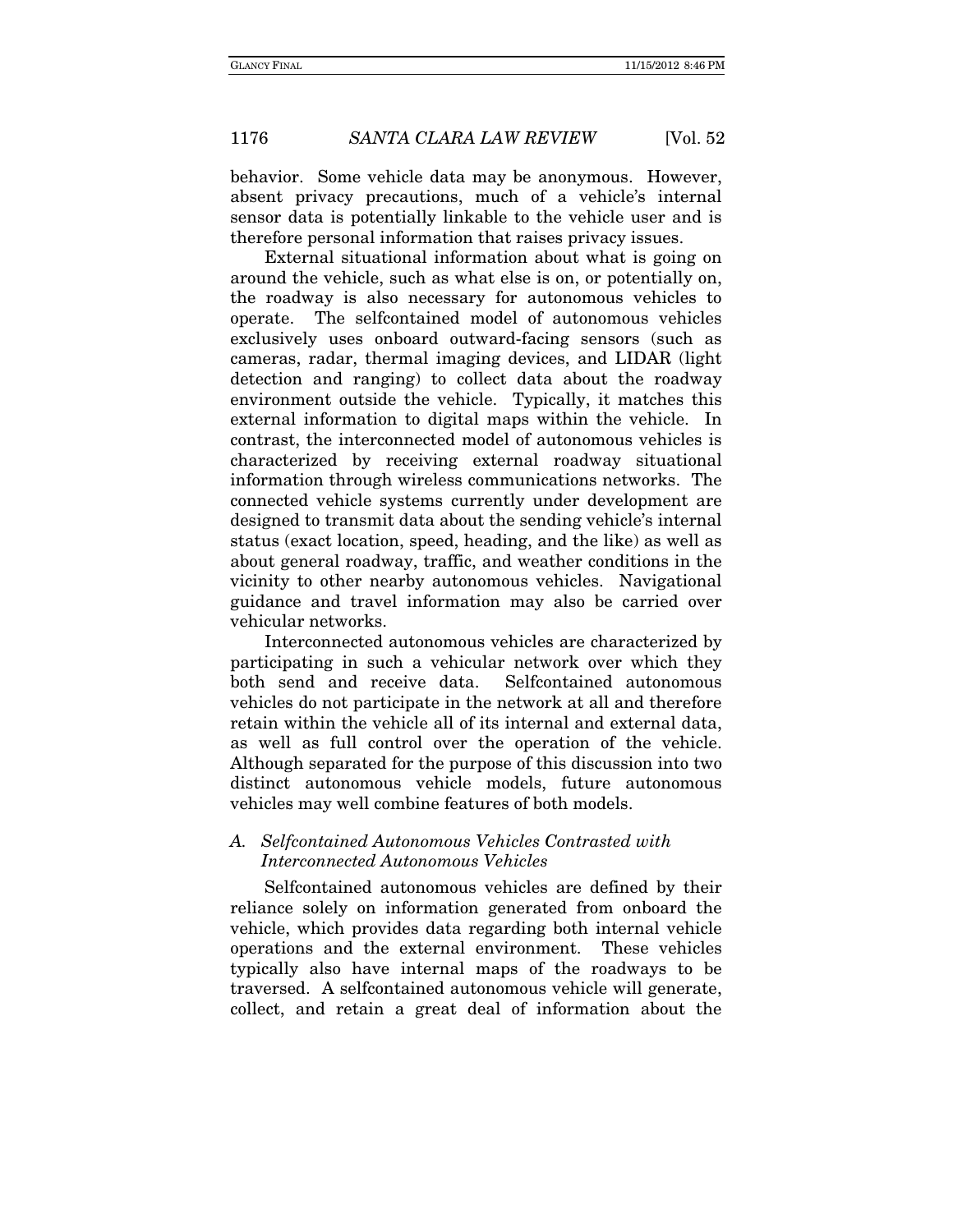vehicle, its operation, and the status of its user. That information remains entirely inside the selfcontained vehicle unless or until the information is removed. The selfcontained autonomous vehicle is not connected to any vehicular network, is not subject to external control, does not rely on off-board sources of information, and does not communicate vehicle-related data beyond the vehicle itself. This is the general configuration of the experimental Google car.7

In contrast, interconnected autonomous vehicles are wirelessly connected to a communications network, or possibly multiple communications networks. Such a vehicle could potentially be controlled through the network, either directly through operational commands sent to the vehicle or indirectly through selective communication of information known to cause the vehicle to behave in a particular way. For interconnected vehicles, the network provides situational information communicated by external sources of information about the immediate roadway environment through which the vehicle is passing. Information transmitted to an interconnected autonomous vehicle may include status messages from other vehicles or persons that share the network, as well as GPS location data, traffic, and weather reports. The interconnected autonomous vehicle also automatically transmits its own internal vehicle status data through the network to nearby vehicles or to other network users.

 The United States Department of Transportation (USDOT) is developing this type of vehicular network in its Connected Vehicle Program.8 Connected vehicles receive over a wireless channel information about the roadway

 <sup>7.</sup> Erico Guizzo, How Google's Self-Driving Car Works, IEEE SPECTRUM, http://spectrum.ieee.org/automaton/robotics/artificial-intelligence/how-googleself-driving-car-works (last visited Apr. 22, 2012). The Google Car apparently uses GPS for basic location data, but does not entirely rely on GPS in determining vehicle location.

 <sup>8.</sup> The Interconnected version of autonomous vehicles would use technologies under development in the Connected Vehicle research program. Connected Vehicle Research, U.S. DEP'T OF TRANSP.: RESEARCH & INNOVATIVE TECH. ADMIN., http://www.its.dot.gov/connected\_vehicle/connected\_vehicle.htm (last visited Apr. 22, 2012). The National Highway Traffic Safety Administration is currently studying the application of this Connected Vehicle type of autonomous vehicle. Stephen P. Wood et. al., The Potential Regulatory Challenges of Increasingly Autonomous Motor Vehicles, 52 SANTA CLARA L. REV. 1423, 1426–27, 1429, 1431–34 (2012).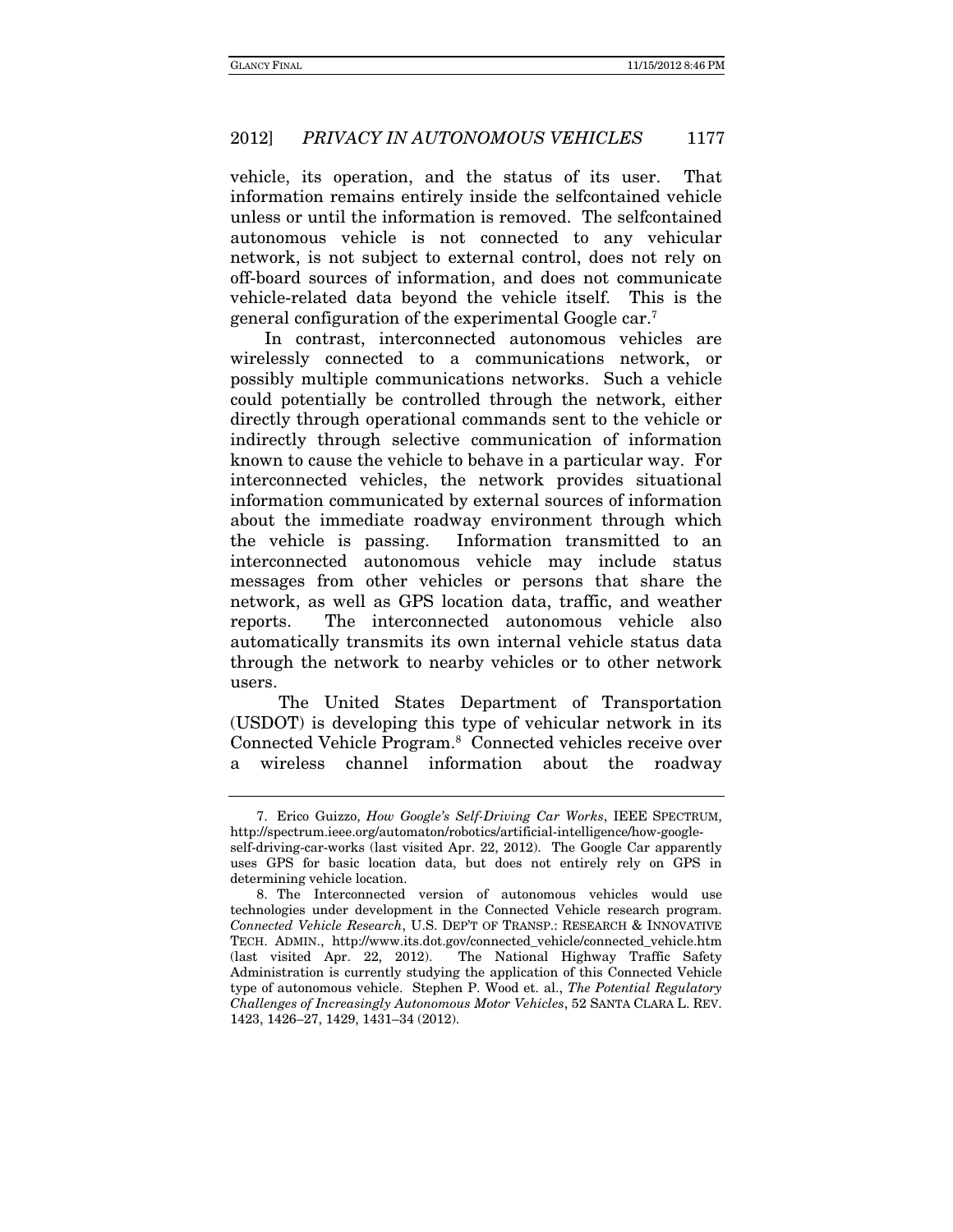environment, including the presence and behavior of other road users. In the Connected Vehicle Program, this network is cooperative in that a vehicle both receives and shares internal vehicle sensor information (speed, velocity, heading, etc.) with other similarly connected, data-sharing vehicles through what are called vehicle-to-vehicle (V2V) communications.<sup>9</sup> Assuming that it uses the Connected Vehicle systems currently under development, an interconnected autonomous vehicle could also communicate vehicle status data in real time to roadside infrastructure for use by traffic management centers, toll collection agencies, or law enforcement through vehicle-to-infrastructure (V2I) communications or to mobile devices (V2D). Sometimes the array of potential recipients of vehicle data is simply described as vehicle to "whatever" (V2X). For some communications, such as real-time communications with other nearby vehicles, the speed and low latency provided by a technology known as dedicated short-range communications (DSRC) is likely to be essential. For other types of communications, interconnected autonomous vehicles can use various forms of wireless communications, for example, telematics systems such as that used in General Motors' OnStar. If it follows the parameters of the Connected Vehicle Program, an interconnected autonomous vehicle might well use a mix of information and guidance provided to the vehicle over multiple wireless networks.

#### B. Privacy Comparison

These two contrasting models of autonomous vehicles have very different privacy implications. On the one hand, the selfcontained autonomous vehicle will generate, analyze, and maintain information, including personal information, solely within the vehicle itself. On the other hand, the interconnected autonomous vehicle is designed to interact continuously with an external network. This network either

 <sup>9.</sup> In the USDOT "Connected Vehicle Program," the Core (or Core System), is such an enterprise network for communications among vehicles and between vehicles and other elements participating in the Core, such as traffic management, navigation applications and many other potential users. Connected Vehicle Core System Baseline Documentation, U.S. DEP'T OF TRANSP.: RESEARCH & INNOVATIVE TECH. ADMIN., http://www.its.dot.gov/press/2011/ connected\_vehicle\_coresystem\_docs.htm (last visited Apr. 22, 2012).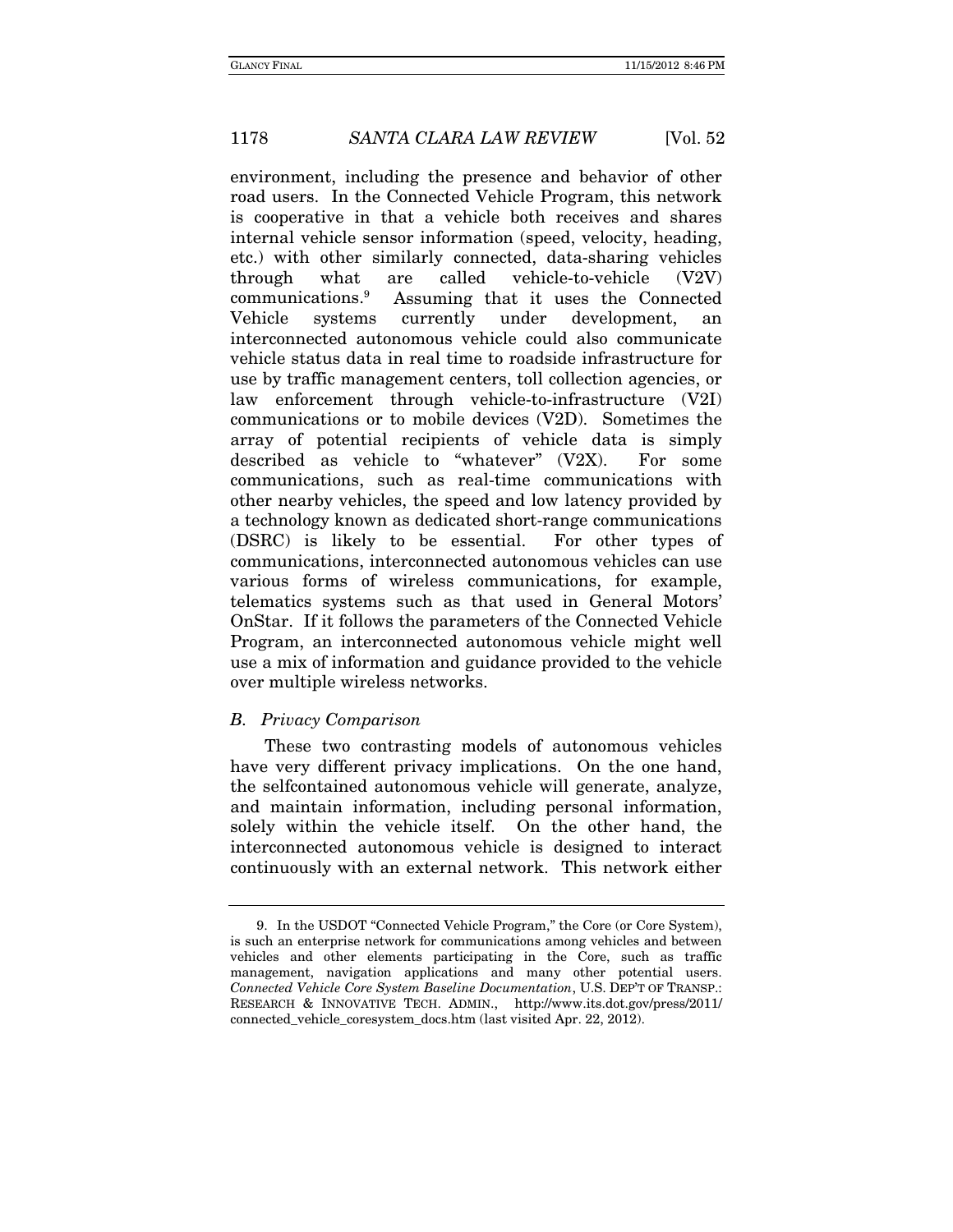may simply provide necessary information about the external situation for the autonomous vehicle to determine how to operate or may directly control the interconnected vehicle's operation.

Overall, selfcontained autonomous vehicles may seem more private than interconnected autonomous vehicles. That is both because selfcontained vehicle guidance does not receive information or control messages from external sources, and because the selfcontained model does not send internal vehicle status information to or through an external network. The fact that information and control remain inside the selfcontained vehicle also makes this model seem more secure.

Interconnected autonomous vehicles appear more privacy risky because they depend upon vehicular networks that are external to the vehicles. The personal autonomy of users would be affected by an interconnected autonomous vehicle's susceptibility to external control. In fact, an interconnected vehicle could be externally controlled in two ways. First, indirect control could be exerted by manipulating information transmitted to an autonomous vehicle programmed to behave in a predictable way upon receiving such information. For example, the vehicle could be caused to change route by sending it data indicating that the road ahead is blocked. Second, the network could communicate direct operational commands. For example, a network command could stop a vehicle or cause the vehicle to go to destinations not chosen by its user. Were all of the operations of an interconnected vehicle's movements directly controlled by external decision makers, the autonomous vehicle itself would appear to be no longer autonomous. Rather it would be under remote control. Such an externally controlled vehicle would not be driving itself. Instead, it would be driven by a decisionmaker other than the vehicle or its user. It might be called a "puppet vehicle," because the external decisionmaker would control the vehicle as if a puppeteer were pulling the strings of a marionette. In this situation, all personal autonomy of the user would be eliminated.

With regard to personal information privacy, both types of autonomous vehicles are likely to have highly detailed continuous data regarding vehicle location, as well as information about where the user wanted to go, did go, and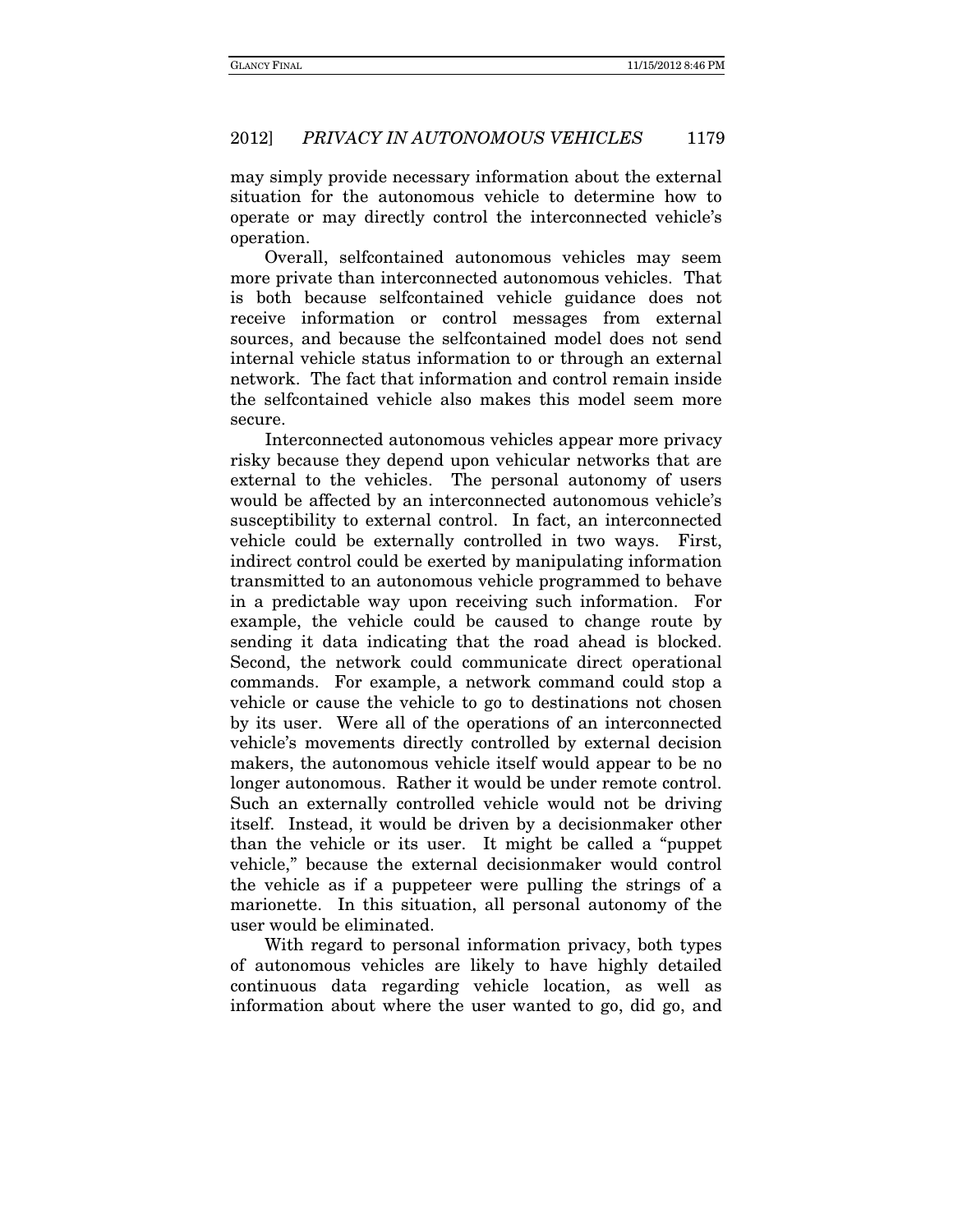what the user could have seen along the way. In selfcontained autonomous vehicles, personal information would be concentrated on-board the vehicle. As a result, the vehicle itself would be a repository of personal information about everywhere its user had traveled, how the vehicle had traveled, and everything encountered along the way. This personal information contained within the vehicle would be vulnerable to hacking, burglary, and potential access by investigators, both private and governmental. Enhanced physical and data security would be essential to protect the privacy of personal information in the selfcontained autonomous vehicle. Moreover, measures such as encryption, personal data minimization, and frequent data destruction would be crucial to protect personal information in selfcontained autonomous vehicles. Real-time surveillance of selfcontained autonomous vehicles would be possible through outside tracking, but not from within the vehicle itself.

An interconnected autonomous vehicle presents more risks to personal information because interconnected vehicles are designed to be engaged in constant network communication of such personal information as the user's real-time location. The vehicular communications network, on which the interconnected autonomous vehicle relies, would have many more potential data breach points at which personal information could be extracted, hacked or might leak out. Any such network would have to provide robust personal information protection and network security measures, including encryption and anonymization, to guard against privacy risks. Indeed, legislation or regulation may require strong network privacy protections for interconnected autonomous vehicle communications networks. The network on which interconnected autonomous vehicles would rely could also be used for surveillance of every interconnected vehicle. That is why privacy protections and strict controls over access to the network will be essential to protect the privacy of interconnected autonomous vehicle users.

Although potential impacts on privacy may seem greater in the context of an interconnected autonomous vehicle, those potential privacy impacts do not mean that one type of autonomous vehicle is necessarily better than another. It simply means that different types and degrees of privacy protection will be needed depending on the types of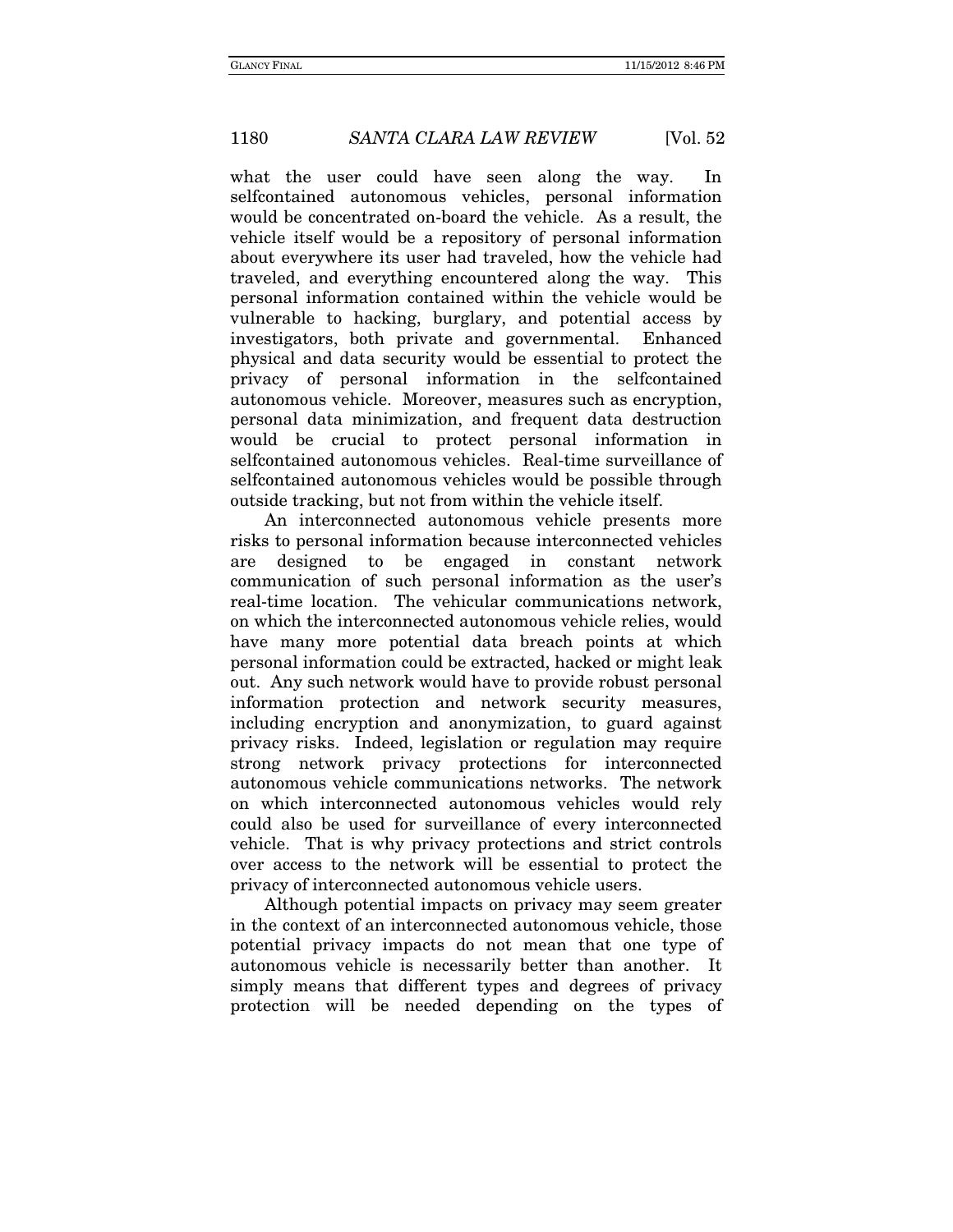technologies represented by the two models of autonomous vehicles discussed here, or whatever combination of technologies is eventually built into future autonomous vehicles.

#### C. Outliers

One type of autonomous vehicle that has been the object of considerable speculation is not yet available even in prototype. That is an autonomous vehicle with its own imagination, emotions, and capacity for independent judgment. A vehicle with the ability to make spontaneous choices regarding why to travel, when and where to go, and how to get there, completely independently of human initiation or intervention, exists at present only in fiction. If such a vehicle were developed in the future, it might threaten not only the privacy interests discussed here, but also other human values.<sup>10</sup>

Fictional examples of autonomous vehicles with imaginations and emotions, as well as capacities for independent judgment, are usually highly anthropomorphized, with out-sized personalities and uncanny abilities to communicate in human languages or even in Morse code.<sup>11</sup> These fictional autonomous vehicles can be seen in animated films  $(Cars^{12})$  or romantic fantasies  $(Chittv)$ Chitty Bang Bang<sup>13</sup> and The Love Bug<sup>14</sup>) or appear as sidekicks in science-fiction settings such as the Knight Rider's smart-talking KITT.<sup>15</sup> Stephen King's menacing Christine in the film of the same name is an extreme example.16 Popular fiction presents frightening science-fiction versions of autonomous vehicles that are smarter than their users as terrifying vehicular "Hals" capable of thinking independently

 <sup>10.</sup> RAY KURZWEIL, THE SINGULARITY IS NEAR: WHEN HUMANS TRANSCEND BIOLOGY 7–9 (2005). See infra discussion of the Singularity at note 31.

 <sup>11.</sup> The menacing trucks in the Stephen King movie, Maximum Overdrive, communicated their demands for diesel in Morse code. MAXIMUM OVERDRIVE (De Laurentiis Entertainment Group 1986).

 <sup>12.</sup> CARS (Pixar Animation Studios, Walt Disney Pictures Group 2006).

 <sup>13.</sup> CHITTY CHITTY BANG BANG (Warfield Productions 1968).

 <sup>14.</sup> THE LOVE BUG (Walt Disney Productions 1968).

 <sup>15.</sup> KNIGHT RIDER (Universal Media Studios 2008).

 <sup>16.</sup> CHRISTINE (Columbia Pictures 1983) (The title character is an apparently indistructable 1958 Plymouth Fury consumed by psychotic love for a young man.)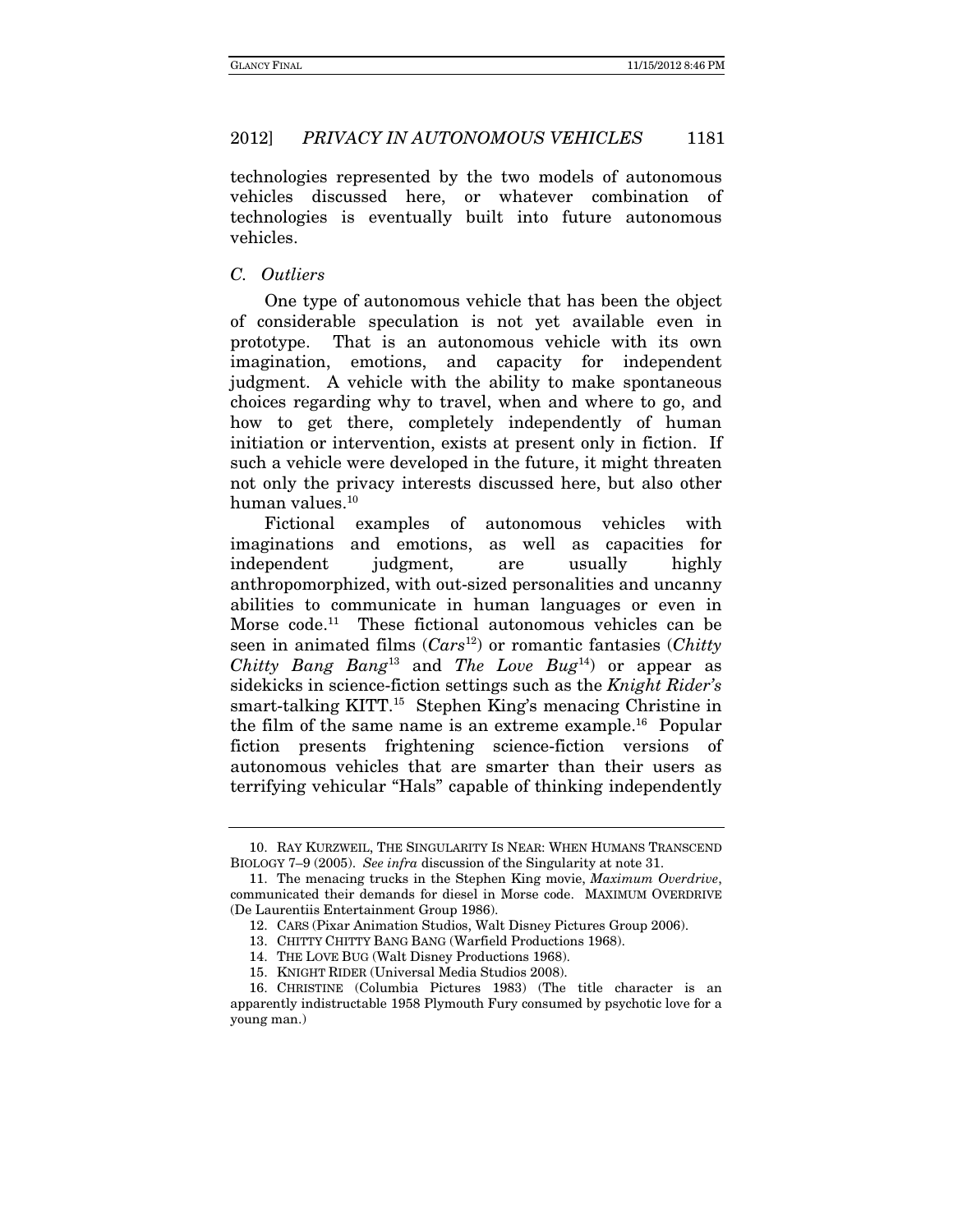and contradicting human commands.17 These are not the autonomous vehicles discussed in this Article.

In addition, this discussion does not focus on either robotic or platooned vehicles that are sometimes considered autonomous vehicles. Robotic vehicles have been in use for some time in public transit or paratransit applications. They are programmed by humans to carry out specific repetitive transport between fixed points—for example, transporting passengers or cargo to, from, or through highly controlled environments, such as dedicated lanes or roadways. Among the oldest of these technologies are guide-rail transit systems that have been used for ground transport in and around airports and amusement parks for decades.18 Such robotic vehicles, pre-programmed by human controllers to operate in fixed ways, are not autonomous vehicles for the purpose of this discussion.

Similarly, platooned vehicles are also not the focus of this privacy discussion. Platoons of wirelessly-connected tightlyspaced vehicles following a lead vehicle<sup>19</sup> do not need a driver in every vehicle because they are controlled by the vehicle leading the group. Aside from a possible lead vehicle driver, who makes all of the decisions for the unit, no active driver control of individual vehicles is needed as the group of

 <sup>17.</sup> Hal was the psychopathic computer in Arthur C. Clarke's science fiction novel 2001: A Space Odyssey that overruled the surviving astronaut, Dave. "I'm sorry, Dave. I'm afraid I can't do that . . . ." ARTHUR C. CLARKE, 2001: A SPACE ODYSSEY (1968). Such threats are among the possibilities contemplated by those concerned about the singularity, when artificial intelligence becomes smarter than human intelligence.

 <sup>18.</sup> The Denver Airport provides interesting examples of applications of robotic systems. On the one hand, the automated passenger tram has been a big success. Denver Airport Tram, VISITING D.C., http://www.visitingdc.com/ airports/denver-airport-tram.asp (last visited Apr. 22, 2012). On the other hand, the automated baggage system remains an infamous example of a robotic system that simply did not work. Kirk Johnson, Denver Airport Saw the Future. It Didn't Work, N.Y. TIMES, Aug. 27, 2005, available at http://www.nytimes.com/2005/08/27/national/27denver.html?\_r=1&pagewanted =all.

 <sup>19.</sup> Trevor Mogg, Ford Boss: The Self-Driving Car Is Essential—and Coming Soon, DIGITAL TRENDS (Feb. 28, 2012), http://www.digitaltrends.com/cars/fordboss-the-self-driving-car-is-essential-and-coming-soon/. "Between 2017 and 2025, Ford believes cars will have the technology to reduce the role of the driver markedly, and that many automobiles will be at least semi-autonomous" through "'vehicle platooning' whereby vehicles proceed pretty much bumper to bumper through the use of car-mounted sensors. This will improve safety and save space on roads which will by that time be busier than ever." Id.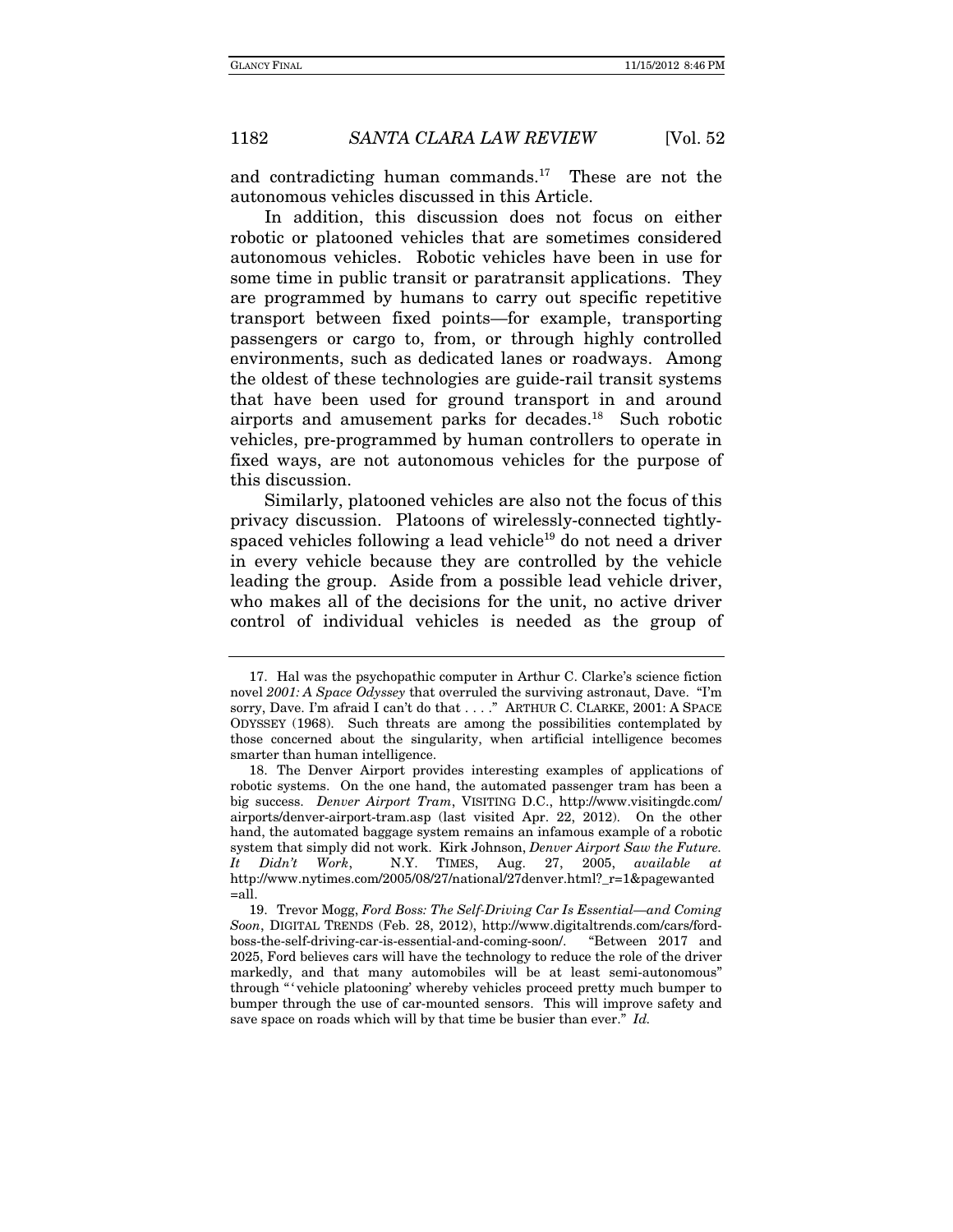vehicles moves as a unit or platoon. Both before a vehicle joins a platoon, as well as after the vehicle has disconnected from the platoon, each vehicle is not autonomous and requires a human driver. So long as joining and leaving a platoon is entirely voluntary and personal information is not collected or mishandled as a result of platooning, there are likely to be relatively few privacy issues posed by an unidentified vehicle voluntarily and temporarily following other presumably unknown vehicles.

Moreover, vehicles with automated and assistive features are not the focus of this discussion of privacy and autonomous vehicles. Already available on conventional motor vehicles, such features are attractive to consumers because they enhance safety, comfort, and convenience. At the same time, these features remain under the driver's ultimate control. Rather than being autonomous, in the full sense of selfdriving, vehicles with automated or assistive systems remain subject to driver decisionmaking and control. The features are driver assisting, rather than driver eliminating. Even the most sophisticated of the currently available assistive systems—such as self-parking, automatic lane alignment, and adaptive cruise control with automated braking and acceleration—provide driver override and can usually be turned on or off by the driver. Motor vehicles can also be equipped with automated driver warnings and other automated safety functions.

Many of these automated vehicle technologies are aspects of Intelligent Transportation Systems (ITS) now widely adopted throughout the United States and elsewhere in the world.20 Some of these technologies automate a specific function in ways that cannot be performed by a driver. For example, anti-lock brakes pulse a vehicle's brakes more rapidly than would be possible for any human driver. Some of these automated features are required. For example, in addition to anti-lock breaking systems (ABS), Electronic Stability Control (ESC) is required for all vehicles built after

 <sup>20.</sup> Dorothy J. Glancy, Privacy and Intelligent Transportation, 11 SANTA CLARA COMPUTER & HIGH TECH. L.J. 151 (1995) discusses many of these ITS automotive technologies that have been on the road for a long time. For more recent description of ITS technologies, see generally, Intelligent Transportation Systems, U.S. DEP'T OF TRANSP.: RESEARCH & INNOVATIVE TECH. ADMIN., http://www.its.dot.gov/ (last visited Apr. 22, 2012).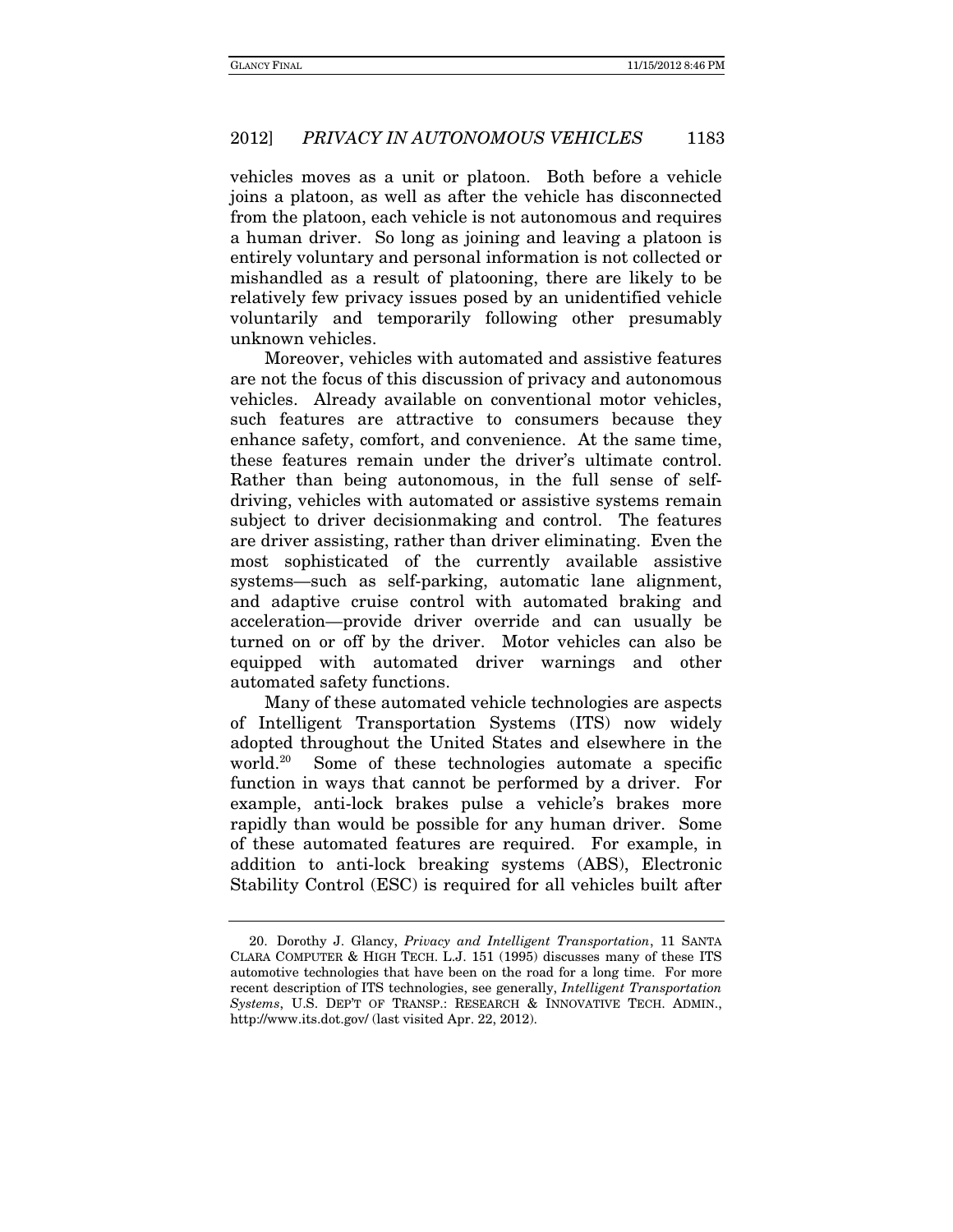September 1, 2011 and driven on United States highways.<sup>21</sup> These limited automated features do not make the vehicle autonomous since they do not replace overall control by a human driver.

The psychological importance of driver control in our culture is typified by James Bond's famous cars, specially engineered by "Q" for Bond's missions. James Bond's cars are automated, but not autonomous, vehicles. Typically, Bond vehicles are equipped with elegant and powerful automated and assistive systems. But James himself is always depicted as in charge of the vehicle, not vice-versa, even when he is not literally occupying the driver's seat. Being a super-spy or superhero seems to require always being in charge of one's vehicle.<sup>22</sup> Passively being driven around by an autonomous vehicle just does not fit the active mastery and in-control-atall-times superhero image. The distinction between a driver who is actively in control of a vehicle, although supported by automated and assistive systems, as opposed to a passive passenger controlled by an autonomous vehicle, can be significant not only for fictional superheroes, but also for privacy as well.

#### II. AUTONOMOUS VEHICLE USERS

Although autonomous vehicles will not be for everyone, the broad range of potential types of autonomous vehicles is matched by an equally varied spectrum of potential autonomous vehicle users. Since the role of a person using an autonomous vehicle is typically passive, driving enthusiasts, who enjoy driving automobiles for pleasure or for the thrill of controlling a powerful machine, may not want to use autonomous vehicles. In contrast, part of the attraction of autonomous vehicles is the opportunity for an individual, who would otherwise need to be fully engaged in driving, to do something else or nothing at all.

 <sup>21. 49</sup> C.F.R. § 571 (2011) (Standard No. 126: Electronic stability control systems.)

<sup>22.</sup> Batman's "Batmobile" is another example. See, e.g., THE 1966 TV BATMOBILE, http://www.1966batmobile.com (last visited Apr. 22, 2012); THE HISTORY OF THE BATMOBILE, http://www.batmobilehistory.com (last visited Apr. 22, 2012).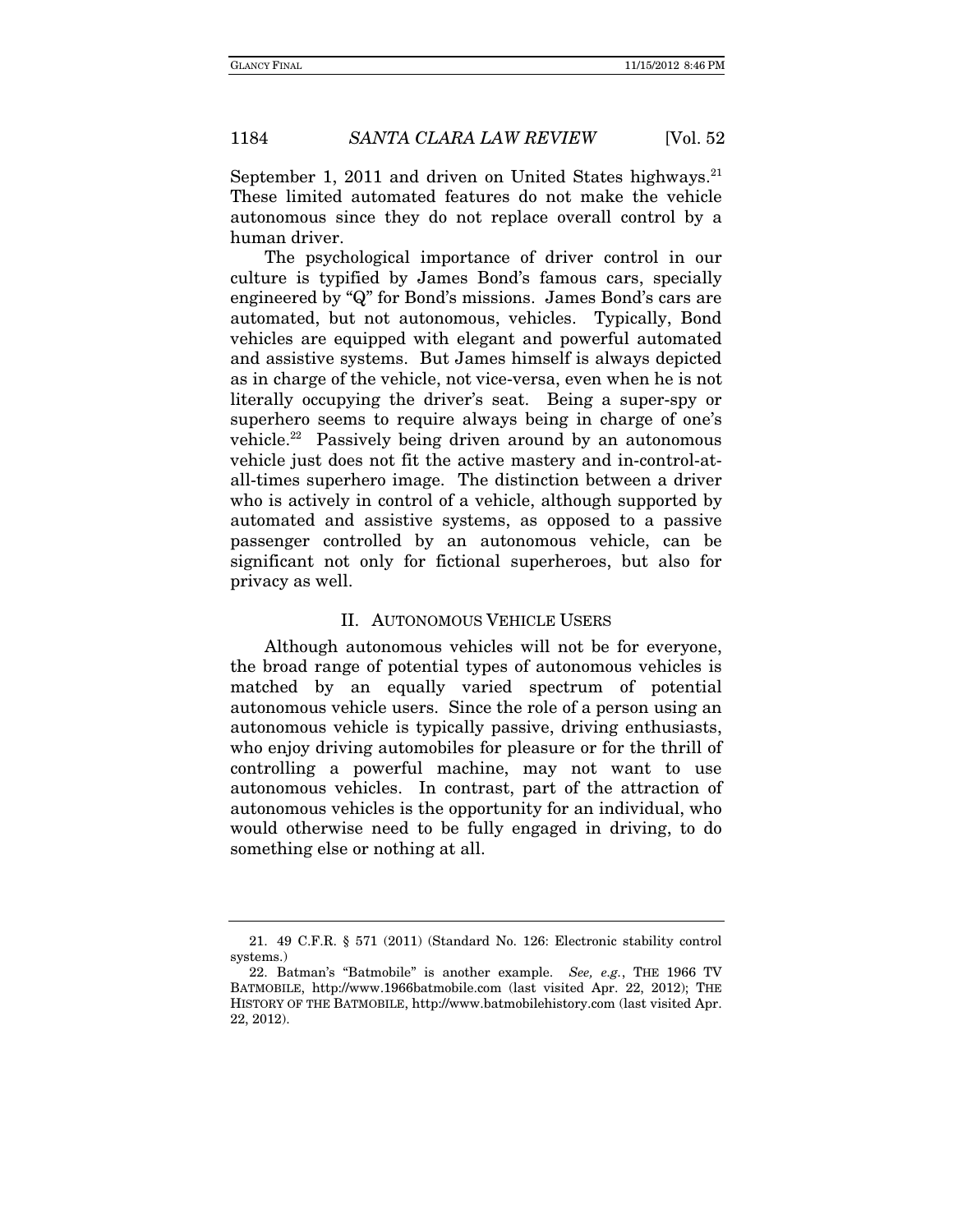At least initially, most autonomous vehicle users will be licensed drivers. State legislation allowing autonomous vehicles on public roads now typically requires a licensed driver who is capable of taking control of an autonomous vehicle in an emergency. For example, Nevada, the first state to license an autonomous vehicle for experimental road use requires that there be at least two humans in the vehicle and that one of them must be licensed and capable of driving the vehicle if necessary.23 Moreover, in the short run at least, autonomous vehicles will have to share roads and highways with human-driven vehicles unless and until there are dedicated roadways for autonomous vehicles.<sup>24</sup>

Some autonomous vehicle users will likely find a sense of security in being kept track of when they travel. Such a "someone is watching over me" message is already a theme in advertising for such telematics services as General Motors OnStar.25 For some people, being watched over might feel comforting.26 However, others would find the same watching to be oppressive monitoring by an overbearing agent of social control.<sup>27</sup> For example, those who object to red light cameras reflect this latter attitude of being repelled by indiscriminate monitoring.<sup>28</sup> Of course, to the extent that being monitored is

 24. The near future when there will be a mixture of autonomous and drivercontrolled vehicles, will present substantial challenges in terms of integrating autonomous vehicle technology into the existing infrastructure.

 25. Other examples of similar driver assistance telematics include BMW Assist, Ford RESCU, Kia UVO, Lexus Link, Lexus Enform, AcuraLink, Honda InterNavi, Mercedes-Benz TeleAid, Nissan CarWings, Toyota Entune, and Volvo OnCall. Embedded Telematics in the Automotive Industry, IHS ISUPPLI 10–12 (Nov. 22, 2011), http://gallery.mailchimp.com/e68b454409061ef6bb 1540e01/files/Embedded\_Telematics\_in\_the\_Automotive\_Industry\_sw\_iS.pdf [hereinafter Embedded Telematics].

 26. That is one of the major selling points of communications systems such as OnStar. See, e.g., OnStar, FACEBOOK, http://www.facebook.com/onstar.com (last visited Apr. 22, 2012).

 27. The paradigm of such an agent of social control is Big Brother in George Orwell's novel, 1984. See generally GEORGE ORWELL, 1984 (1949).

 28. Nathan Koppel, On Red-Light Cameras and the Constitution, WALL ST. J. L. BLOG (Aug. 25, 2011, 5:35 AM), http://blogs.wsj.com/law/2011/08/25/on-redlight-cameras-and-the-constitution/.

 <sup>23.</sup> NEV. DEP'T OF MOTOR VEHICLES, LCB File No. R084-11, Adopted Regulation of the Department Of Motor Vehicles (2012), available at http://www.leg.state.nv.us/register/RegsReviewed/\$R084-11\_ADOPTED.pdf. NEV. DMV REGULATIONS, LCB File No. R084-11, section 10 (Mar. 1, 2012) [hereinafter NEV. DMV], available at http://www.leg.state.nv.us/register/Regs Reviewed/\$R084-11\_ADOPTED.pdf.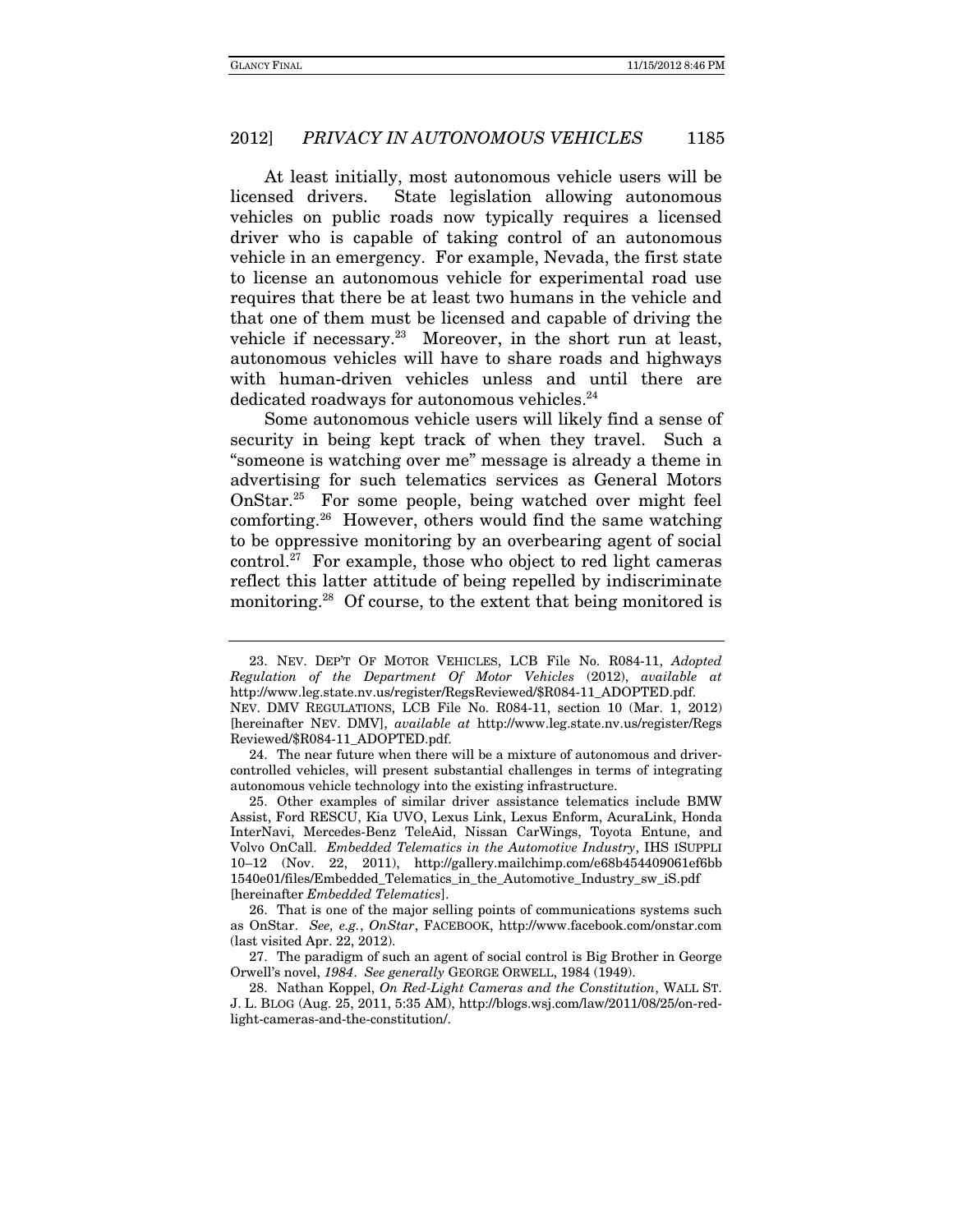a matter of informed choice by the person being watched, choosing to be monitored could be an exercise of personal autonomy.

For some people, autonomous vehicles could enable more autonomy than they now have. For example, disabled persons, the elderly, and those with impaired driving abilities may find that an autonomous vehicle is just what they want and need. For these potential users, an autonomous vehicle would provide enhanced personal autonomy and selfdetermination about when, how, and with whom to travel. Autonomous vehicles could provide more individual travel choices than they now enjoy, including the otherwise unavailable independence of traveling alone.<sup>29</sup> Nevertheless, for such users there may be a trade-off with privacy. Being linked with an autonomous vehicle is likely to generate a great deal of personal information about where the user is and what he or she is doing, as well as a comprehensive log of places the user visited. For some potential autonomous vehicle users, relying on an autonomous vehicle could pose a Hobson's choice—either to take this autonomous vehicle mode of personal transport that tracks your every movement, or to have no individual vehicle mobility at all.

For persons ineligible to drive, including the elderly, disabled persons, and perhaps children, there is also the risk that future regimes of autonomous vehicles might exercise even greater control over individual choices regarding whether to travel, where to travel, and when to travel. For example, an interconnected autonomous vehicle subject to external control by network commands would be able to prioritize roadway use so that disabled persons, or elderly persons, or other categories of users might also be required to travel before or after rush hours. In short, disabled or elderly persons who care a great deal about their privacy may face what seems to be a devil's bargain: In order to reclaim the ability to travel independently through use of an autonomous vehicle, a person must compromise privacy by disclosing personal information and subjecting herself to external

 <sup>29.</sup> As noted earlier, state law autonomous vehicle licensing requirements, such as those in Nevada (requiring a driverless car to contain at least two people, one of whom is licensed to take over driving from the vehicle), could make this hope illusory. See NEV. DMV, supra note 23, at § 10.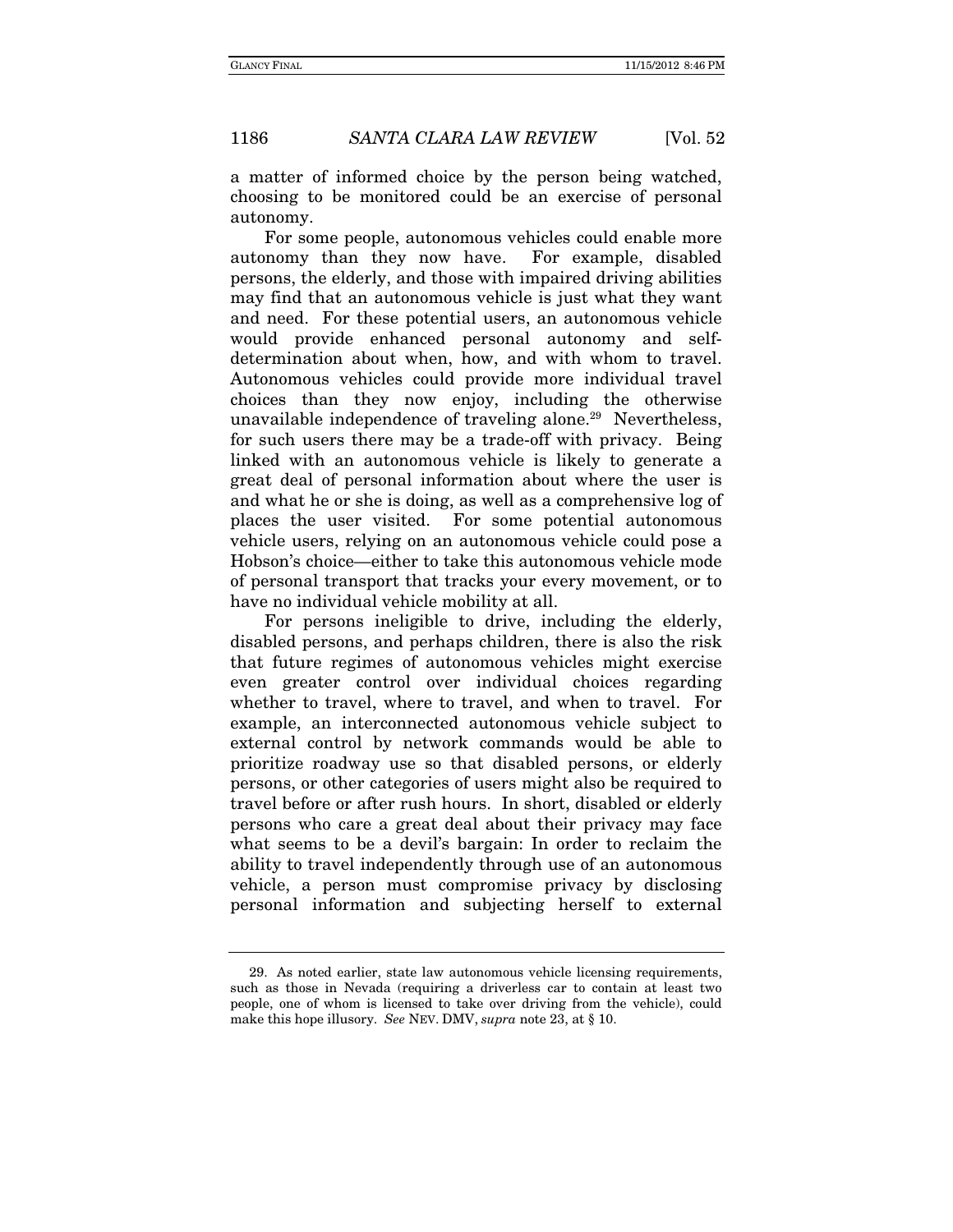control. As a result, some disabled people have suggested that, given an autonomous vehicle's potentially adverse side effects, they would rather take the bus.

# III. PRIVACY INTERESTS

When autonomous vehicles become a common mode of personal transport, three types of privacy interests will influence public acceptance of autonomous vehicles and possibly result in legal restrictions on how autonomous vehicles can be designed and operated. These three types of privacy interests are personal autonomy, personal information, and surveillance. Separate sections address each of these privacy interests in detail below. Moreover, the extent to which autonomous vehicles present a context in which their users reasonably expect privacy is also the subject of an extended discussion in a separate section. The moral force of all of these privacy interests, as well as of the legal privacy rights associated with them, is based on the dignity of people expected to use autonomous vehicles. These privacy interests also articulate important political considerations regarding the impact of autonomous vehicles on civil liberties and individual freedoms. All of these facets of privacy play vital roles in a well-functioning civil society as well as in providing protections for individual liberty. They are features of individualism and human freedom that face off against authoritarian dominance or manipulation by totalitarian states. They are also potentially compatible with autonomous vehicles.

Conventional legal analysis of privacy commonly splits privacy interests into two branches: autonomy privacy interests and information privacy (or data privacy) interests.30 However, given the nature of autonomous vehicle technologies, it makes sense to discuss separately surveillance privacy interests that combine both autonomy

 <sup>30.</sup> This bifurcation is the approach of the California courts in describing the privacy interests protected under the California Constitution's guarantee of an "inalienable right to privacy." CAL. CONST. art. I, § 1 (2012). In Hill v. Nat'l Collegiate Athletic Ass'n, 7 Cal. 4th 1, 35 (1994), the court described information privacy as "interests in precluding the dissemination or misuse of sensitive and confidential information." According to the court, autonomy privacy refers to "interests in making intimate personal decisions or conducting personal activities without observation, intrusion or interference." Id.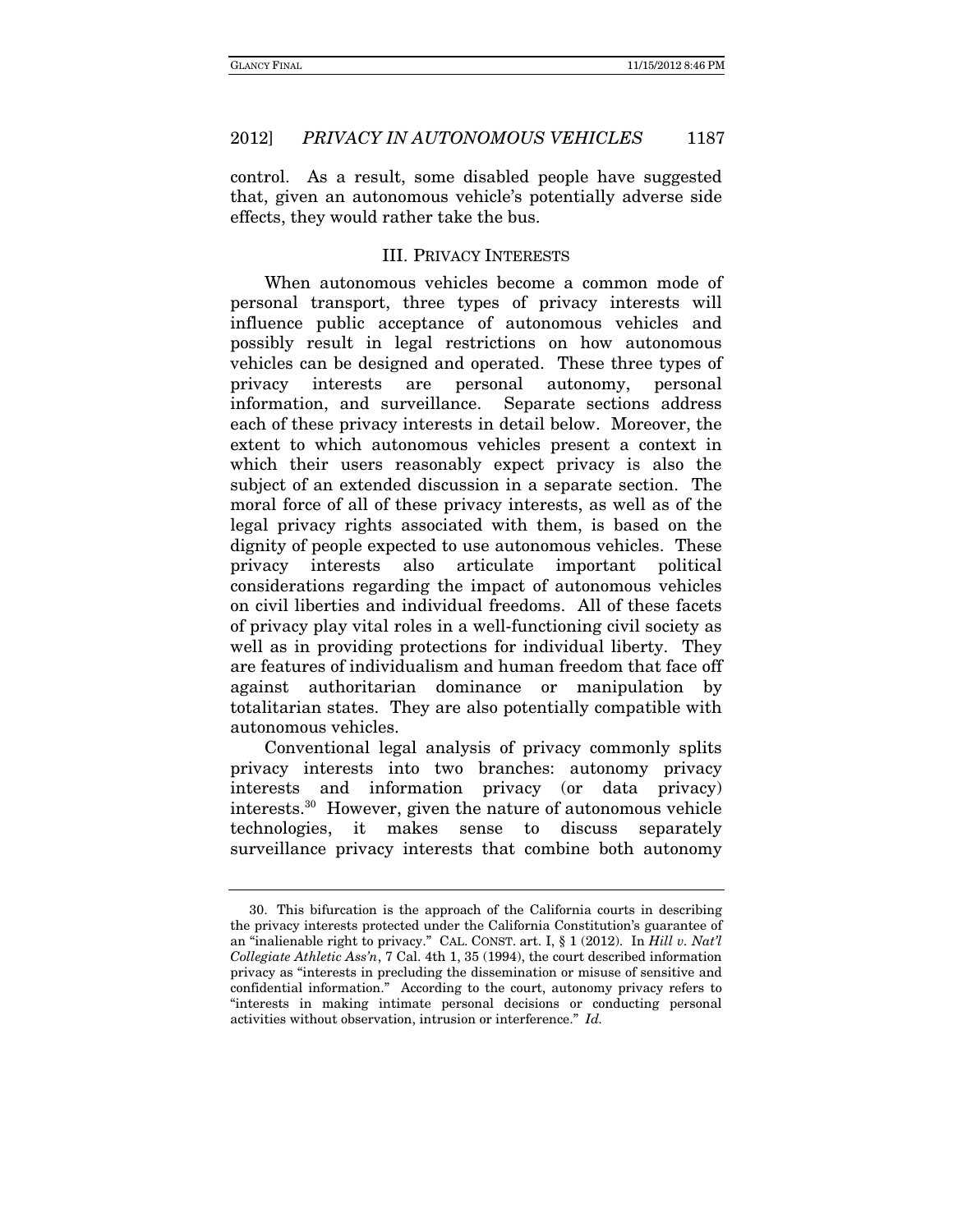and personal information interests. In the context of autonomous vehicles, surveillance privacy interests have added political and psychological significance. Each of these three types of privacy interests, explored in detail below, will affect autonomous vehicles in important ways.

#### A. Personal Autonomy Privacy Interests

Personal autonomy underlies many types of privacy rights. In an era when discussions about privacy often emphasize digital personal information and the Internet, this may seem surprising. With regard to autonomous vehicles, personal autonomy will be important in decisions whether or not to choose an autonomous vehicle in the first place. Personal autonomy is concerned with individual control and self-determination—people's abilities to make independent choices about themselves. Many individuals identify psychologically with the vehicles they drive and view their vehicles as key instruments of personal choice, power, and control. It is uncertain whether this close identification of personal autonomy with a person's vehicle may be different with regard to use of autonomous vehicles. Were autonomous vehicles primarily used in car sharing, paratransit, or similar applications, rather than in an individual's personal ownership or exclusive use of a specific vehicle, the intensity of psychological connection between a personal vehicle and autonomy could diminish. Nevertheless, some association between personal mobility and individual autonomy will undoubtedly remain.

In general, personal autonomy privacy interests focus on an individual's ability to control such matters as who knows where she is now, where will she go next, when she will depart, how she will get there and with whom, as well as who can predict or decide where, when, and how she will travel in the future. The idea of autonomous people using autonomous vehicles is verbally puzzling, in part because autonomy appears twice. One can imagine a struggle over which autonomy will ultimately prevail—the human's or the vehicle's?<sup>31</sup>

 <sup>31.</sup> This discussion of autonomy is concerned with different issues from those posed by the Singularity, a future in which artificial intelligence surpasses human intelligence and overrides human autonomy. The Singularity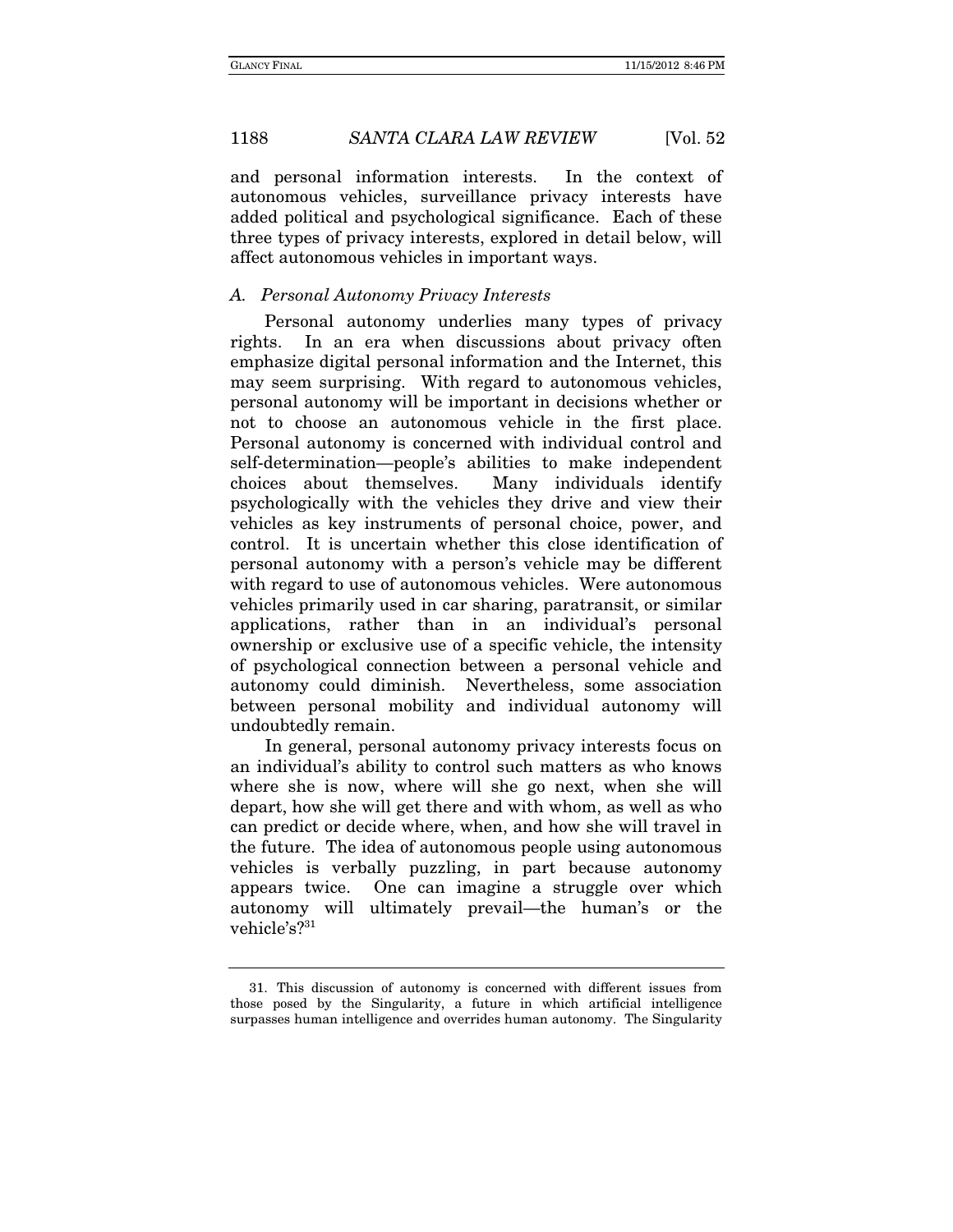Superficially, autonomy relationships between drivers and autonomous vehicles may appear to be relentlessly inverse—a zero-sum relationship in which the greater the autonomy of the vehicle, the less autonomy is available for the driver, or vice-versa. However, such a view mistakenly assumes that autonomy relationships between vehicles and users are necessarily binary. Rather than requiring all or nothing control, as used in this context autonomy refers to independence with regard to choices and decisions. So long as each autonomous decisionmaker independently chooses a decision, it does not matter that numerous other decisionmakers arrive at the same decision. It is also important that autonomy can be delegated to agents. The format of such delegations can range from a formal legal power of attorney to simply asking someone else to pick up unspecified ingredients for dinner at the grocery store.

As used here, the word "autonomy" is based on an ancient Greek concept that combined "auto," meaning "self," with "nomos," meaning "law." They expressed this idea as "autonomia," a word that literally meant "self-law" and signified to the ancient Greeks "giving oneself one's own law."32 Autonomy was associated with the authenticity of a person as the author of that person's own actions<sup>33</sup> as well as with a concept of free will that is essential for personal

involves "[s]marter-than-human intelligence, faster-than-human intelligence, and self-improving intelligence." The Singularity focuses on "technologies which, if they reached a threshold level of sophistication, would enable the creation of smarter-than-human intelligence." What Is the Singularity?, SINGULARITY INST. FOR ARTIFICIAL INTELLIGENCE, http://singinst.org/overview/ whatisthesingularity/ (last visited Apr. 22, 2012). In such a scenario autonomous vehicles might pose serious existential risk to human beings. In discussing "How could an Intelligence Explosion be useful?," Luke Muehlhauser discusses how "humanity faces several existential risks in the 21st century, including global nuclear war, bioweapons, superviruses, and Muehlhauser does not mention autonomous vehicles. Luke Muehlhauser, SINGULARITY FAQ, SINGULARITY INST. FOR ARTIFICIAL INTELLIGENCE, Sec. 3.2, http://singinst.org/singularityfaq (last visited Apr. 22, 2012). Nevertheless, if future autonomous vehicles are safer, cleaner, and more reliable than any human, the government might prohibit all driver control and therby eliminate by regulation a major aspect of human autonomy.

 <sup>32.</sup> Autonomia, n., OXFORD ENGLISH DICTIONARY (2d ed. 1989) (Oxford Univ. Press).

<sup>33.</sup> ARISTOTLE, Book II, in NICOMACHEAN ETHICS, at § 4, available at http://classics.mit.edu/Aristotle/nicomachaen.2.ii.html (last visited Apr. 24, 2012).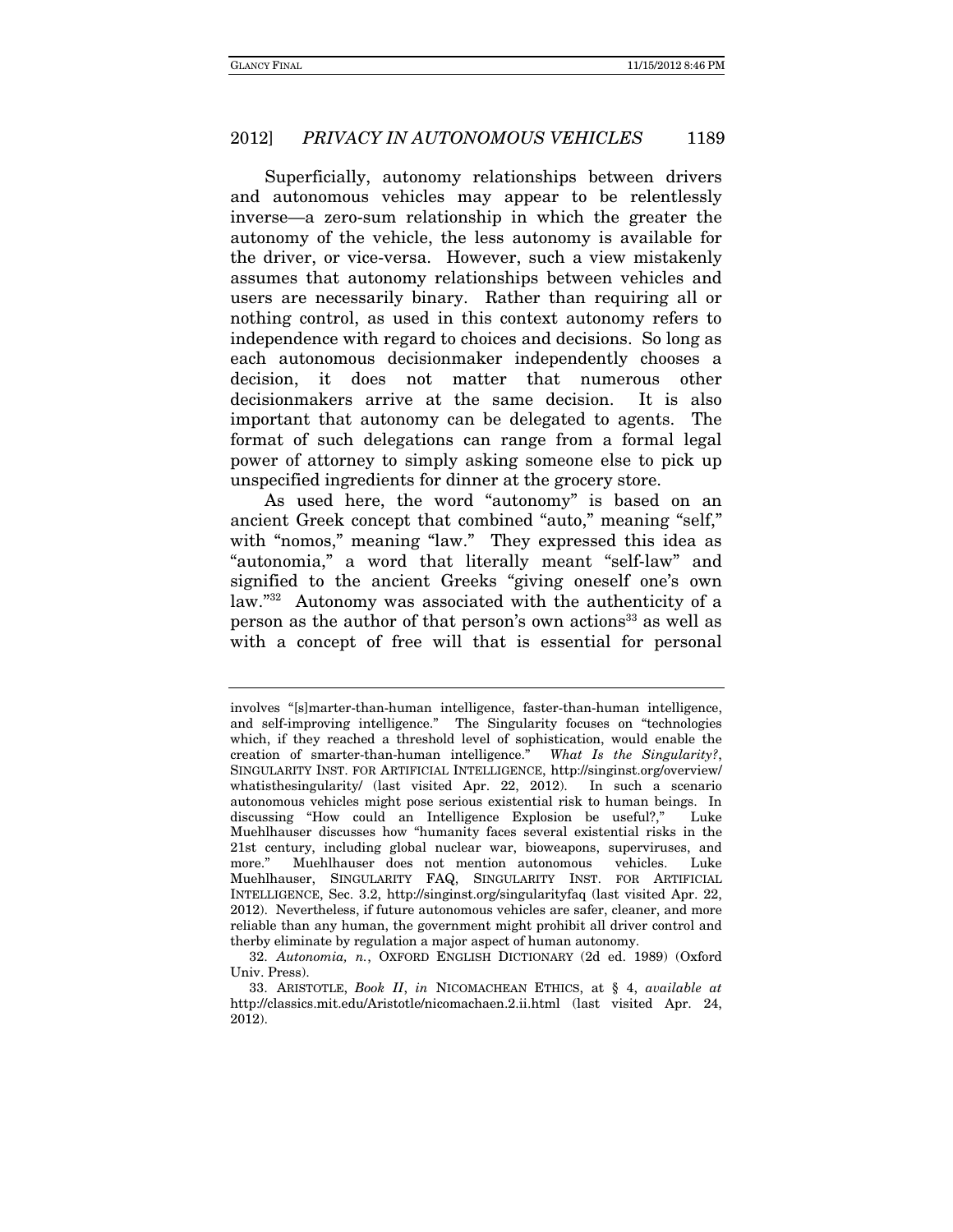responsibility. The Stoics and Epicurus are credited with shaping the ancient concept of autonomy into something like the modern sense of self-determination that remains fundamental to personal responsibility.<sup>34</sup> Thomas Aquinas<sup>35</sup> and Emanuel Kant<sup>36</sup> further explored this ancient notion of autonomy in their theories of individual agency and moral responsibility.

Of course, applying autonomy to a non-human vehicle is shamelessly anthropomorphic. That is also true of many modern uses of autonomy, such as autonomous republics and autonomous under-sea (or Mars) rovers, as well as autonomous vehicles. Autonomy privacy interests, including self-determination, choice, and self-control, reflect the older individual-centered concept of autonomy as an attribute of a person's moral self.

As applied to autonomous vehicles, individual autonomy contemplates delegation of some choices to the vehicle while others are retained by the individual user. Autonomous vehicles can be considered agents, tasked with making particular assigned choices or decisions limited to certain matters. For example, the vehicle may control specific functions (such as choice of speed or route) but be required to follow other choices (such as the destination or when to start) made by an individual human user. In many instances, human choices and vehicular choices will turn out to be congruent or overlapping.

A human individual's choice to use an autonomous vehicle is an exercise of individual autonomy. As a result, autonomous vehicle users will almost certainly determine the purpose or goal of a journey. That decision could be followed by a choice to "delegate" to the autonomous vehicle aspects of how the journey is to be accomplished. In such a scenario, the autonomous vehicle would be seen as subordinate to the user as the user's chosen agent and an instrument of the user's decisions. An autonomous vehicle could be given the power to make the more granular or technical decisions. After all,

 <sup>34.</sup> THE ESSENTIAL EPICURUS: LETTERS, PRINCIPAL DOCTRINES, VATICAN SAYINGS, AND FRAGMENTS (Eugene O'Connor, trans., Prometheus Books 1993).

 <sup>35.</sup> THOMAS AQUINAS, BASIC WRITINGS OF ST. THOMAS AQUINAS, (A. C. Pegis, ed., Hackett Publishing Co. 1997).

 <sup>36.</sup> IMMANUEL KANT, THE CRITIQUE OF PRACTICAL REASON (L. W. Beck, trans., Macmillan Publishing Co. 3d ed. 1993).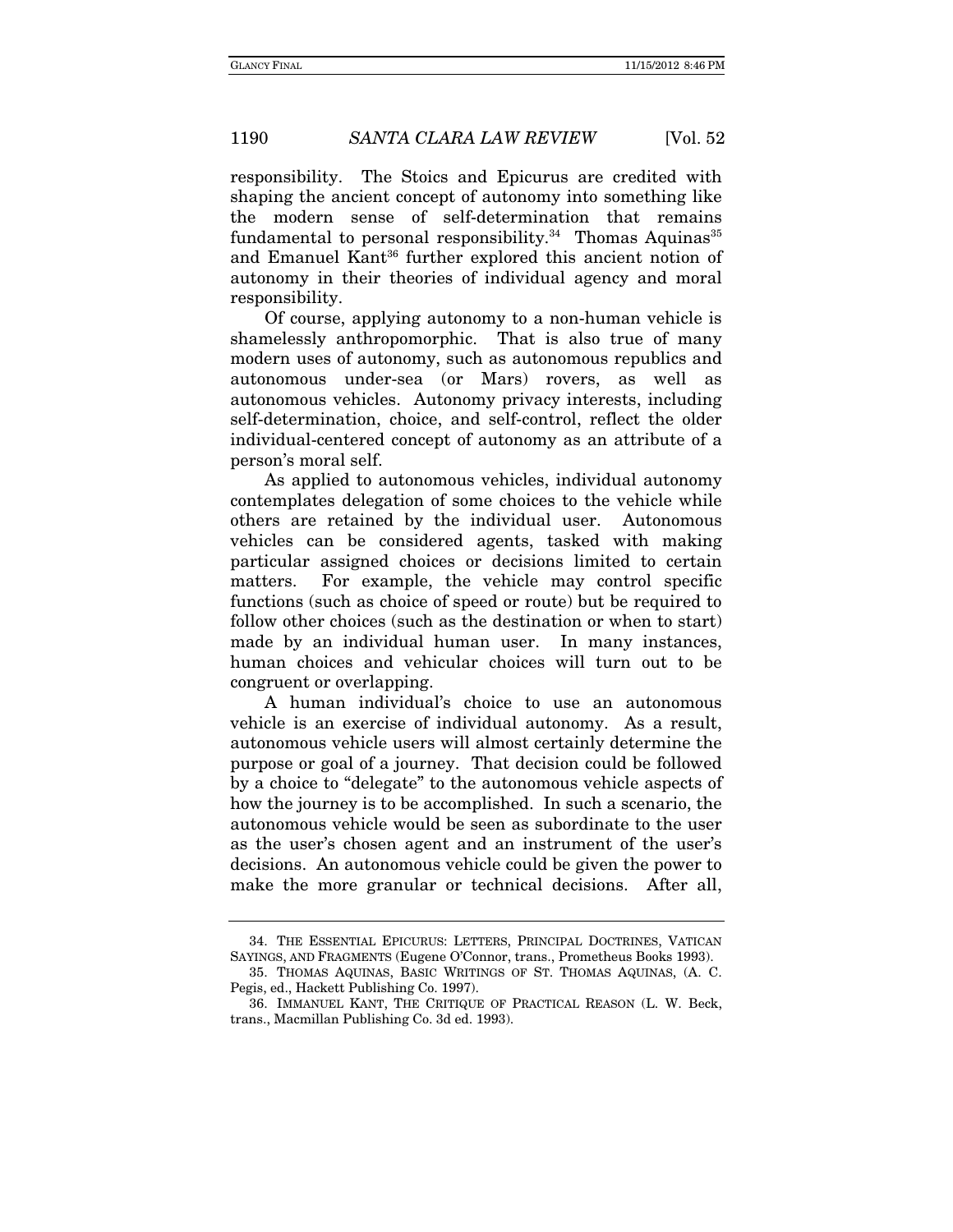autonomous vehicles are "vehicles"37 used in instrumental ways to accomplish transportation tasks chosen and ultimately controlled by humans. In many situations involving autonomous vehicles, decisionmaking will be blended. A human user may delegate operational choices to vehicle technologies, but retain overall transportation "goals" and high-level choices.

In the context of autonomous vehicles, four aspects of autonomy privacy will have special importance: control, choice, intrusion protection, and anonymity. These features of personal autonomy also interrelate in interesting ways with both personal information and surveillance privacy interests that will be discussed below. Historically, legal rights to autonomy have been associated with control over intimate personal choices, such as decisions regarding  $contracption<sup>38</sup>$  and abortion.<sup>39</sup> Today, autonomy privacy laws also require respect for less intimate individual choices. When individual choices are compiled into a consumer profile, this profile can be used as an unchosen "stand-in" for, or alter ego of, an individual. Indeed, future transactions may treat this profile as more real than the actual individual.<sup>40</sup> Such profiling interferes with choice and compromises autonomy by interfering with a person's self-definition. Such an autonomy privacy right to self-definition is sometimes also the focus of privacy tort actions, as well as privacy statutes and regulations.41 Moreover, since one's location partly defines one's identity, the capacity of autonomous vehicles to locate users could pose hazards for autonomy privacy by influencing users' decisions about where to go. Physical and psychological intrusions by censors or snoopers can also interfere with personal autonomy.<sup>42</sup> Being able to drive

 <sup>37.</sup> The word, "vehicle," comes from the Latin vehiculum, meaning an instrument designed or used to transport people or cargo. See Vehicle, n., OXFORD ENGLISH DICTIONARY (2d ed. 1989).

<sup>38.</sup> See, e.g., Griswold v. Connecticut, 381 U.S. 479 (1965).

<sup>39.</sup> See, e.g., Roe v. Wade, 410 U.S. 113 (1973).

 <sup>40.</sup> Charles Duhigg, How Companies Learn Your Secrets, N.Y. TIMES MAG., Feb. 16, 2012, available at http://www.nytimes.com/2012/02/19/magazine/ shopping-habits.html.

 <sup>41.</sup> See, e.g., Sidis v. F-R Pub. Corp., 113 F.2d 806 (2d Cir. 1940); Melvin v. Reid, 112 Cal. App. 285 (1931).

<sup>42.</sup> See Stanley v. Georgia, 394 U.S. 557 (1969) (involving the seizure of obscene film from a person's home). Justice Marshall insisted that the: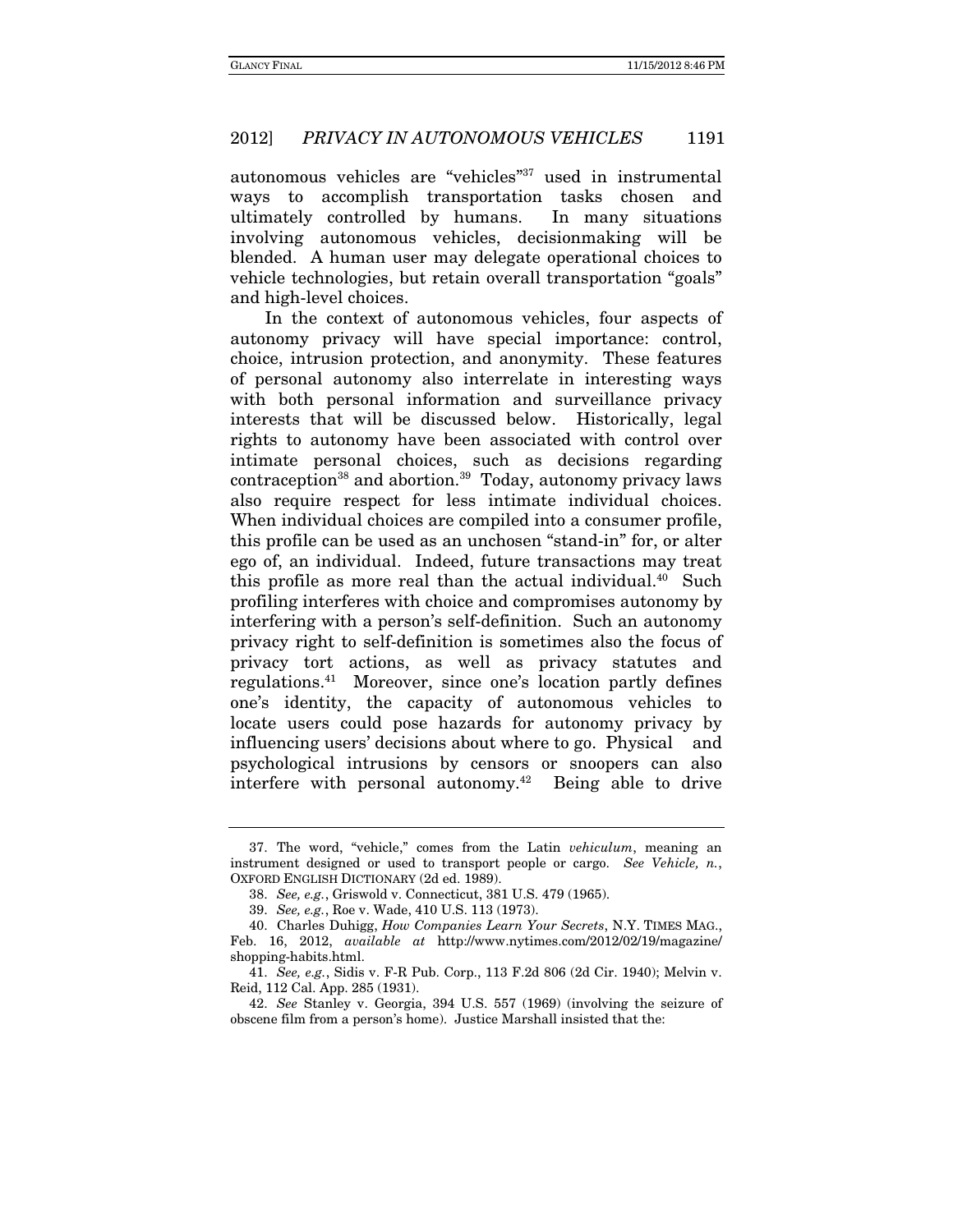anonymously is a choice that is part of autonomy privacy. Legal protections for this choice to be anonymous include the Driver's Privacy Protection Act. This federal statute prohibits unpermitted disclosure of driver and vehicle licensing records from state departments of motor vehicles to identify a person.<sup>43</sup>

A functional view of autonomy privacy describes it as operating in two ways—positive and negative. $44$  The positive side of autonomy privacy involves a person's freedom to take action and affirmatively to do something, such as make choices. In contrast, negative autonomy privacy involves an individual's freedom from external interferences. Autonomous vehicles will affect both types of autonomy privacy.

Positive autonomy refers to an individual's abilities to take autonomous action and to make autonomous choices. The famous Warren and Brandeis article that launched modern legal concepts of a right to privacy described the positive aspect of autonomy in connection with protecting "the conduct of a noble life."45 Positive autonomy includes an individual's ability to control that individual's own personality as well as the ability to make decisions about interacting with others,  $46$  to travel or to stay home.  $47$  Over the

 45. Samuel D. Warren & Louis D. Brandeis, The Right to Privacy, 4 HARV. L. REV. 193, 207 (1890).

46. Id. at 196, 219–20.

Right to receive information and ideas, regardless of their social worth, is fundamental to our free society . . . . [T]he right to be free, except in very limited circumstances, from unwanted governmental intrusions into a person's privacy . . . . If the First Amendment means anything, it means that a State has no business telling a man, sitting alone in his own house, what books he may read or films he may watch. Our whole constitutional heritage rebels at the thought of giving government the power to control men's minds.

Id. at 564–65.

<sup>43.</sup> See Drivers' Privacy Protection Act, 18 U.S.C. §§ 2721–2725 (2012). The statute has a number of exceptions such as for law enforcement uses.

 <sup>44.</sup> Modern concepts of autonomy are reflected in the duality of freedom. See ISAIAH BERLIN, TWO CONCEPTS OF LIBERTY (1958); see also E. GOFFMAN, BEHAVIOR IN PUBLIC PLACES 3–12 (1963); E. GOFFMAN, THE PRESENTATION OF SELF IN EVERYDAY LIFE (1959). See generally Charles Fried, Privacy, 77 YALE L.J. 475, 475–82 (1968).

 <sup>47.</sup> Justice William O. Douglas described various zones of privacy, in which an outermost privacy zone protects an individual's "freedom to walk, stroll, or loaf." Doe v. Bolton, 410 U.S. 179, 213 (1973) (Douglas, J., concurring).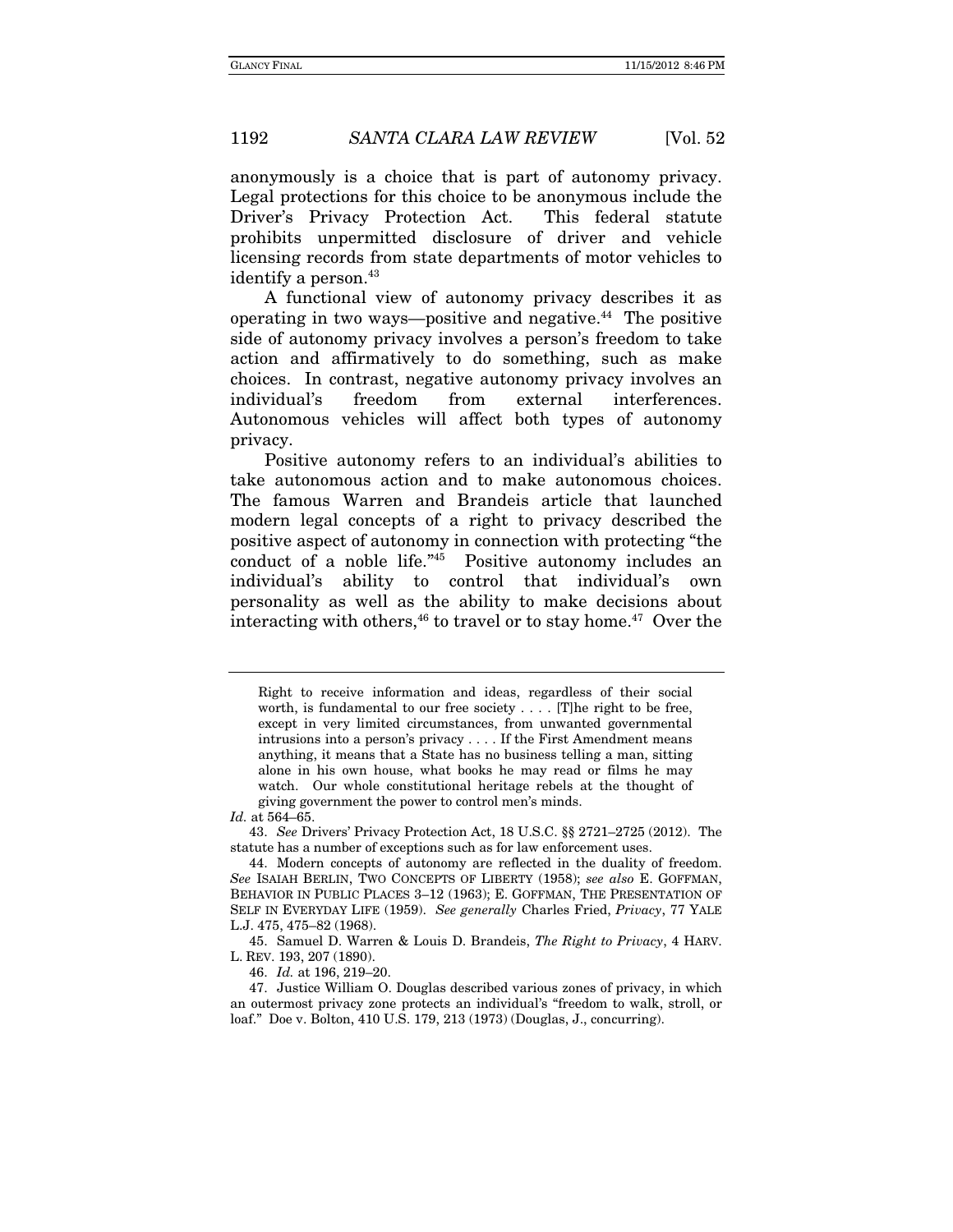last century, court decisions protecting positive autonomy privacy often focused on an individual's rights to control one's own life choices and to make highly personal decisions, particularly with regard to intimate matters, such as sex and procreation.48 However, much more mundane activities than sex and procreation are also facets of positive autonomy privacy. For example, concerns about positive autonomy privacy motivate the Federal Trade Commission's ongoing efforts to deal with online behavioral advertising.<sup>49</sup> This positive side of autonomy privacy also applies to transportation choices, including an individual's right to determine where to go, how to get there, and when to travel.<sup>50</sup> In the future, when a person chooses either to drive or to use an autonomous vehicle, such a choice will be an exercise of positive autonomy.

The negative side of autonomy privacy was famously characterized by Warren and Brandeis as "the right to be let alone."51 Negative autonomy privacy means that an individual can prevent access to the individual. It empowers the individual to prevent or avoid external influences, interferences, or meddling.<sup>52</sup> The resulting state of noninterference is negative autonomy privacy. This negative side

 50. The informal anthem for positive transportation autonomy might be the refrain:

You gotta go where you wanna go,

Do what you wanna do

With whoever you wanna do it with.

51. Warren & Brandeis, supra note 45, at 195.

 52. In the original argument for recognizing a right of privacy in the United States the principle of "an inviolate personality" was one of Brandeis's descriptions of negative autonomy. Id. at 205; see also Dorothy J. Glancy, The Invention of the Right to Privacy, 21 ARIZ. L. REV. 1, 21–28 (1979).

<sup>48.</sup> See, e.g., Lawrence v. Texas, 539 U.S. 558 (2003); Roe v. Wade, 410 U.S. 113 (1973).

 <sup>49.</sup> U.S. DEP'T OF COMMERCE: INTERNET POLICY TASK FORCE, COMMERCIAL DATA PRIVACY AND INNOVATION IN THE INTERNET ECONOMY: A DYNAMIC POLICY FRAMEWORK (2010), available at http://www.commerce.gov/sites/de fault/files/documents/2010/december/iptf-privacy-green-paper.pdf; FED. TRADE COMM'N, REPORT: PROTECTING CONSUMER PRIVACY IN AN ERA OF RAPID CHANGE (2012), available at http://www.ftc.gov/os/2012/03/120326pri vacyreport.pdf (last visited Apr. 24, 2012). See also In the Matter of Google Inc., F.T.C. Docket No. C-4336 (Oct. 13, 2011).

JOHN PHILIPS, GO WHERE YOU WANNA GO (Lou Adler 1965). This song was made famous by "The Mamas & the Papas" on their album "If You Can Believe Your Eyes and Ears" from 1966. THE MAMAS & THE PAPAS, IF YOU CAN BELIEVE YOUR EYES AND EARS (Lou Adler 1966).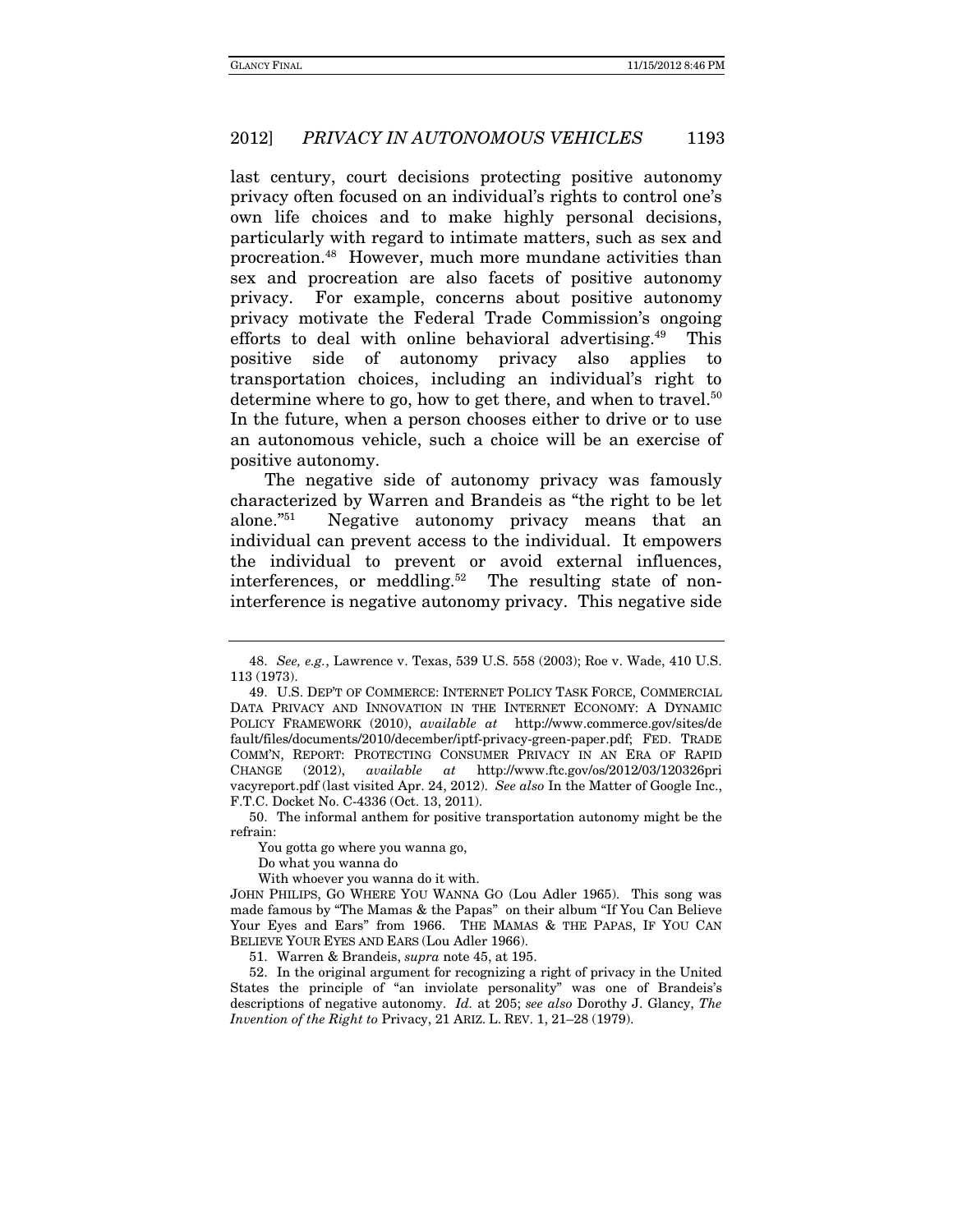of autonomy protects an individual's positive freedom to make independent decisions "without observation, intrusion, or interference."53 Many privacy laws protect individuals against unwanted interferences with negative autonomy. Examples include statutes that protect people against  $cyberstalking<sup>54</sup>$  and spam.<sup>55</sup> Whether autonomous vehicles will be instruments that facilitate intrusion or will be equipped to prevent intrusion will depend on how autonomous vehicles are designed and built.<sup>56</sup> For example, autonomous vehicle users could be treated as captive audiences for location-based targeted advertising as they drive from place to place. On the road, autonomous vehicles could also be designed to screen out such unwanted interferences. Safeguarding individual autonomy against governmental encroachment is a central purpose of the Bill of Rights to the United States Constitution.57

Legal protections against interferences with autonomy privacy in the context of autonomous vehicles are likely to focus on several objectives. These objectives include (1) protecting user decisionmaking and control over whether and how an autonomous vehicle is used, (2) requiring respect for a user's choice and consent with regard to both vehicle operation and information autonomous vehicle travel, and (3) preventing intrusions including unwanted sensory inputs, such as advertising thrust on an individual using an autonomous vehicle.

 <sup>53.</sup> Hill v. Nat'l Collegiate Athletic Ass'n, 7 Cal. 4th 1, 35 (1994). Psychological distress from powerlessness, lack of control over one's situation is said to be among the most severe deprivations associated with incarceration and institutionalization.

 <sup>54.</sup> E.g., CAL. CIV. CODE § 1708.7 (2011); CAL. PENAL CODE § 646.9 (2011). According to the National Conference of State Legislatures, at least thirty-four states have enacted similar legislation. National Conference of State Legislatures (NCSL), State Cyberstalking and Cyberharassment Laws, NCSJ.ORG (Nov. 13, 2012), http://www.ncsl.org/issues-research/telecom /cyberstalking-and-cyberharassment-laws.aspx.

 <sup>55.</sup> The CAN-SPAM ACT, 15 U.S.C. §§ 7701−7713 (2012).

 <sup>56.</sup> In court decisions, negative autonomy privacy rights against intrusion have ranged from rights not to be bombarded by unwanted information, e.g. Pub. Utilities Comm'n. v. Pollack, 343 U.S. 451 (1952), to physical intrusions (such as trespass or physical searches) to capturing personal communications and personal information. Tort law provides for damage actions for intrusion, appropriation, public disclosure and for false light. RESTATEMENT (SECOND) OF TORTS §§ 158, 217, 223, 652E (1977).

 <sup>57.</sup> U.S. CONST. amends. I−X (2012)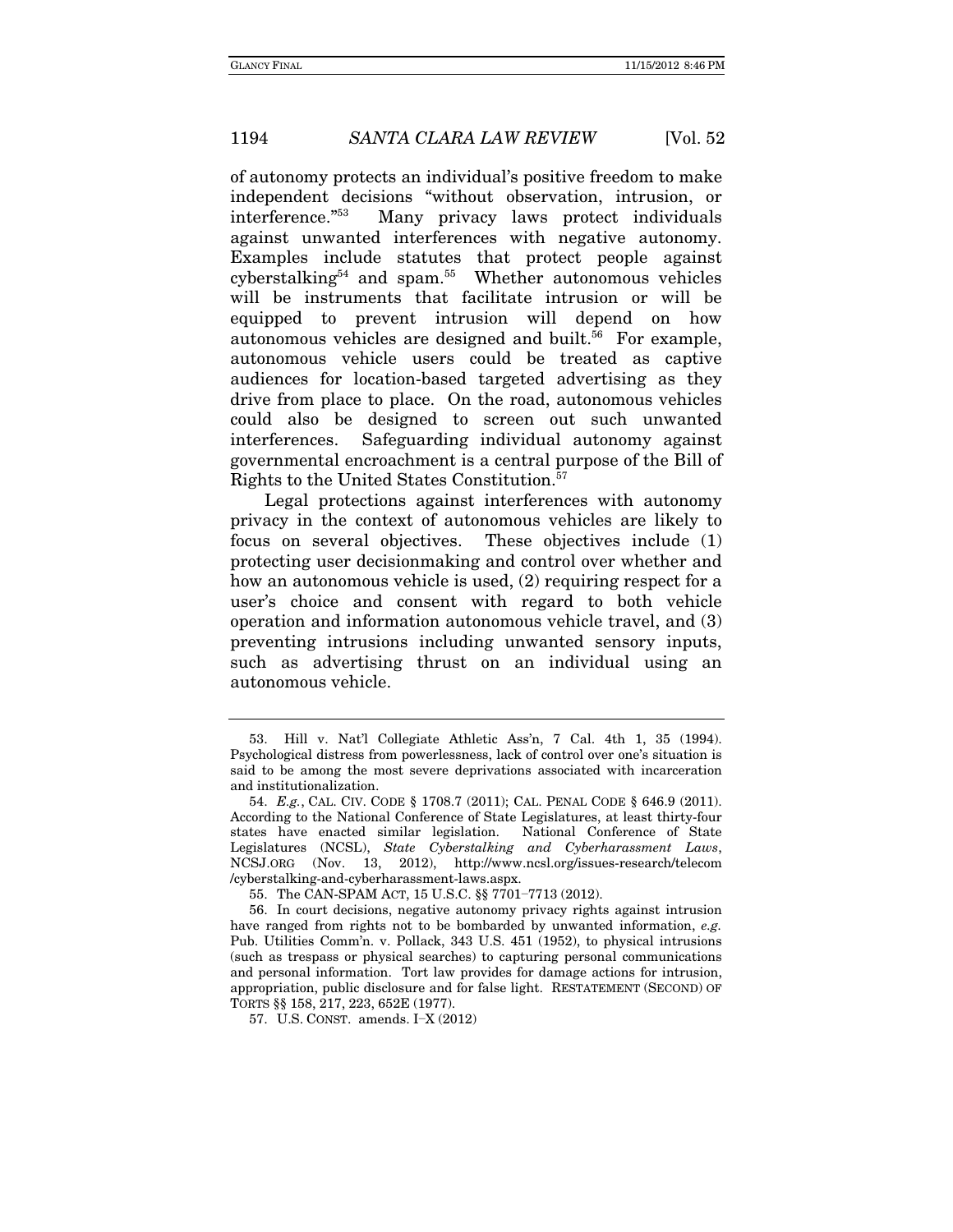Many autonomy privacy issues can be avoided by securing individual users' affirmative choice and consent. However, such consent has to be fully informed to be effective. Because of the complicated technological nature of autonomous vehicles, securing informed individual consent to interferences with user autonomy may be difficult. A major challenge for autonomous vehicle developers will be to make sophisticated technical information about the consequences of using these vehicles understandable by potential users.

A particularly useful way to avoid autonomy privacy problems is through anonymity. Since people sometimes want or need to travel without others knowing when and where they are going, anonymity is likely to be an important choice required by people considering use of an autonomous vehicle. For interconnected autonomous vehicles, assuring anonymity will pose a special challenge. For example, anonymous travel in interconnected autonomous vehicles may raise security concerns about being able to trace misbehaving technology, or to find antisocial activity or to prosecute individuals responsible for unlawful network activities. Nevertheless, as the United States Supreme Court recently recognized, the ability to choose anonymous personal mobility is important for a society that seeks to avoid authoritarianism.58

#### B. Personal Information Privacy Interests

Autonomous vehicles are likely to generate a great deal of data. Some of that data will be personal information because it is associated with individual people. As a result, appropriately coping with large amounts of personal information will pose major challenges for autonomous vehicles. Potential autonomous vehicle users are likely to be reluctant to allow their personal information to be collected or used without knowing what will happen to that information and what the consequences are for the users themselves. Personal information privacy interests related to autonomous vehicles would include such matters as where, when, and how a person moves from geographical place to place, what uses are made of such personal data, why it is being collected, how

 <sup>58.</sup> United States v. Jones, 132 S. Ct. 945 (2012).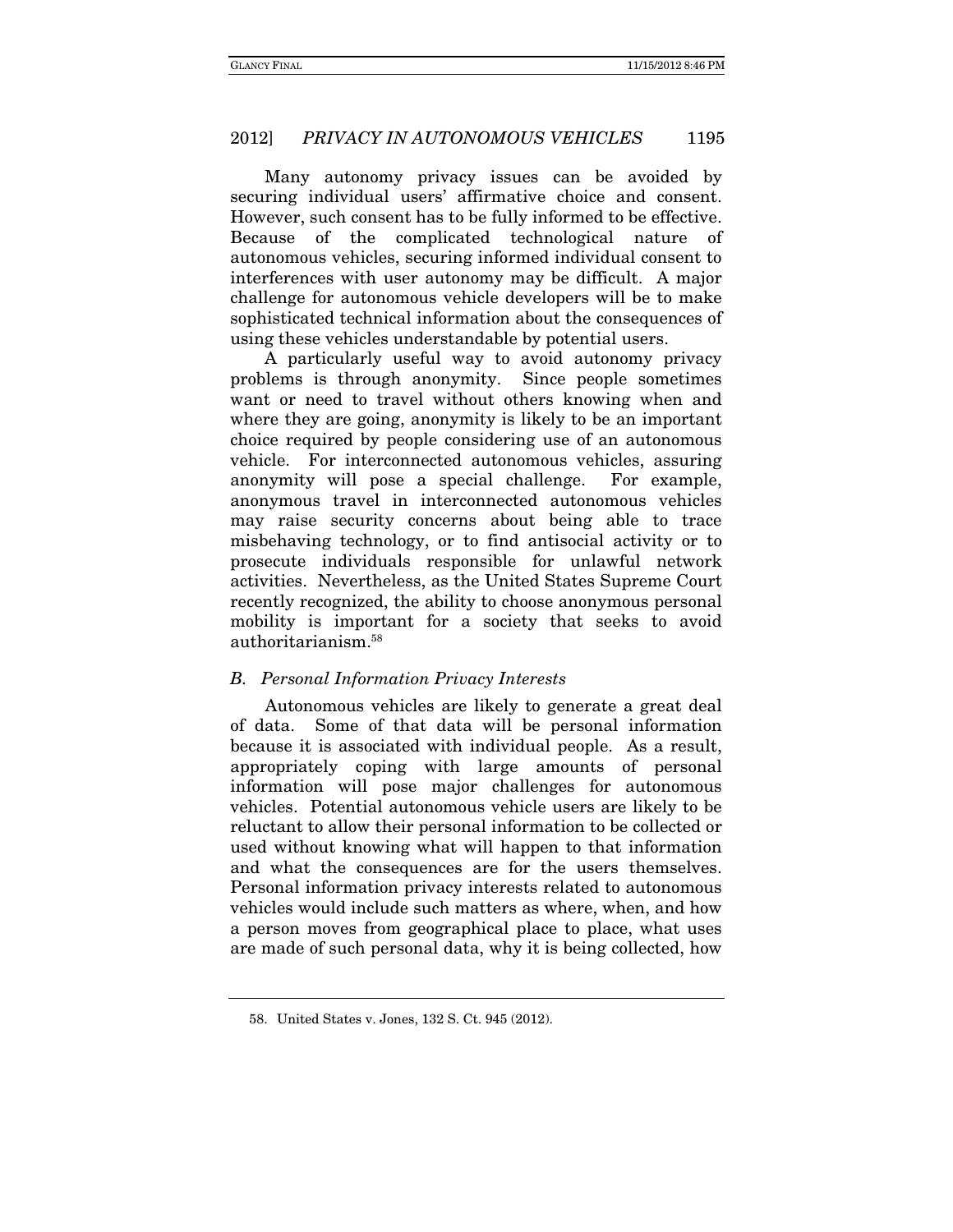it will be used, how long it will be kept, and who will and will not have access to it.

The present location of an autonomous vehicle user, that person's past travel patterns and his or her future travel plans are among the personal information likely to be associated with autonomous vehicles. Such information can be used to annoy an individual user through targeted marketing and advertising. It can also be used to harass an individual through following, stopping and questioning her, or even stealing her identity. Stalkers can use this type of personal information to frighten or harm people. Government agencies, including law enforcement and intelligence agencies, will seek to use personal information from autonomous vehicles to find suspicious individuals for further investigation or to prosecute suspects based on autonomous vehicle data. Personal information from autonomous vehicles about a user's past locations will also be used to predict where the individual is most likely to be found in the future.

Moreover, personal information from autonomous vehicles can be correlated with other information. For example, the location where the vehicle is regularly parked overnight (e.g., in a high-income residential neighborhood) could be used to profile the likely user (e.g., as wealthy) and to predict the user's actions (e.g., likely to shop at high-end retail shops). The profile could also be used to manipulate user choices such as where to travel (e.g., through advertisements for expensive resorts) or to eat (e.g., enticements to visit a five-star restaurant in the next town). Personal information from autonomous vehicles can also be used as part of an individual's data profile that is used as a surrogate for the individual person.<sup>[59](#page-26-0)</sup> At a much larger scale,

<span id="page-26-0"></span><sup>59.</sup> Alexis Madrigal described this issue as "the leading edge of a much bigger discussion about the relationship between our digital and physical selves . . . . [It] may end up determining who you are when viewed by a bank or a romantic partner or a retailer who sells shoes." Alexis Madrigal, *I'm Being Followed: How Google—and 104 Other Companies—Are Tracking Me on the Web*, THE ATLANTIC (Feb. 29, 2012), *available at* http://www.theatlantic.com/technology/archive/12/02/im-being-followed-how -google-and-104-other-companies-are-tracking-me-on-the-web/253758/. The European Data Directive, now under revision, treats personal information as a sort of alterego of the information's subject, with important dignitary and human-rights-based interests at stake. *Directive 95/46/EC of the European*  Parliament and of the Council of 24 October 1995 on the Protection of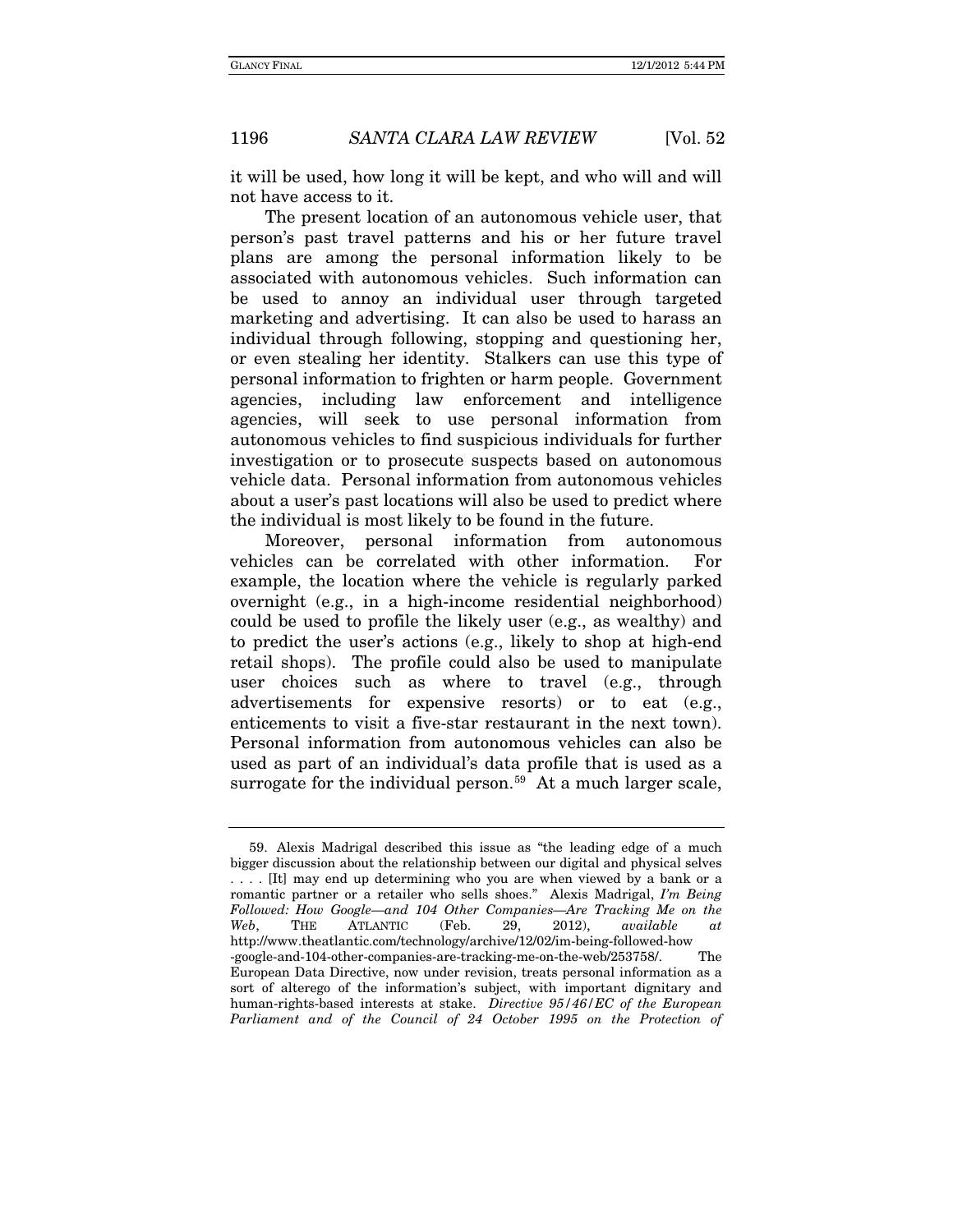collection of comprehensive personal information from all autonomous vehicles could result in concentration of information about and power over large numbers of individuals that would pose troublesome political issues.

The United States Supreme Court has raised constitutional concerns about trapping people by secretly collecting personal information without the knowledge or consent of the people involved.60 Personal data retained indefinitely beyond the awareness of the person who is the subject of the information is a nightmare scenario. $61$  In the legal realm, aversion to collection and use of personal information by unseen data collectors on the Internet has led to calls for restrictions on such collection of personal information.62 Government officials, at both state and federal levels, have suggested legal measures to restrict this type of collection of personal information on line. $63$  On the road, covert collection of personal information from autonomous vehicles can pose similar problems. Indeed, the United States Supreme Court recognized the problem of tracking people on the road when it unanimously held that tracking a suspect by placing an unseen GPS device on the suspect's vehicle is unconstitutional without a warrant. $64$  Developers of autonomous vehicles are in the fortunate position of being aware of these personal information issues in advance, so that autonomous vehicles can appropriately minimize personal data collection.

Individuals with Regard to the Processing of Personal Data and on the Free Movement of Such Data, EURLEX (Oct. 24, 1995), http://eurlex.europa.eu/LexUriServ/LexUriServ.do?uri=CELEX:31995L0046:en:HTML.

<sup>60.</sup> Jones, 132 S. Ct. at 955-57 (Sotomayor, J., concurring); Id. at 962-63 (Alito, J., concurring).

 <sup>61.</sup> FRANZ KAFKA, THE TRIAL, (Mike Mitchell, trans., Oxford World's Classics 2009).

 <sup>62.</sup> Julie Brill, Big Data, Big Issues, FTC.GOV available at http://www.ftc.gov/speeches/brill/120228fordhamlawschool.pdf (last visited Apr. 24, 2012).

<sup>63.</sup> Id.; THE WHITE HOUSE, CONSUMER DATA PRIVACY IN A NETWORKED WORLD: A FRAMEWORK FOR PROTECTING PRIVACY AND PROMOTING INNOVATION IN THE GLOBAL DIGITAL ECONOMY, available at http://www.whitehouse.gov/sites/default/files/privacy-final.pdf [hereinafter WHITE HOUSE PRIVACY REPORT] (last visited Apr. 24, 2012); Press Release, Kamala D. Harris, Office of the Attorney Gen. of the State of Cal., Joint Statement of Principles with Amazon.com Inc. (Feb. 22, 2012), available at http://www.ag.ca.gov/cms\_attachments/press/pdfs/n2630\_signed\_agreement.pdf.

 <sup>64.</sup> Jones, 132 S. Ct. at 949.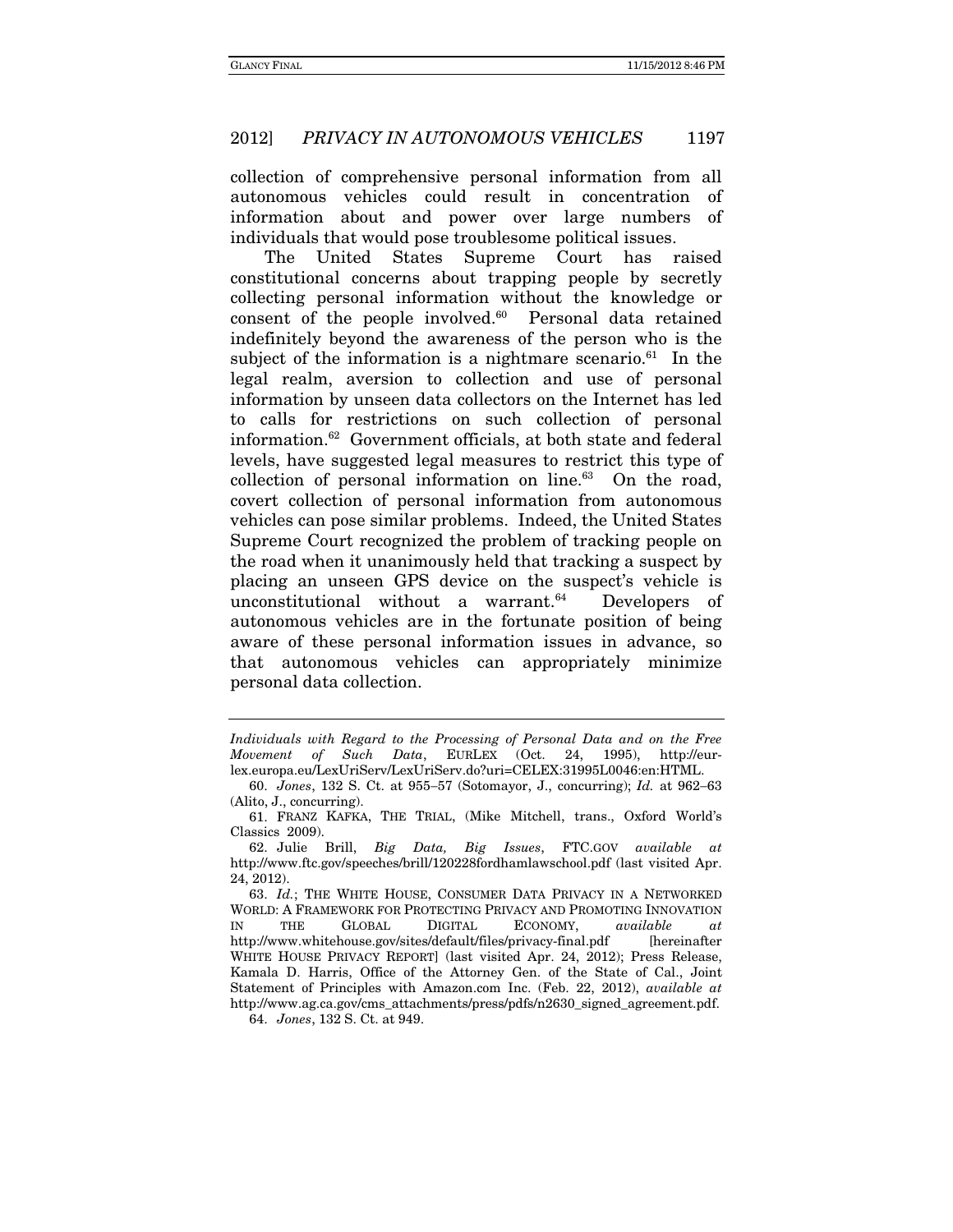#### 1. Autonomous Vehicle Personal Information

Autonomous vehicles will produce and use many types of personal information, such as origin-destination data and real-time location information. Since autonomous vehicles remain experimental, there is no comprehensive catalogue of all of the personal information that may be collected by autonomous vehicles. Detailed behavioral data regarding users of autonomous vehicles, as well as real-time and historic data about an identified autonomous vehicle user's movements in physical space are potential examples. Destination decisions of autonomous vehicle users, as well as the time, place, and circumstances of when such travel decisions are made, reflect the personalities, behavior, and personal preferences of the people associated with these decisions. Standards that specify data elements that autonomous vehicles will collect, use, record, or transmit have not yet been adopted.<sup>65</sup> When these standards are adopted, personal information requirements, such as requiring that information about autonomous vehicle users be anonymous, should be part of them.

Travel patterns of autonomous vehicle users will likely be among the most valuable of the personal information associated with any type of autonomous vehicle.<sup>66</sup> Personal information about a user's present and past locations, activities, and frequent destinations are examples. In the selfcontained autonomous vehicle, retrospective information related to the user could be logged within the vehicle itself. In the interconnected version of autonomous vehicles, this type of data would be transmitted more or less continuously to and through the network. As a result, location data would be available to pinpoint and keep track of the vehicle user,

 <sup>65.</sup> The Society of Automotive Engineers (SAE) has appointed a committee to come up with standards for roadway autonomous vehicles. But these standards are not yet available and do not appear to address personal information. See On-Road Autonomous Vehicle Standards Committee, SAE STANDARDS DEVELOPMENT, http://www.sae.org/servlets/works/customer.do (last visited Apr. 22, 2012).

 <sup>66.</sup> For example, experimental models of selfcontained autonomous vehicles, that rely on the vehicle's own sensors for roadway data, require that the journey be patterned in advance by human drivers. Such patterning records how the vehicle is driven by a human driver along the route to be autonomously driven later by the vehicle. Connected to a user such a pattern is personal information.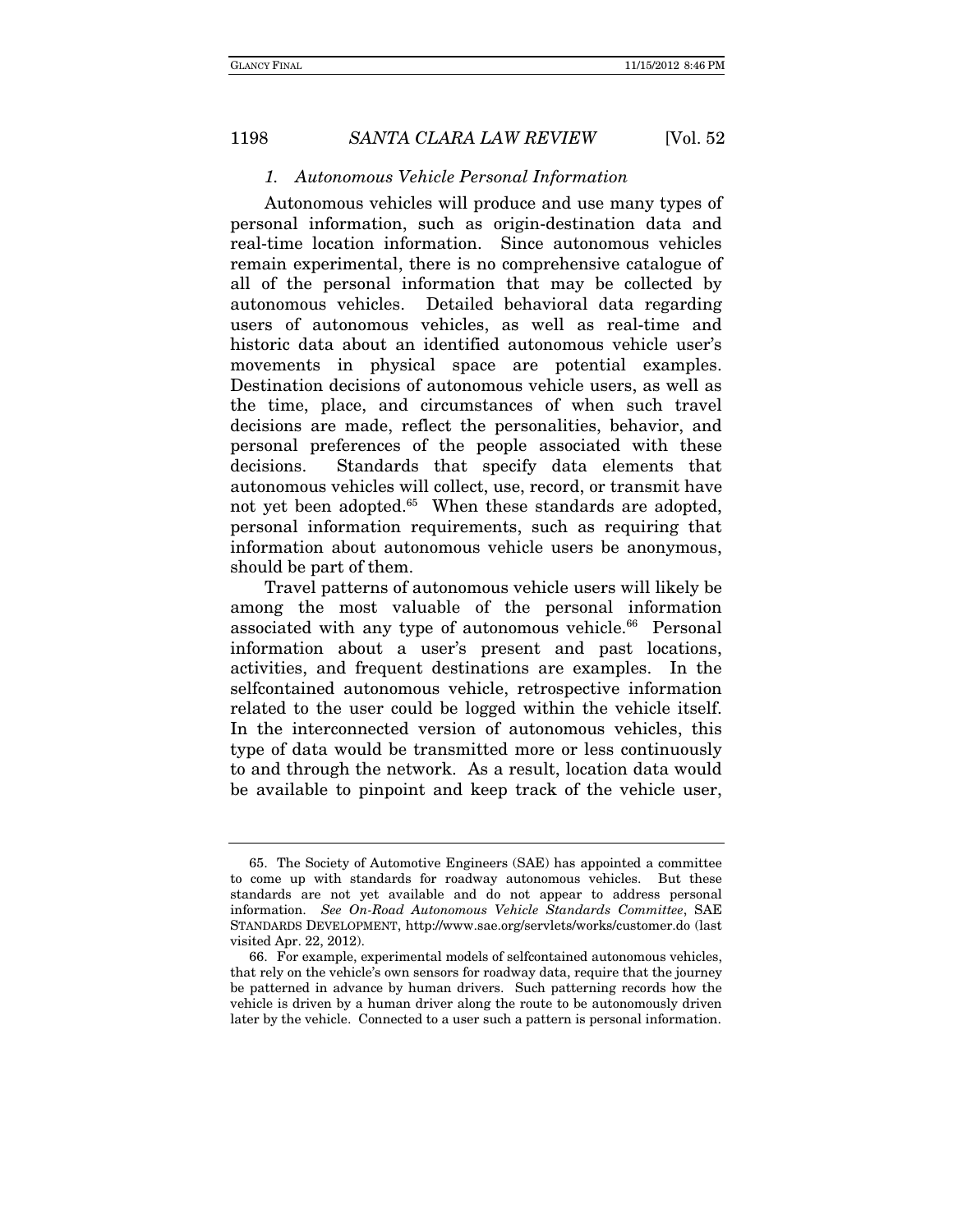both in real-time and over time. $67$  Transmitting this personal information through a network, as is the design of interconnected autonomous vehicles, would make locating an autonomous vehicle user in real time relatively easy for anyone with access to the network.

Once patterns of frequent travel have been recorded (either by the network for the interconnected autonomous vehicle or within the selfcontained autonomous vehicle), that information can be used to reconstruct a person's past travel and to predict the individual's future destinations. Mobile systems that collect, digitize, and transmit information about a person's present and past locations and travel patterns are already criticized as presenting a serious problem for personal information privacy. As a result, they have been targeted by lawsuits and regulatory initiatives.<sup>68</sup> The sharp and negative reaction to physical tracking by mobile devices is indicative of how sensitive personal information associated with autonomous vehicles is likely to be.

All sorts of potential data users will be interested in autonomous vehicle user information. In addition to autonomous vehicle developers and transportation researchers, entities engaged in marketing, advertising, and political persuasion, as well as law enforcement and intelligence agencies, would all find autonomous vehicle user data highly valuable. For example, vehicle miles traveled by a person on particular roadways could be collected automatically by an autonomous vehicle to provide the basis for charging for use of highways as well as to provide information about roadway demand and performance to land use and transportation planning agencies. In addition, if made available to marketing and advertising agencies, such personal data could also be used to advertise local retail opportunities or to manipulate autonomous vehicle users' decisions about where to shop. Political candidates already

 <sup>67.</sup> Concurring opinions in United States v. Jones, 132 S. Ct. 945 (2012), addressed this issue at 955-56 (Sotomayor, J.) and at 963 (Alito, J., concurring).

 <sup>68.</sup> Al Franken, Privacy and Civil Liberties in the Digital Age, WIRED, Mar. 2, 2012, available at http://www.wired.com/epicenter/2012/03/opinion-frankenprivacyliberties/; Chris Foresman, Google Faces \$50 Million Lawsuit over Android Location Tracking, ARS TECHNICA, available at http://www.arstechnica.com/tech-policy/news/2011/04/google-faces-50-millionlawsuit-over-android-location-tracking (last visited Apr. 22, 2012).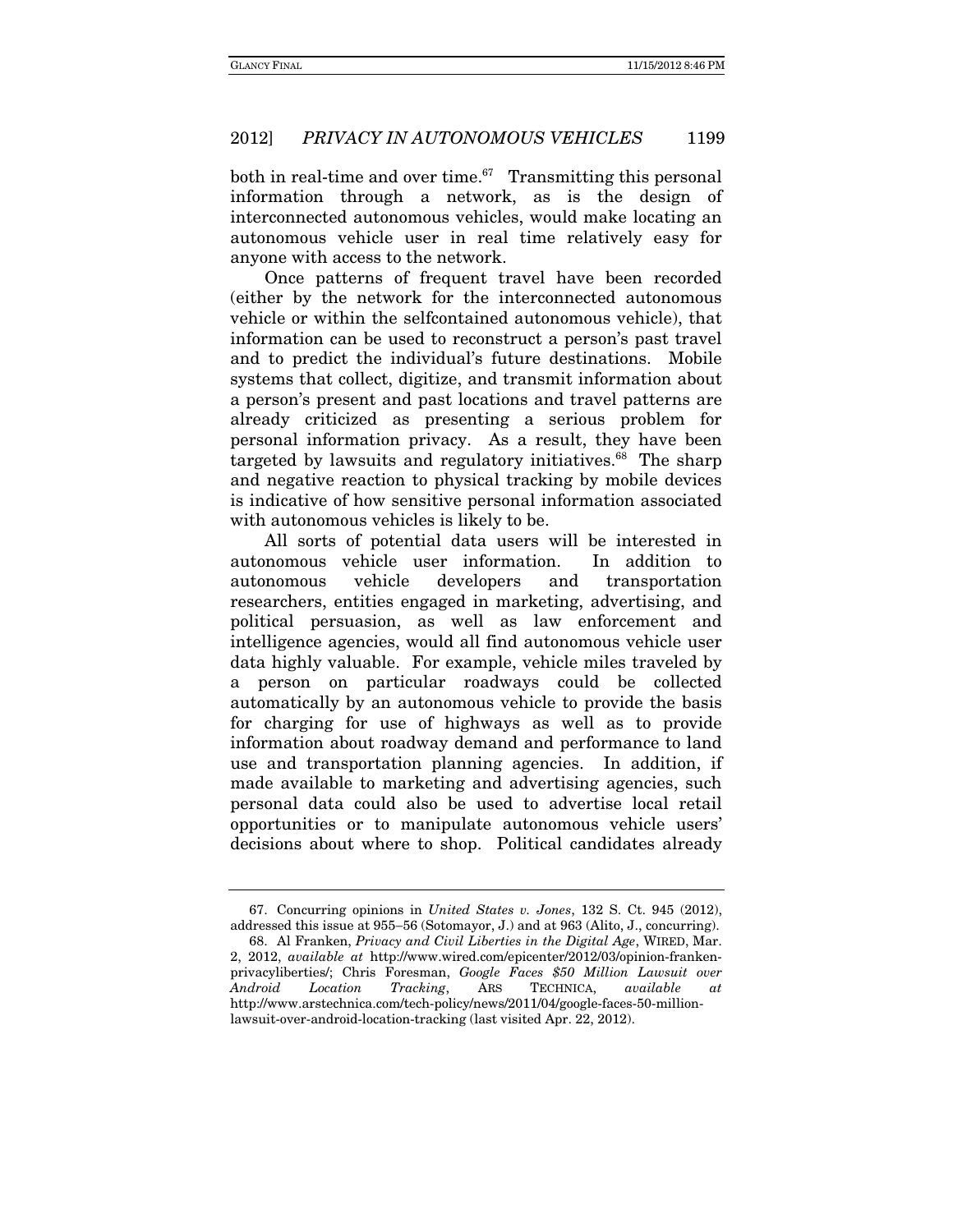use personal demographics and travel patterns in, for example, "commuter issues" campaigns.

One strategy for avoiding problems associated with personal information is to rely on anonymous information instead. For autonomous vehicle purposes, that would require separating information about the vehicle itself from information linked to an individual person and not collecting the latter. Anonymous information derived from autonomous vehicles should be sufficient for such uses as transportation planning, traffic management and the like. The challenge will be to maintain the anonymity of this information, which often gains value when linked to an identifiable person. Unfortunately, there is no permanent, solid divide separating anonymous data from personal information. When linked to an individual human person, such as an autonomous vehicle user or owner, the vehicle data easily becomes personal information.69 Data mining and relational database techniques can provide such linkage and re-identify seemingly anonymous information as referring to a particular identifiable individual. For example, linking together a database of anonymous aggregated information with other databases can identify a particular individual or set of individuals.70 That is why simply removing identifiers or even aggregating de-identified personal information from a number of individuals is usually not sufficient to maintain anonymity. Instead, summarizing data so that particular data records no longer exist is the best way to assure that anonymity continues and that personal information is not subject to misuse.

If personal information is collected about autonomous vehicle users, those users deserve an opportunity actively to consent or not to consent to such personal data collection. As noted earlier, securing consent from individuals to collection

 <sup>69.</sup> When autonomous vehicles operating without human drivers are rare, the very presence of the autonomous vehicle on the road may be sufficient to link it with a very limited category of autonomous vehicle owners. The vehicle make and model, as well as perhaps the location where it is seen would likely reveal the owner. Such linkage to an individual results in what had been anonymous information about an autonomous vehicle becoming personal information about the autonomous vehicle's user. See also NEV. DMV, infra note 74, regarding requiring special license plates for autonomous vehicles.

 <sup>70.</sup> Brill, supra note 62.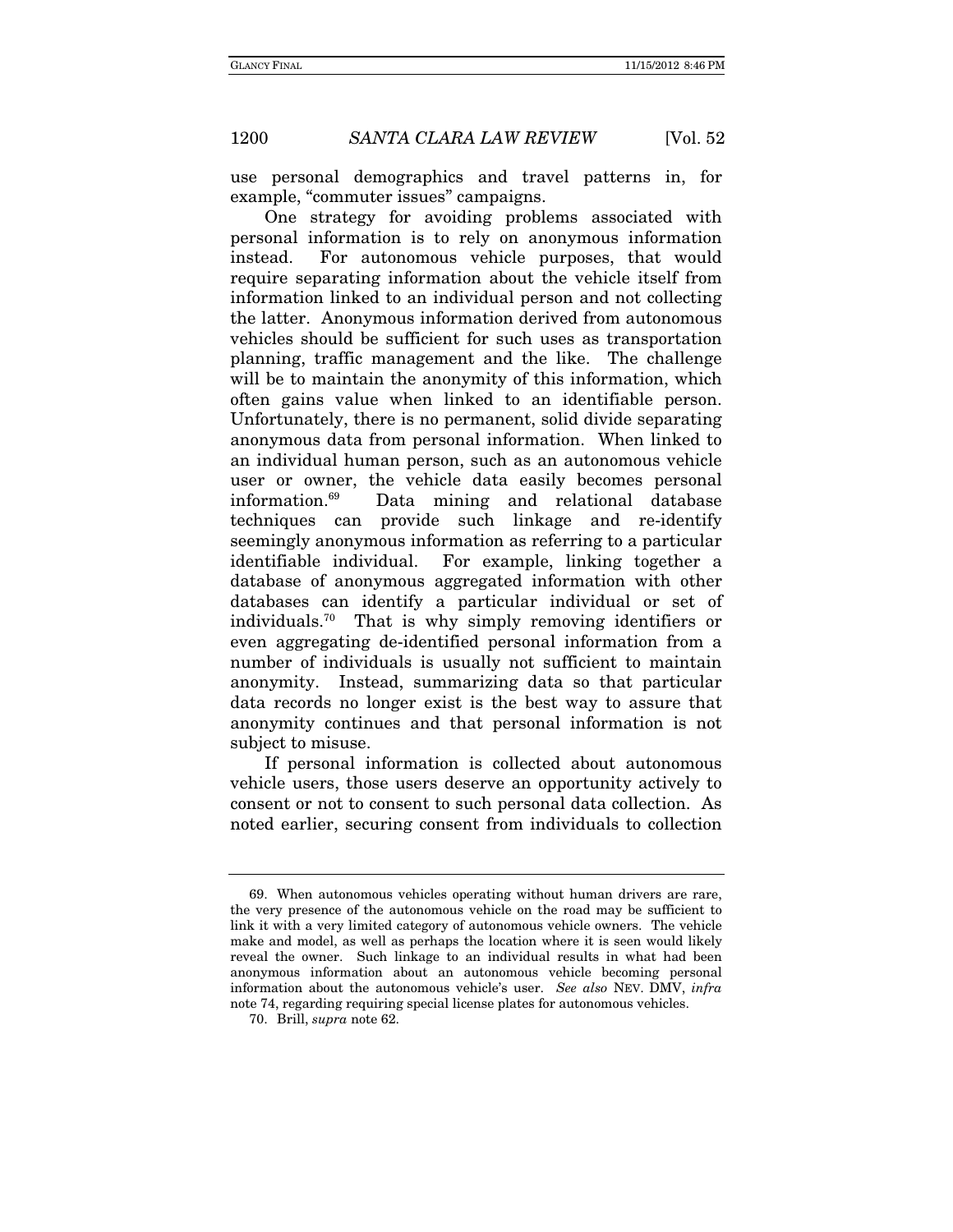or use of personal information derived from autonomous vehicles poses a challenging problem because the technologies involved in autonomous vehicles are likely to be difficult for most potential users to understand. Nevertheless, whenever personal information is collected, used, stored, or shared, informed consent from the person involved is likely to be required.

# 2. Personal Information Regulation

Personal information, such as that likely to be associated with autonomous vehicles, is regulated by an increasing number of state and federal statutes and regulations that govern collection and use, as well as prohibit misuse of personal information. There are also industry standards regarding appropriate practices with regard to personal information.

An example of existing state personal information laws that would apply to personal information from autonomous vehicles are statutes requiring notification of missing or lost personal information—privacy breaches. Forty-six states, the District of Columbia, Puerto Rico, and the Virgin Islands have enacted such legislation that requires notification and remedial action if personal information is lost or disclosed through a data breach.<sup>71</sup> Since the specifics of these data breach laws vary from jurisdiction to jurisdiction, autonomous vehicles operating in more than one state could be subject to privacy breach laws of several different states. A number of states, such as Massachusetts, follow their residents' personal information and protect it, wherever the data moves geographically.72

A federal statute regulates one type of personal information likely to be associated with autonomous vehicles—driver and vehicle licensing information. The

<sup>71.</sup> See Security Breach Legislation 2011, NAT'L CONF. OF STATE LEGISLATURES (Dec. 21, 2011), http://www.ncsl.org/issues-research/ telecom/security-breach-legislation-2011.aspx. Some states also provide additional protection with regard to vehicle and driver licensing information under state statutes and regulations.

 <sup>72.</sup> Massachusetts Consumer Protection Act , MASS. G.L. ch. 93A (2011) and 201 CMR 17.01-17.05 (Massachusetts Standards for the Protection of Personal Information of Residents of the Commonwealth) (2012).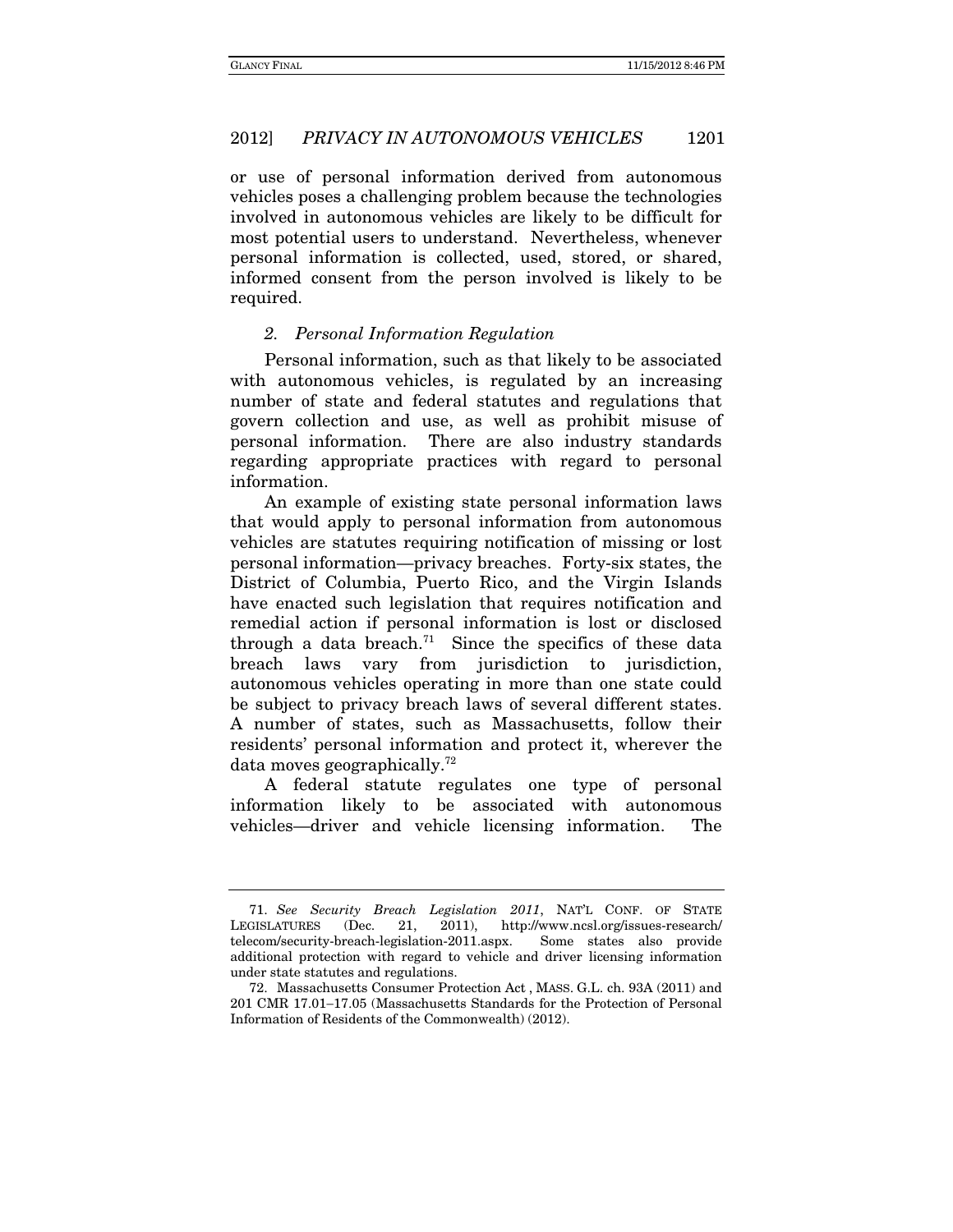Drivers' Privacy Protection Act<sup>73</sup> (DPPA) applies nationwide to personal information required and processed by state departments of motor vehicles for licensing purposes. The DPPA imposes statutory damages for improper use or disclosure of personal information provided for the purposes of licensing drivers and vehicles. The statute protects specified categories of personal information, such as name and address, and provides even more protection for highly sensitive personal information, such as race. So far, the only state that registers autonomous vehicles is Nevada, where autonomous vehicles will be required to display distinctive red or green number plates.<sup>74</sup> In addition, Nevada regulations require a special driver's license endorsement for "a person who holds a driver's license in this State and wishes to operate an autonomous vehicle in autonomous mode in this State."75

In addition to federal Constitutional Bill of Rights protections against government intrusion discussed below,76 federal statutes such as the Electronic Communications Privacy Act  $(ECPA)^{77}$  and the Federal Communications Act<sup>78</sup> will apply to certain aspects of autonomous vehicle communications, particularly in interconnected versions of autonomous vehicles. Moreover, to the extent that federal agencies collect or receive information about identifiable users of autonomous vehicles, the Privacy Act of 1974 would apply.79

There seems to be a significant potential for legislation and regulation that specifically focuses on personal information derived from autonomous vehicles. Such legislation is illustrated by experience with what is called Event Data Recorder (EDR) statutes. Beginning almost ten years ago, a number of states began to enact legislation to restrict access to information recorded by EDRs.<sup>80</sup> For

 <sup>73.</sup> Driver's Privacy Protection Act, 18 U.S.C. § 2721 (2012).

 <sup>74.</sup> NEV. DMV, supra note 23.

<sup>75.</sup> Id. at § 5.1. The autonomous vehicle driver's license requires a "G" endorsement.

 <sup>76.</sup> U.S. CONST, amends. I–X. See discussion infra Part IV.

 <sup>77.</sup> Electronic Communications Privacy Act, 18 U.S.C. §§ 2510–2522 (2012).

 <sup>78.</sup> Telecommunications Act of 1996, 47 U.S.C. § 222 (2012).

 <sup>79.</sup> The Privacy Act of 1974, 5 U.S.C. § 552a (2012).

 <sup>80.</sup> By 2010 at least thirteen states had enacted legislation specifying specific privacy protections for EDRs. 2009-12 Privacy Legislation Related to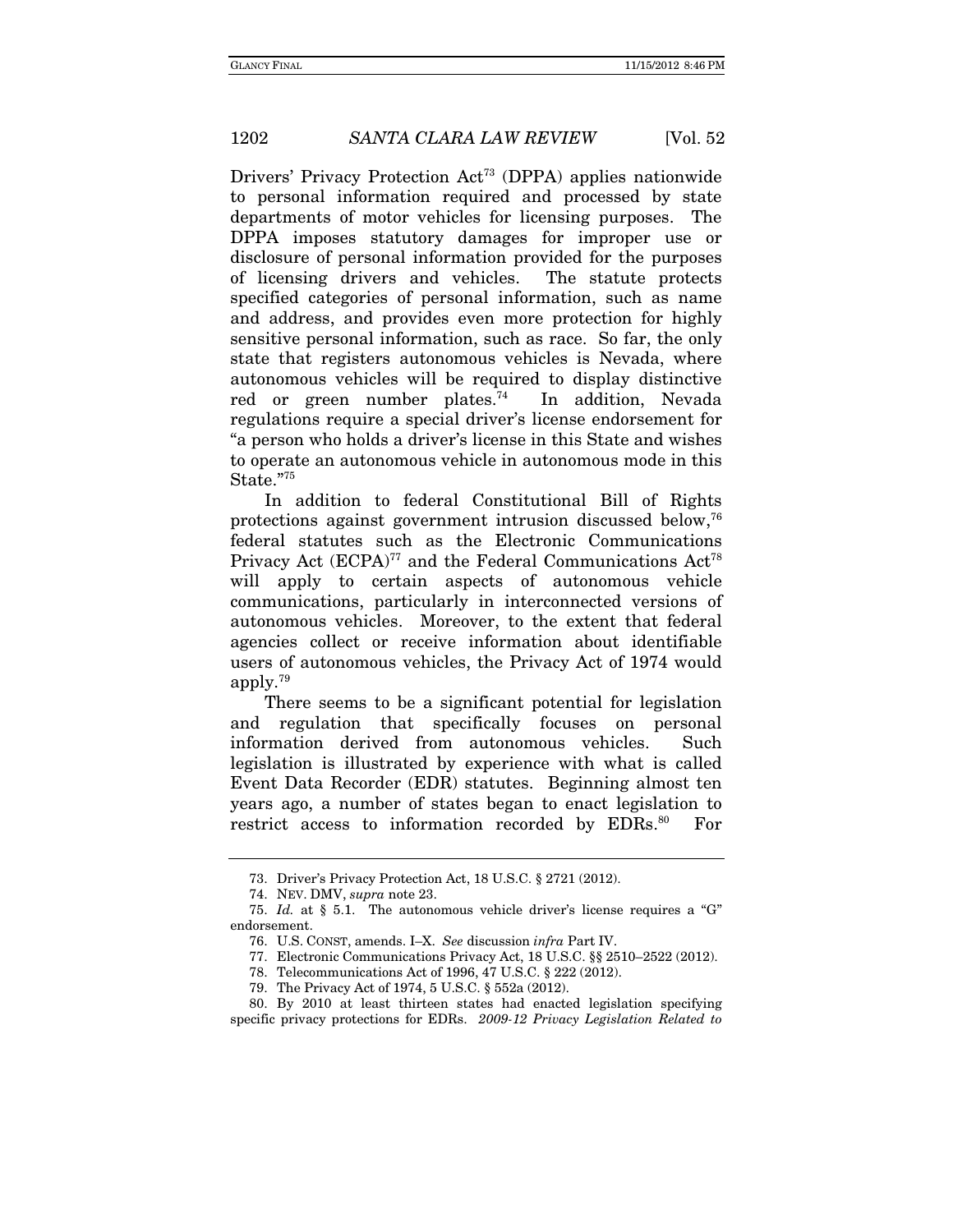example, California Vehicle Code section 9951 applies to any new motor vehicle manufactured on or after July 1, 2004 that is sold or leased in California and is "equipped with one or more recording devices commonly referred to as 'event data recorders (EDR)' or 'sensing and diagnostic modules (SDM).'" 81 Not only must the EDR be disclosed in the owner's manual, access to personal data derived from these devices requires either consent by the vehicle's owner or a court order. The California statute also specifically requires that telematics subscription services disclose their capacity to record or transmit vehicle diagnostic information as part of their subscription services. Although directed at EDRs and SDMs, this statute will directly apply to autonomous vehicles insofar as they use recording devices similar to EDRs or SDMs. This statute also may potentially apply to other types of vehicle data logging, for example by a selfcontained autonomous vehicle.

In part to provide a modicum of national uniformity, the National Highway Traffic Safety Administration (NHTSA) promulgated extensive regulations standardizing EDRs and EDR data as well as requiring special disclosure language regarding EDRs in vehicle owners' manuals.<sup>82</sup> By the time autonomous vehicles are rolled out as consumer products, there may be changes in the regulatory status of the internal vehicle sensor information currently associated with EDRs. For example, the United States Department of Transportation may decide to standardize internal vehicle sensor information and to require that it be transmitted through a Connected Vehicle network. If so, protection of personal information transmitted through such a network would need to be addressed.

#### 3. Personal Information Privacy Risks

Autonomous vehicles can pose a variety of risks to personal information privacy. To the extent that autonomous vehicles rely on anonymous information and do not generate

Event Data Recorders ("Black Boxes") in Vehicles, NAT'L CONF. OF STATE LEGISLATURES (Mar. 14, 2012), http://www.ncsl.org/issues-research/telecom/ event-data-recorder-quotblack-boxes-quot-legi.aspx.

 <sup>81.</sup> CAL. VEH. CODE § 9951(a) (2012).

 <sup>82. 49</sup> C.F.R. §§ 563.1–563.12 (2011).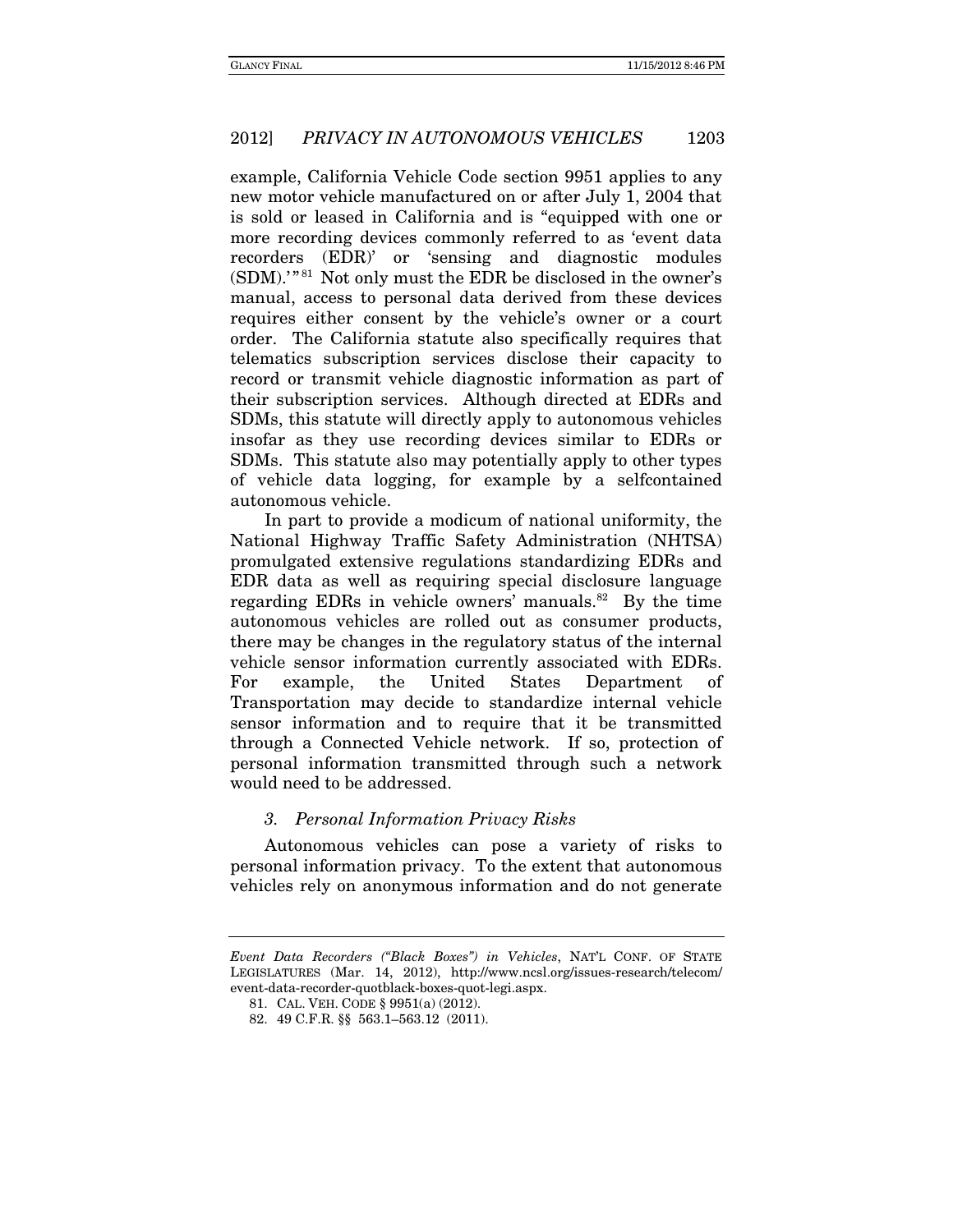or use personal information, they will avoid many of these risks. Simply not having personal information—through limiting personal information collection and not retaining personal information that has been collected—helps to minimize these risks.

To the extent that autonomous vehicles do generate personal information, disclosure or transmission of that information to others aggravates privacy risks. In addition to simple loss or improper disclosure of personal data, access to personal information through legal process is easier when such information is held by someone other than the data subject. For example, constitutional protections do not apply to law enforcement and national security officials when they seek access to personal information, not from the person, but from others who have the personal information.83 Under the "Third Party Doctrine," a readily available subpoena, court order, or administrative order, often without notice to the data subject, can provide relatively easy access to personal data in the hands of someone other than the person who is the subject of the personal information. $84$  No warrant or probable cause finding is required. Because this "Third Party Doctrine" circumvents constitutional privacy protection, which would otherwise require a judicial warrant for government access to the same personal information held by the data subject, information privacy risks are magnified. Personal information derived from autonomous vehicles also would be potentially available to civil litigants and private investigators, in such cases as divorce actions and vehicle accident litigation. If personal information is transmitted by autonomous vehicles to other persons and entities, encryption and data security measures as well as confidentiality agreements and requirements will only be partly successful in protecting the privacy of autonomous vehicle personal information.

Different types of autonomous vehicles will pose different types of risks to personal information. The two versions of

 <sup>83.</sup> United States v. Miller, 425 U.S. 435 (1976); Smith v. Maryland, 442 U.S. 735 (1979).

 <sup>84.</sup> Orin S. Kerr, The Case for the Third-Party Doctrine, 107 MICH. L. REV. 561 (2009); see also In re Application of the United States for an Order Pursuant to 18 U.S.C. § 2703(d), Misc. Nos. 1:11–DM–3, 10–GJ–3793, 1:11–EC–3, 2011 WL5508991 (E.D. Va. Nov. 10, 2011).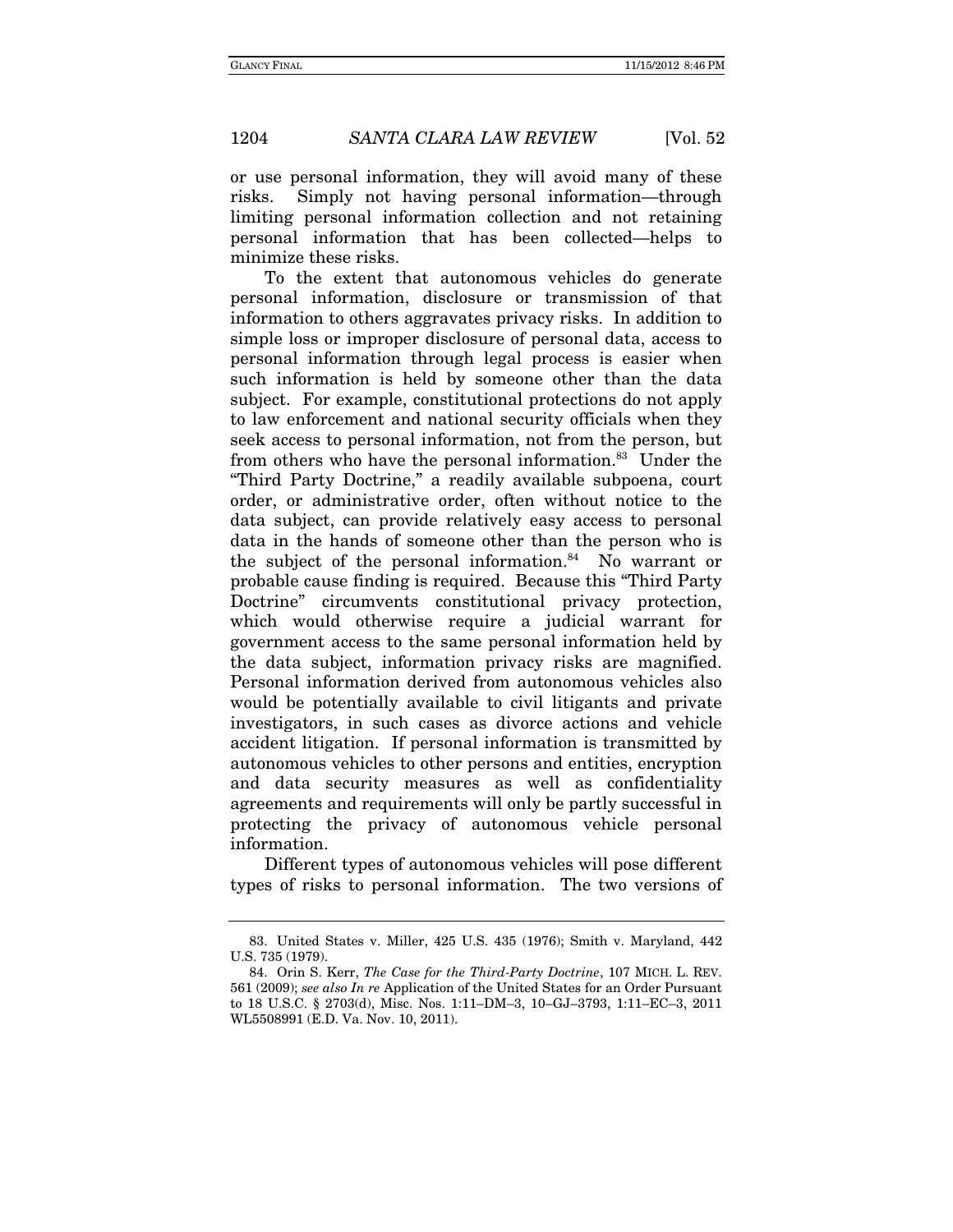autonomous vehicles (selfcontained and interconnected) described earlier<sup>[85](#page-35-0)</sup> will deal with personal information about users in different ways. In general, more personal information will probably be at greater risk in the interconnected type of autonomous vehicle than in the selfcontained version.<sup>86</sup> The fact that interconnected autonomous vehicles rely on wireless communications to exchange information with other vehicles and network users accounts for some of these privacy risks. Since an interconnected vehicle constantly communicates with the network for situational information and guidance, a user's locations and decisions regarding destinations and changes in route would be automatically and continuously available through the network. Moreover, the device identifiers of interconnected autonomous vehicles will likely make all data communicated by interconnected autonomous vehicles at least potentially personal information, unless the device identifiers have been anonomyzed. Even with anonymous device identifiers, any personal information transmitted by the vehicle through a communications network could be vulnerable to unpermitted access unless the data is encrypted and the network is very secure. As a result, in an interconnected autonomous vehicle, personal information would need to be robustly anonomyzed, strongly encrypted, and securely protected to avoid being vulnerable to access, use, and sharing within the network by other network users, the network's controlling entity, or unauthorized interlopers.[87](#page-35-2) In the end, privacy risks to users of interconnected autonomous vehicles would largely depend on how the network connecting interconnected autonomous vehicles is designed, managed, and operated.

In contrast, the selfcontained autonomous vehicle does not use wireless communications and is not connected to a network. Instead, the selfcontained autonomous vehicle relies on its own outward-facing sensors for information about driving conditions and roadway situations. Such a vehicle

<sup>85.</sup> *See supra* Part I.A–B.

<span id="page-35-2"></span><span id="page-35-1"></span><span id="page-35-0"></span><sup>86.</sup> Of course most autonomous vehicles will combine these types of artificial intelligence. However, considering these types as models will help in seeing some of the differences autonomous vehicle design makes with regard to personal information privacy.

<sup>87.</sup> Wood, et al., *supra* note 8 at 1462–64.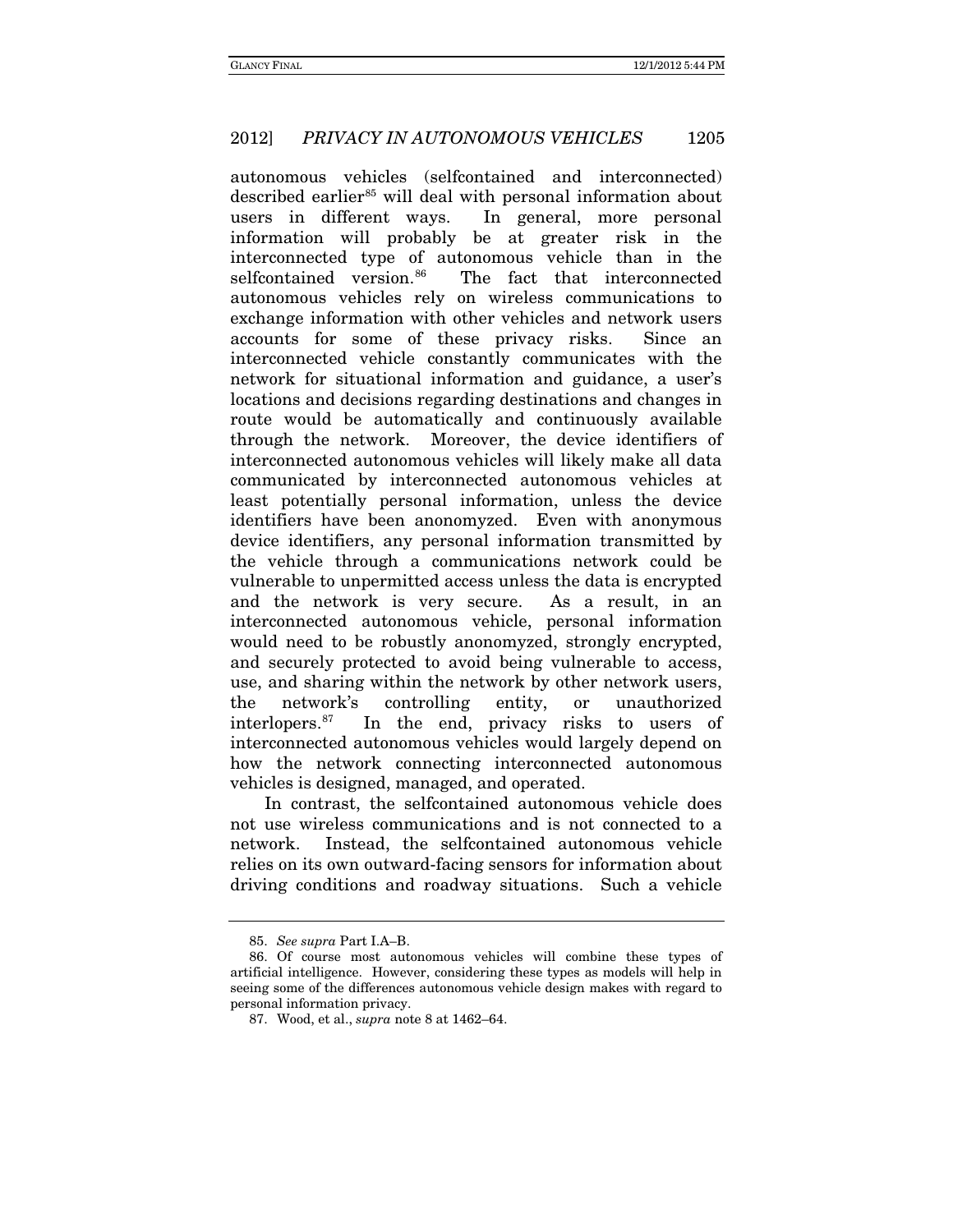relies on its own inward-facing sensors for internal vehiclerelated data. As a result, the vehicle itself could become a concentrated repository of all sorts of personal information, including a user's travel patterns, highly detailed behavioral information, and perhaps the activities of people outside the vehicle within range of the vehicle's sensors. Although less useful for real-time remote tracking of its user, a selfcontained autonomous vehicle could nevertheless hold retrospective personal information such as highly detailed information about its past locations as well as interactions between the vehicle and its user. The privacy risks would come from unauthorized access to stored, in-vehicle personal information both about the user and about everyone and everything the vehicle has encountered. Strong security measures—from intense physical security to data encryption and access authentication—would be essential for protecting the privacy of personal information generated by selfcontained autonomous vehicles. Using force or falsehoods to gain the user's consent to access personal information contained in the autonomous vehicle would present yet another category of privacy risk.

Appropriate design of autonomous vehicles can of course minimize risks to personal information.<sup>88</sup> Use of anonymous information, rather than personal information, can provide additional protection against risks to personal information privacy interests described here. Assuring that autonomous vehicles only collect, transmit, or use personal information with the knowledge and informed consent of the person using the autonomous vehicle, will also be important to reducing privacy risks in all types of autonomous vehicles.

### C. Surveillance Privacy Interests

Surveillance privacy interests respond to people's aversion to being constantly watched, tracked or monitored as they travel from place to place. At the same time, surveillance privacy interests also reflect political and philosophical opposition to pervasive scrutiny of everyone who travels, particularly if that scrutiny is controlled by government. These underlying political implications of

<sup>88.</sup> See discussion infra Part V (regarding optimizing privacy and autonomous vehicle interactions).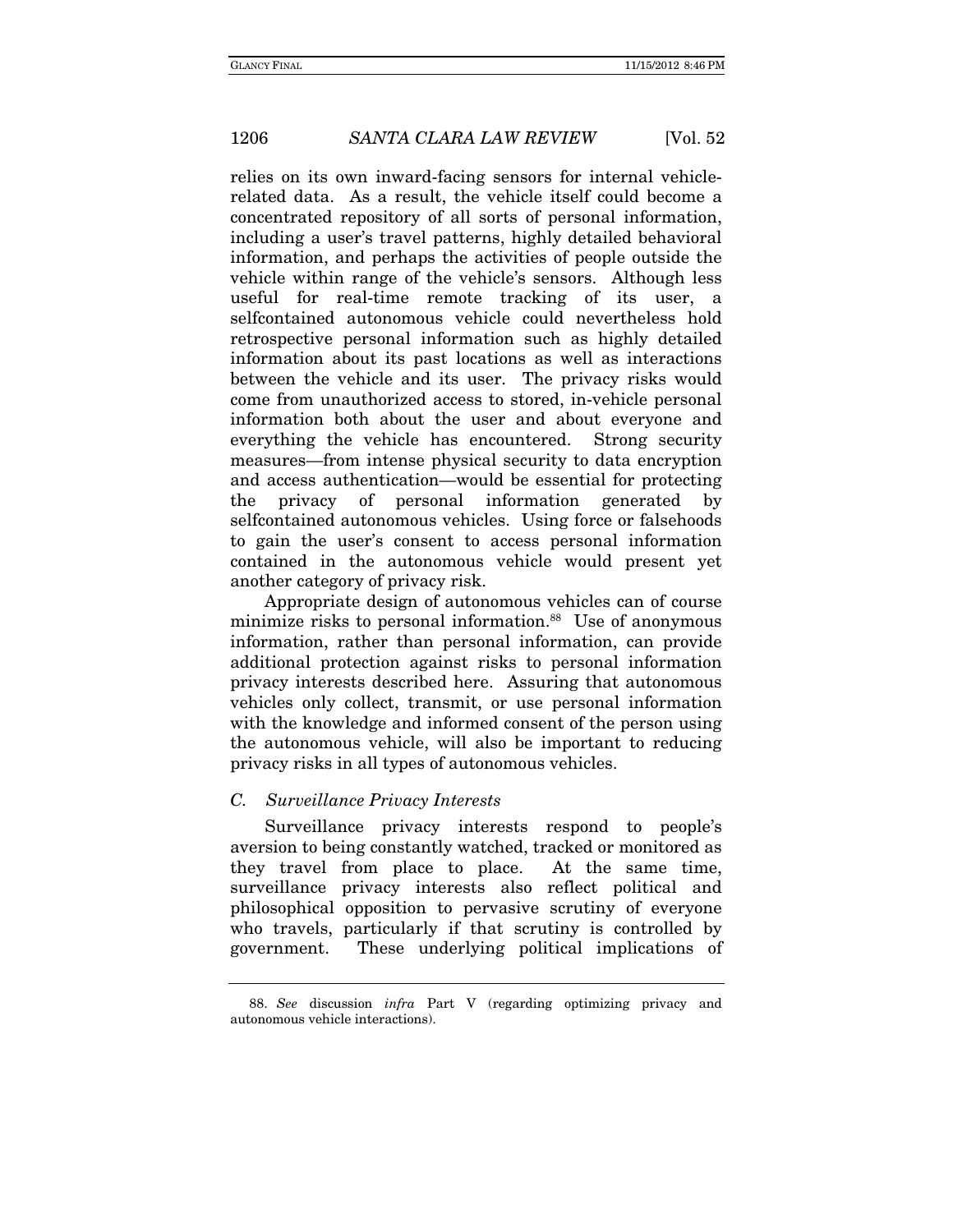surveillance are sometimes captured by the age-old question: "Who watches the watchmen?"89 In fact the challenge of keeping in check those who have concentrated knowledge about how people live their lives and move about in the world seems even more intense in the digital twenty-first century.

Use of autonomous vehicles for surveillance purposes, could compromise something more than just autonomy and personal information privacy interests of individuals. Indeed, surveillance using autonomous vehicles could threaten the political and social well-being of our society. As Supreme Court Justice Sonia Sotomayor noted in her concurring opinion in United States v. Jones, "Awareness that the Government may be watching chills associational and expressive freedoms. And the Government's unrestrained power to assemble data that reveal private aspects of identity is susceptible to abuse."90 She also pointed out that "making available at a relatively low cost such a substantial quantum of intimate [GPS location] information about any person whom the Government, in its unfettered discretion, chooses to track," may "'alter the relationship between citizen and government in a way that is inimical to democratic society.'"<sup>91</sup> Surveillance privacy interests reflect these societal concerns about the importance of individual privacy as the foundation of a free society.

Surveillance is a relatively modern idea. Even the word, "surveillance," is fairly new to the English language. It was borrowed from the French by the British at the turn of the nineteenth century to refer to looking over an area, usually from a high place, for strategic information about a battlefield or prospective confrontation.92 Early in the twentieth century, surveillance usually suggested use of technology to enhance human abilities to see over wide distances to collect comprehensive information about an adversary.93 Since then,

 <sup>89.</sup> This phrase is translated from Latin: "Quis custodiet ipsos custodes?" JUVENAL, SATIRE VI, (ca. 55 AD) lines 347–48.

 <sup>90.</sup> United States v. Jones, 132 S. Ct. 945, 956 (2012) (Sotomayor, J., concurring).

<sup>91.</sup> Id. (citing United States v. Cuevas-Perez, 640 F.3d 272, 285 (7th Cir. 2011) (Flaum, J., concurring)).

 <sup>92.</sup> Surveillance, n., OXFORD ENGLISH DICTIONARY (Oxford Univ. Press 2d ed. 1989).

 <sup>93.</sup> For example, aerial reconnaissance became a major factor around World War I. See Nicholas M. Short, Sr., History of Remote Sensing: In the Beginning;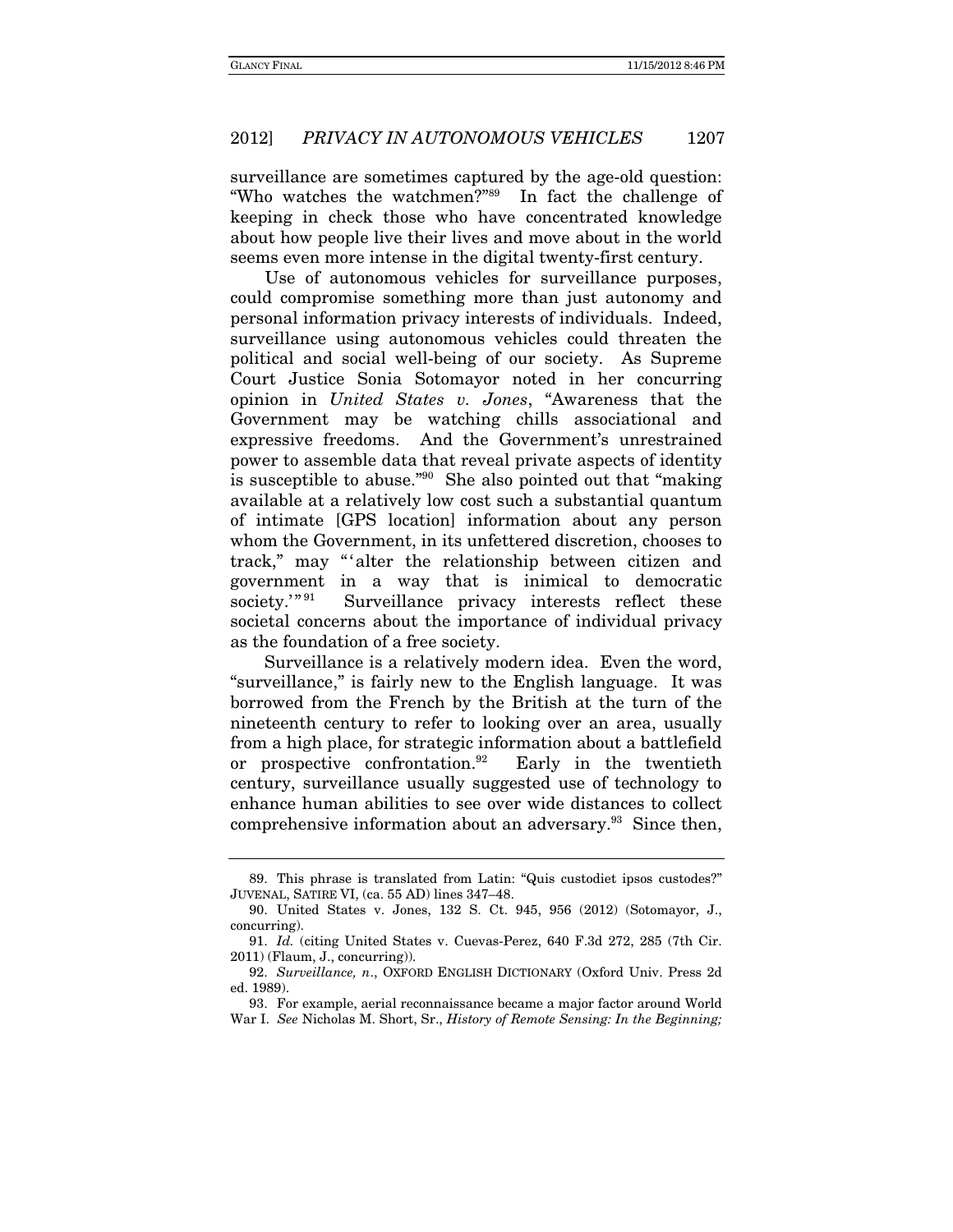the word, "surveillance," has been used in a wide variety of careful-watching contexts from medical surveillance of diseases and immune responses, to physical stakeouts of crime suspects, to mass-scale electronic and network surveillance for gathering intelligence or for seeking evidence of anomalous or criminal behavior. Surveillance is also a psychological technique used to affect human behavior through pervasive monitoring of activities and areas to discourage people from violating rules or laws.

Although surveillance most often means covert collection of information, it can also refer to overt watching aimed at modifying the behavior of those watched. An example of overt surveillance is red-light cameras. These devices are often prominently placed as ever-present watchers at intersections so that drivers are deterred from entering intersections while the stoplight is red. $94$  One purpose of overt surveillance is to affect the behavior of those being watched, to assure that individual behavior conforms to societal norms. If an autonomous vehicle user were informed that his or her vehicle continuously reports its speed to law enforcement authorities, that user would be more likely to direct the vehicle to conform to the speed limit, rather than exercise personal autonomy in deciding not to conform.<sup>95</sup> Similarly, autonomous vehicles could overtly monitor the behavior of vehicle users so that instances of user activities such as smoking or drinking alcohol are sensed and recorded.

One purpose of overt surveillance is to interfere with individual autonomy through the power of scrutiny. Even potential scrutiny can be sufficient to control behavior, as Jeremy Bentham suggested in his design for the Panopticon Prison.<sup>96</sup> Such direct, announced interference with personal

96. See MICHAEL FOUCAULT, DISCIPLINE AND PUNISH: THE BIRTH OF THE

Launch Vehicles, FAS.ORG, http://www.fas.org/irp/imint/docs/rst/Intro/Part2 \_7.html (last visited Apr. 22, 2012).

 <sup>94.</sup> Koppel, supra note 28.

 <sup>95.</sup> Some insurance companies promote devices that monitor and reward or punish driver behavior (e.g., speeding, sutten starts or stops, driving at dangerous times in dangerous places, etc.) in terms of lower or higher insurance premiums. For example, Progressive Insurance's SnapShot program urges drivers to use a tracking device to keep track of driving habits in order to qualify for a discount. See Snapshot Common Questions, PROGRESSIVE INSURANCE, available at http://www.progressive.com/auto/snapshot-commonquestions.aspx (last visited Apr. 22, 2012).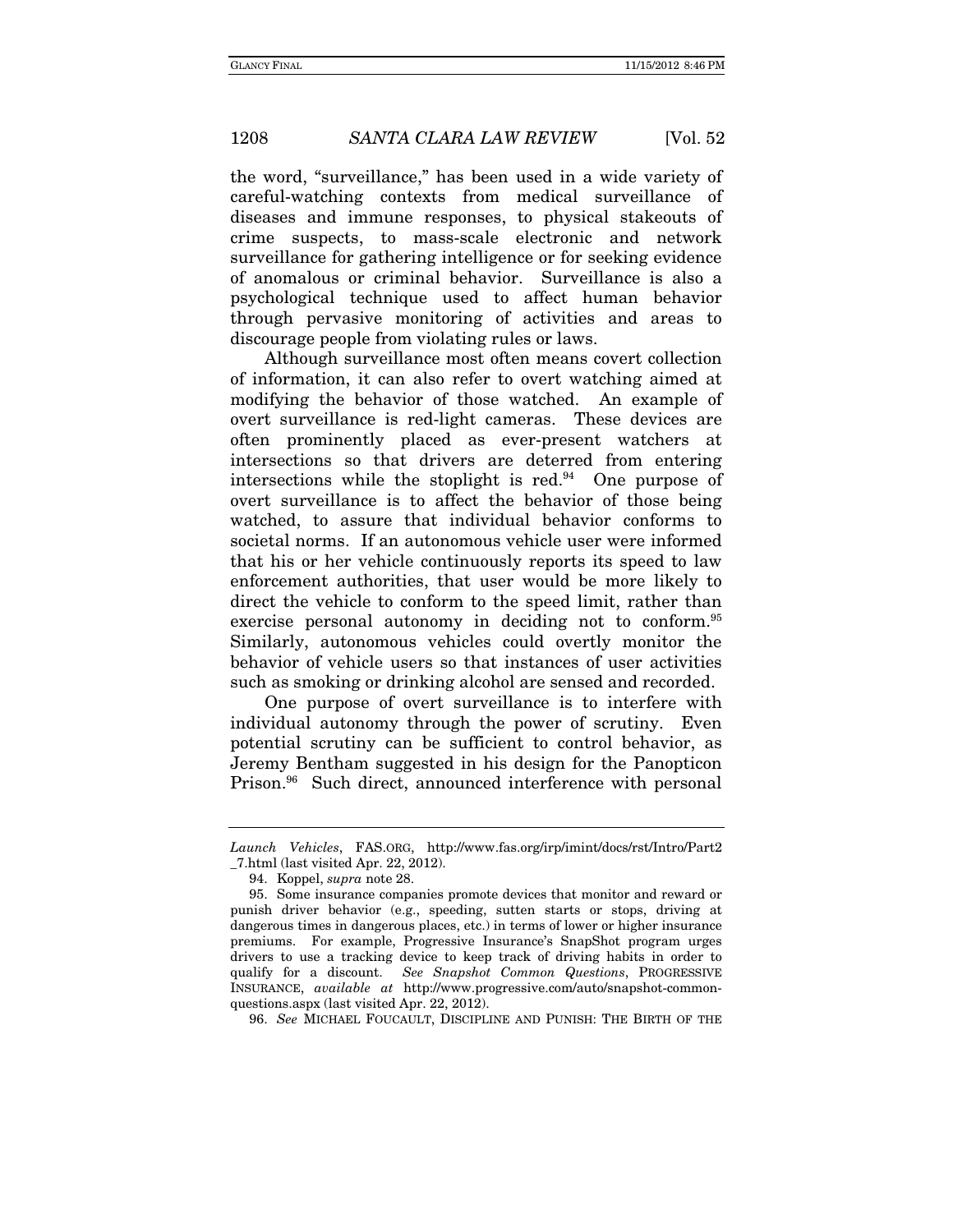autonomy would likely seriously impair trust and confidence in autonomous vehicles. As a result, developers of autonomous vehicles would be unlikely to equip autonomous vehicles for overt surveillance, unless a government regulation required it.

Covert surveillance by autonomous vehicles secretly collecting and reporting personal information seems more likely. Such surveillance is often conducted remotely so that it remains hidden from those being monitored. Given the sophisticated technologies applied in autonomous vehicles, technically unsophisticated users may not understand an autonomous vehicle's potential surveillance capabilities to collect, store, or share personal information about its user. These covert surveillance capabilities include both targeted surveillance of a particular person and mass surveillance of groups or populations.

#### 1. Targeted Surveillance

Targeted surveillance keeps track of a particular identified human person, who would otherwise expect to be let alone, and certainly not to be followed. Such surveillance nearly always involves surreptitiously collecting detailed personal information about the targeted individual and keeping track of the target's every move. Usually, this type of information collection is not conducted openly. For example, assume that an autonomous vehicle generates personal information about a user's location in real time without the user's knowledge or consent. If communicated beyond the vehicle, this real-time information would make it possible to locate the targeted user all of the time, as well as to maintain a comprehensive record of all the places the user has been. When this personal information is transmitted or disclosed to recipients unknown to the target, such surveillance compromises both autonomy and personal information privacy interests. This is the type of vehicle tracking that, because no warrant authorized installation of the tracking device, was held unconstitutional by the United States Supreme Court in United States v. Jones.<sup>97</sup>

PRISON (1979).

 <sup>97.</sup> United States v. Jones, 132 S. Ct. 945, 949 (2012).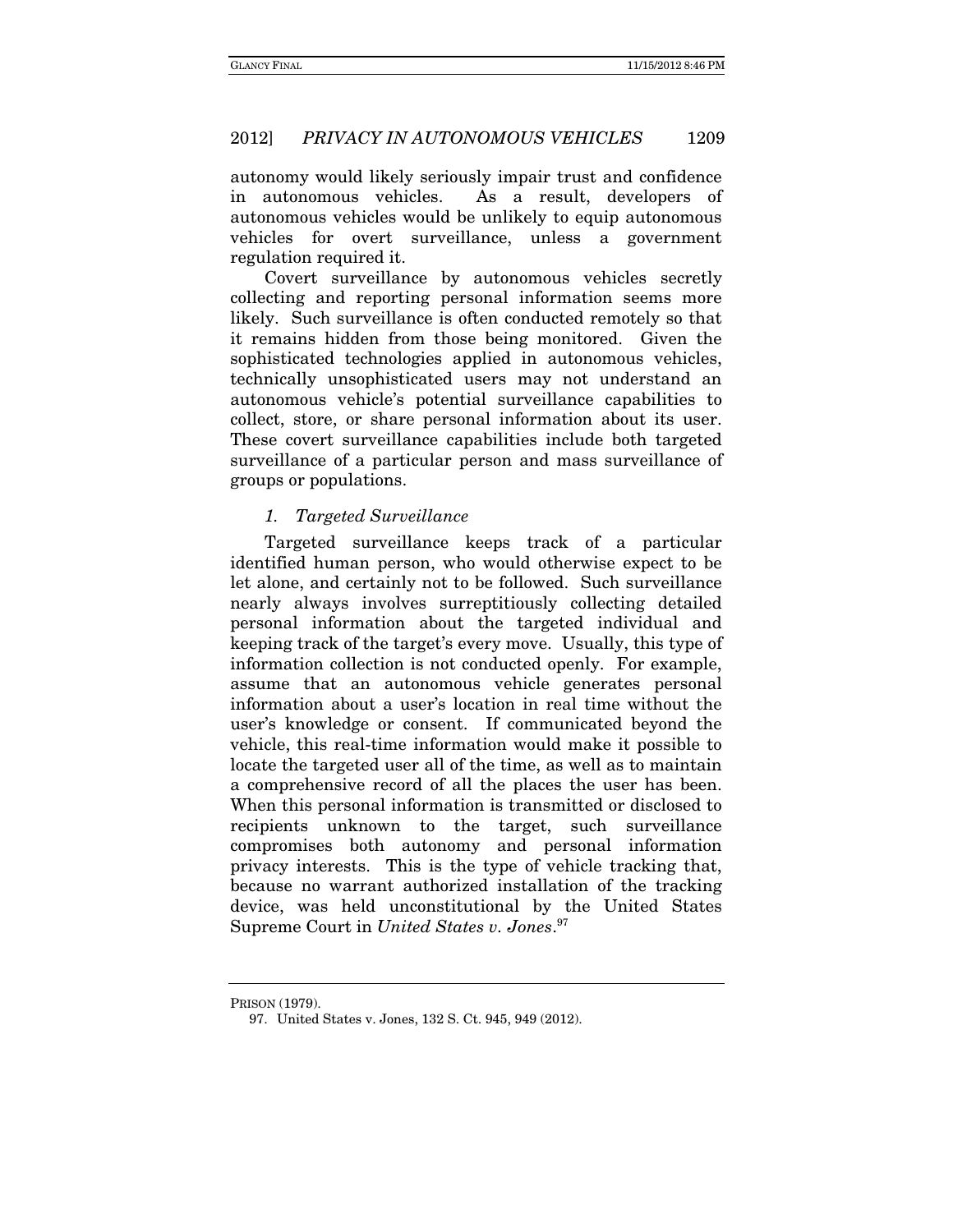Unless personal information from autonomous vehicle is encrypted and rendered anonymous, interconnected autonomous vehicles communicating location and other data back and forth over a wireless network could be very useful tools for invisible targeted surveillance. Absent data encryption and anonymity, access to an autonomous vehicle network would enable immediate remote access to the real time location of an autonomous vehicle and its user. Such access would also enable collection of longitudinal records of past locations. As a result, access to the interconnected autonomous vehicle network, would enable law enforcement, national security, and other types of public and private agencies to conduct remote surveillance of the vehicle's user. When a third party, such as a network operator, is a repository of personal information collected through such surveillance, privacy protection would be even further compromised.98 This personal information held by third parties would be available to government and private sector investigators through subpoenas or administrative orders, without the target of the surveillance ever knowing that the information exists. Indeed, law enforcement access to certain stored personal information from such a network may require neither probable cause nor a warrant.99

A selfcontained autonomous vehicle could also be tracked and its user targeted for surveillance in real time. However, the vehicle itself would not be transmitting the surveillance information. Unless connected to a network or attached to a tracking device, a selfcontained autonomous vehicle would not itself enable remote real-time tracking. However, to the extent that the vehicle keeps historical information, such as

 <sup>98.</sup> See discussion of Third-Party information supra text accompanying note 83 and infra Part IV. In her concurring opinion in United States v. Jones, Justice Sotomayor suggested that "it may be necessary to reconsider the premise that an individual has no reasonable expectation of privacy in information voluntarily disclosed to third parties." Jones, 132 S. Ct. at 956 (Sotomayor, J., concurring); see, e.g., Smith v. Maryland, 442 U.S. 735 (1979); United States v. Miller, 425 U.S. 435, 443 (1976). Justice Sotomayor also noted, "This approach is ill suited to the digital age, in which people reveal a great deal of information about themselves to third parties in the course of carrying out mundane tasks." Jones, 132 S. Ct. at 957 (Sotomayor, J., concurring).

<sup>99.</sup> Stored Communications Act, 18 U.S.C. 2701-2712 (2012). See In re Application of the United States of America for an Order Pursuant to 18 U.S.C. § 2703(d), 830 F. Supp. 2d 114 (E.D. Va. 2011).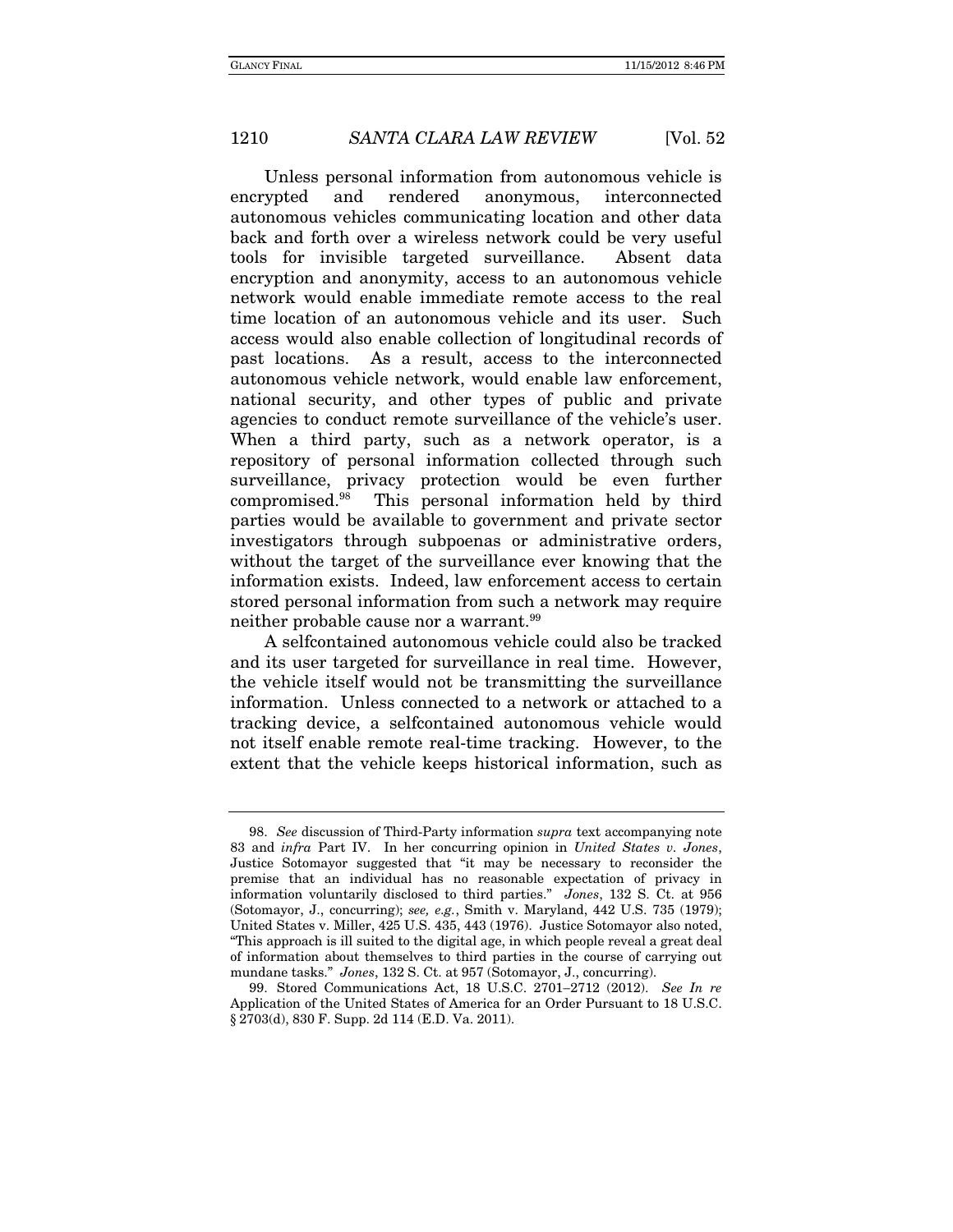past itineraries, about the surveillance target, that information could be extracted from the selfcontained autonomous vehicle by those with access to the computer systems inside the vehicle. Unlawful access by breaking into the vehicle would possibly be deterred by burglary and other laws. Law enforcement extraction of surveillance information from a selfcontained autonomous vehicle would likely require at least probable cause as well as a warrant.<sup>100</sup>

Use of autonomous vehicles comprehensively to keep track of the whereabouts of a targeted individual in all places and at all times can exert substantial control over that individual. Maintaining centralized information about an individual compromises individual self-determination and autonomy and can be harmful to the individual's psychological health. Comprehensive centralized surveillance systems concentrated on an individual can also influence the individual's future choices by keeping track of each time that individual visits socially or politically "unacceptable" locations. The New York Court of Appeals described the impact of targeted surveillance: "Disclosed in [tracking] data . . . will be trips the indisputably private nature of which takes little imagination to conjure: trips to the psychiatrist, the plastic surgeon, the abortion clinic, the AIDS treatment center, the strip club, the criminal defense attorney, the bythe-hour motel, the union meeting, the mosque, synagogue or church, the gay bar and on and on."101

Targeted surveillance compromises an important aspect of individual autonomy—the ability to resist being categorized, manipulated psychologically, intimidated, or mechanistically predicted by society or the government. When an individual is subject to being constantly watched, that person does not feel free to question or to oppose those in charge of the surveillance system.

#### 2. Mass Surveillance

Mass surveillance involves indiscriminate and comprehensive collection of personal information from

<sup>100.</sup> See discussion of Fourth Amendment issues infra Part IV.

 <sup>101.</sup> People v. Weaver, 12 N.Y.3d 433, 441–42 (2009). Justice Sotomayor quoted this passage in her concurring opinion in Jones, 132 S. Ct. at 946, 955-56.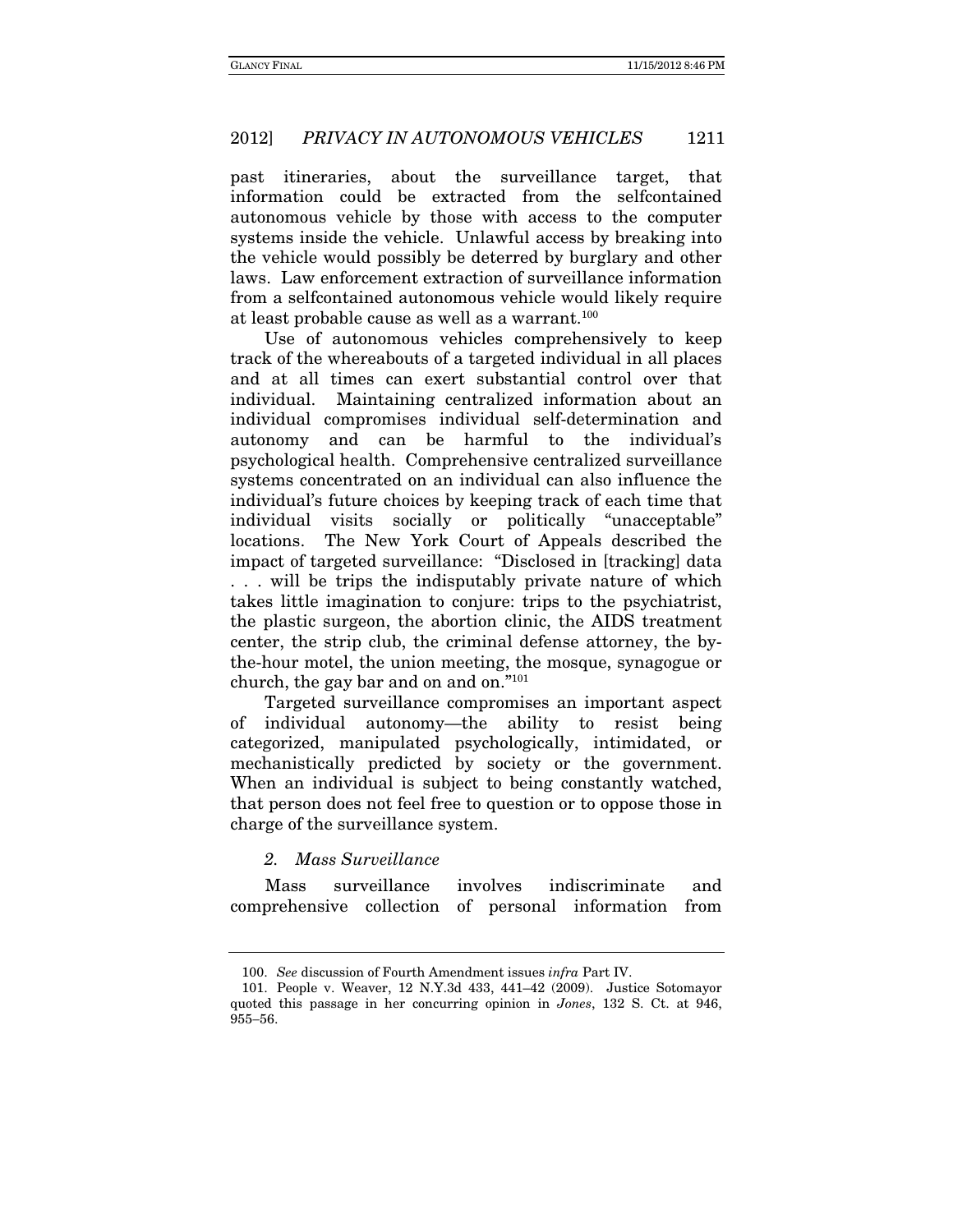everyone within an area or sector. This type of large-scale surveillance of a population can also function as an instrument of control over the behavior of every individual within that population. Jeremy Bentham suggested this use of mass surveillance in his design for an efficient prison which he called the panopticon—all-seeing device.<sup>102</sup>

Applied to autonomous vehicles, mass surveillance could seek to collect personal information about all those who use autonomous vehicles. Such mass surveillance would collect and define behavior patterns of autonomous vehicle users. These profiles could later be useful for such purposes as (i) creating algorithmic profiles of typical autonomous vehicle users, (ii) predicting each autonomous vehicle user's individual behavior, or (iii) finding one autonomous vehicle that may or may not be behaving according to prescribed patterns.

Mass surveillance is sometimes confused with intense, comprehensive surveillance of a targeted person. For example, surveillance of the suspected drug dealer, Antoine Jones, in United States v. Jones constructed a comprehensive pattern, or mosaic, of highly detailed information about Jones's activities and used that mosaic to locate his drug stash house.103 Real-time information from the GPS surveillance device attached to his vehicle allowed law enforcement to follow Jones and to see him traveling to the stash house where he was arrested. Just about every investigative tool in the law enforcement surveillance arsenal was used against Jones: wiretaps, physical following, fixedcamera surveillance, as well as attachment of a GPS tracking device to his vehicle, so that the device automatically and continuously located Jones and recorded his every movement. However, the GPS tracking was crucial; and it was the warrantless installation of the GPS device that caused the United States Supreme Court to overturn Jones's criminal conviction. These efforts by law enforcement to follow Jones everywhere and to collect detailed information about what he was doing and with whom he was doing it all of the time was intensive, comprehensive targeted surveillance using massive resources. But such tracking was not mass surveillance,

 <sup>102.</sup> See FOUCAULT, supra note 96, at 195–228.

 <sup>103.</sup> See Jones, 132 S. Ct. at 946.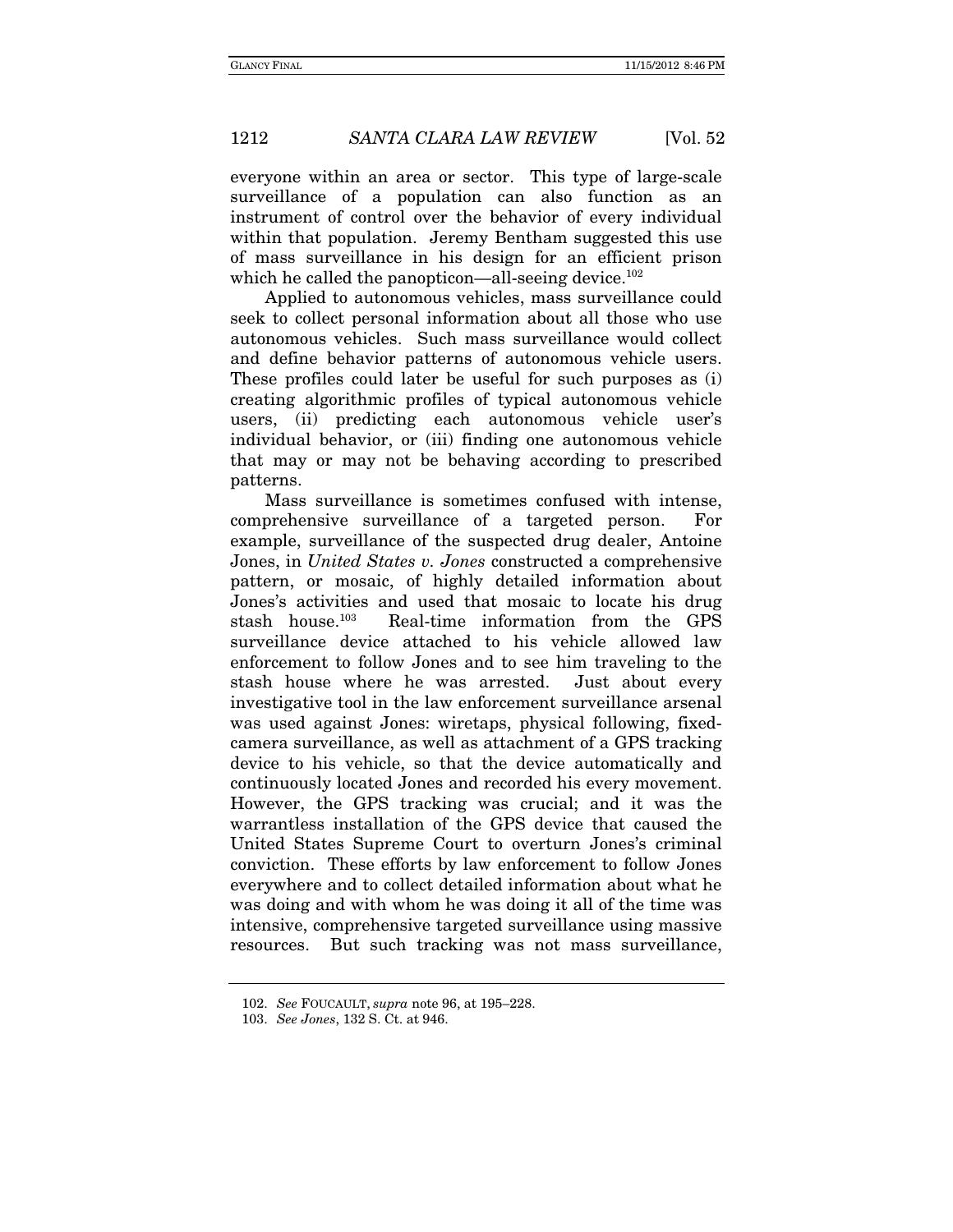since the government has not yet tried to watch everyone in the District of Columbia as intensively as law enforcement agencies targeted Jones. Nevertheless, the potential for scaling up the type of massive surveillance used to convict Jones into region-wide mass surveillance of all persons, including those not suspected of criminal activity, troubled some of the Justices who decided Jones.

Mass surveillance operates at a different level from the comprehensive surveillance that targeted Jones. Instead, mass surveillance indiscriminately collects personal information about large numbers of people on a populationwide basis.<sup>104</sup> Usually mass surveillance is covert so as not to affect the patterns of human behavior being recorded. But mass surveillance can also be overt, as Jeremy Bentham suggested for the Panopticon Prison.<sup>105</sup> Automated photoradar is sometimes used in this open way to deter speeding by announcing that all vehicles on a particular road will have their speeds and license plates recorded, and driver photographs taken, so that citations can be sent automatically to those who were speeding. Some towns engage in overt mass surveillance when they post signs that a photograph of every vehicle and its license plate is taken upon entering or leaving the municipality.<sup>106</sup>

Mass surveillance that collects personal information from everyone on the road is not necessary for most transportation management and planning purposes. Anonymous data identifying neither vehicles nor drivers is sufficient for calculating traffic flows or road usage for transportation management and land use planning purposes. For example,

 <sup>104.</sup> Mass surveillance literally gathers up all available information about all persons within range of the surveillance. Officials hope that some of this personal information may turn out to be relevant to investigative or intelligence issues. The hated general warrants in pre-revolutionary America outlawed by the Fourth Amendment were a form of mass surveillance. See Anthony G. Amsterdam, Perspectives on the Fourth Amendment, 58 MINN. L. REV. 349 (1974). Sometimes called "dragnet" surveillance, mass surveillance has been analogized to Forrest Gump's famous aphorism: "Life is like a box of chocolates, you never know what you are going to get." Similarly, "Mass surveillance is like a box of chocolates, police never know what they are going to get." FORREST GUMP (Paramount Pictures 1994).

 <sup>105.</sup> FOUCAULT, supra note 97, at 195–228.

 <sup>106.</sup> See Will Jason, Tiburon's Roadside Security Cameras Set to Go Live Soon, MARIN INDEP. J. (July 27, 2010), available at http://www.marin ij.com/marinnews/ci\_15616255.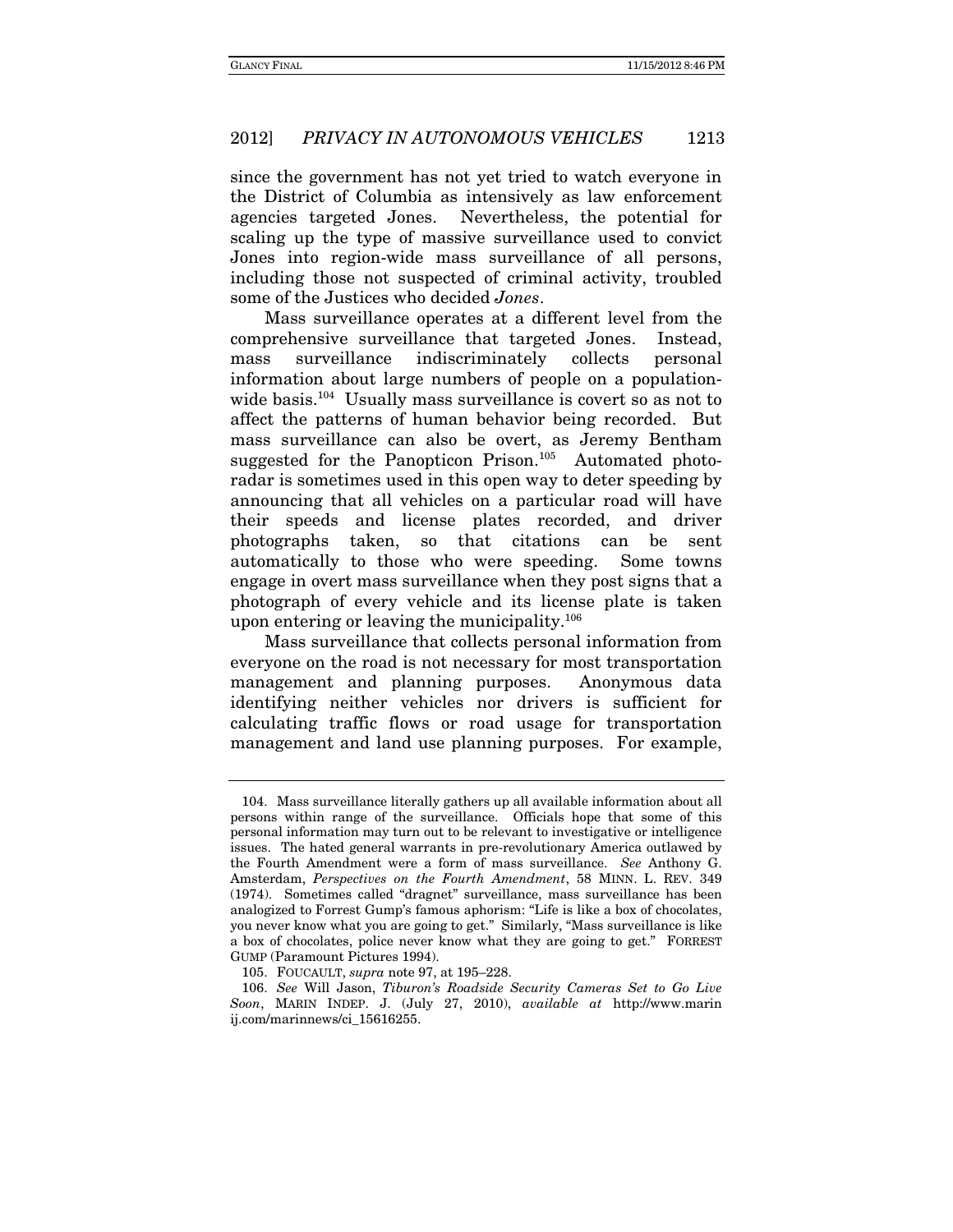cameras recording roadway traffic flows often use lowresolution optics incapable of capturing specific vehicles or license plates. Loop detectors or other sensors that do not identify particular vehicles are used to collect information about how many vehicles use particular road segments at particular times and how fast vehicles in general are moving on those segments. In contrast, more precise roadway surveillance that collects specific identifying information about each vehicle or person on a roadway facilitates use of that information for purposes other than counting cars or determining traffic speeds. For example, roadway surveillance that identifies vehicles or drivers may be used to enforce traffic laws, as well as to find or to follow a particular person for further investigation.

Roadway surveillance information that collects personal data about everyone is often used to compile profiles of people who use particular routes. Mass-collected personal data profiles of individuals' travel patterns can be used not only by law enforcement, but by marketers and advertisers who use the data to predict and manipulate future consumer behavior, for example through direct behavioral advertising. Such detailed personal information about an autonomous vehicle user's locations and on-road behavior can be highly valuable both to the government and to private sector enterprises of many different types, such as news media, private investigators, insurance companies, vehicle product manufacturers, and political campaigns.

The interconnected version of autonomous vehicles could enable mass surveillance in the form of comprehensive, detailed tracking of all autonomous vehicles and their users at all times and places. The networked nature of this type of autonomous vehicle involves a communications network that transmits and receives information related to each particular vehicle. Being able to identify specific devices may be necessary for network security. But, unless measures are taken to assure anonymity as well as data security, the resulting comprehensive personal information collection could be used to profile, predict, and perhaps manipulate the behavior of the vehicles and their users. Law enforcement, private investigators, advertisers, and marketers will all be eager to seek access to an interconnected autonomous vehicle network, as well as to the personal data transmitted through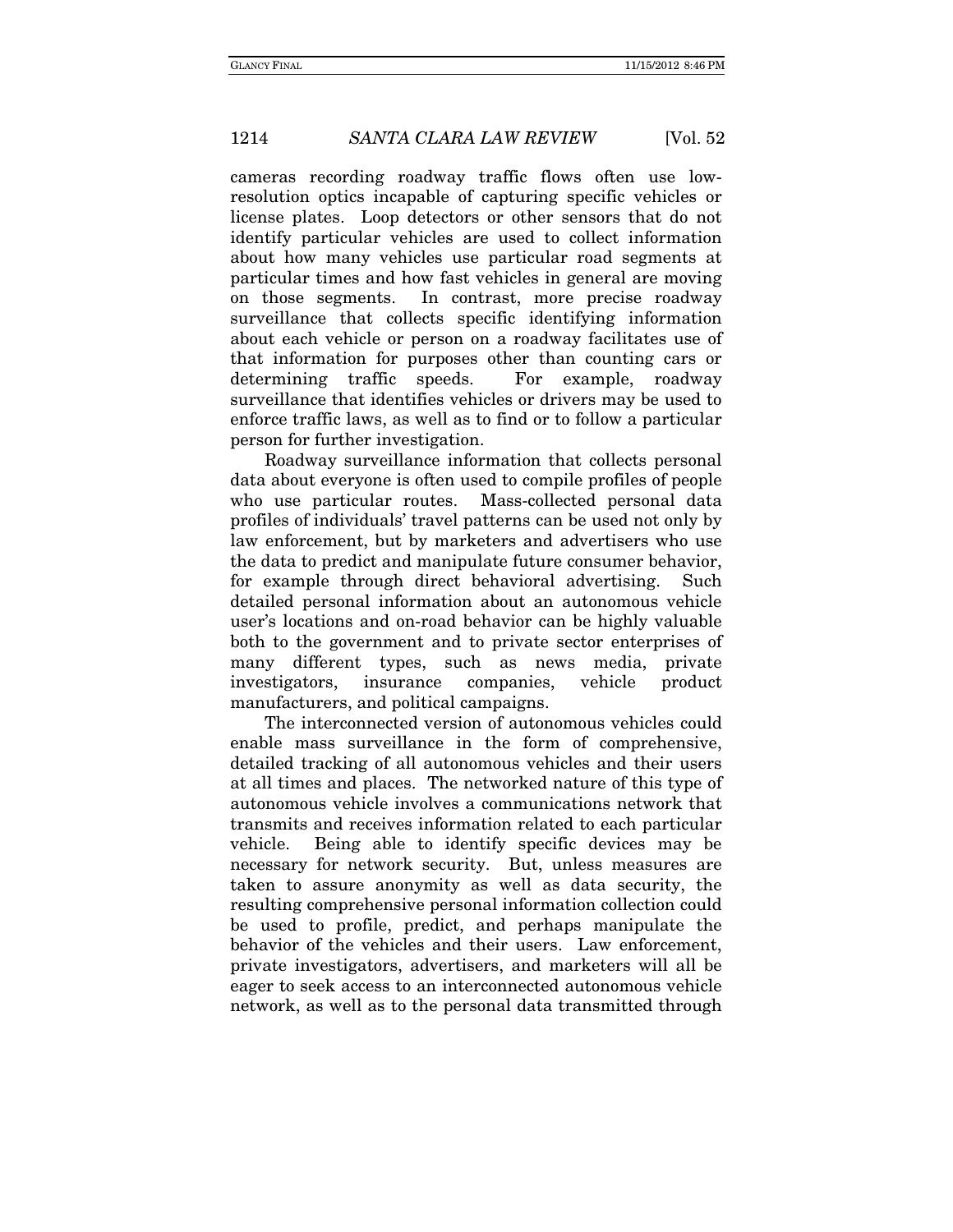such a network, unless the network is carefully planned to preserve and protect privacy.

It is interesting to note that selfcontained autonomous vehicles could be used for a different type of mass surveillance. These vehicles rely on arrays of externally facing sensors that will continuously collect detailed information about the roadway environment surrounding the vehicle. Information from these sensors is processed by the vehicle's analytic systems that enable the vehicle to distinguish toddlers from fireplugs. As a result, the selfcontained vehicle will collect detailed data about everywhere the vehicle travels, as well as everything and everyone encountered. In some ways, a selfcontained autonomous vehicle operates as a "mobile panopticon" that moves along roads and highways and literally takes in all details about what is going on in the areas through which the vehicle travels. Based on such mass surveillance concerns, Federal Communications Commission imposed sanctions on Google, for collection of wireless information by "Street View."107

Mass surveillance collection and use of personal information about large numbers of people also compromises autonomy privacy interests. Surveillance systems—whether they are law enforcement programs, traffic management systems, or private marketing systems—all directly affect the autonomy of travelers by overriding individual control over who or what watches and keeps track of their movements from place to place. When the government controls such universal surveillance, political concerns about centralizing too much power in a potentially overbearing state reinforce privacy concerns. Authoritarian systems can misuse such mass surveillance systems to round up suspects or to treat individuals or whole categories of people as undesirable or deserving sanctions based on where they are or where they have been. Personal mobility is an aspect of people's lives that totalitarian political systems particularly seek to control.

Travelers forced to look over their shoulders for surveillance systems are affected both by knowing and by not

 <sup>107.</sup> Fed. Commc'ns Comm'n, "In the Matter of Google, Inc." F.C.C. Order No. DA 12-592 (April 13, 2012), available at http://transition.fcc.gov/DA-12- 592A1.pdf.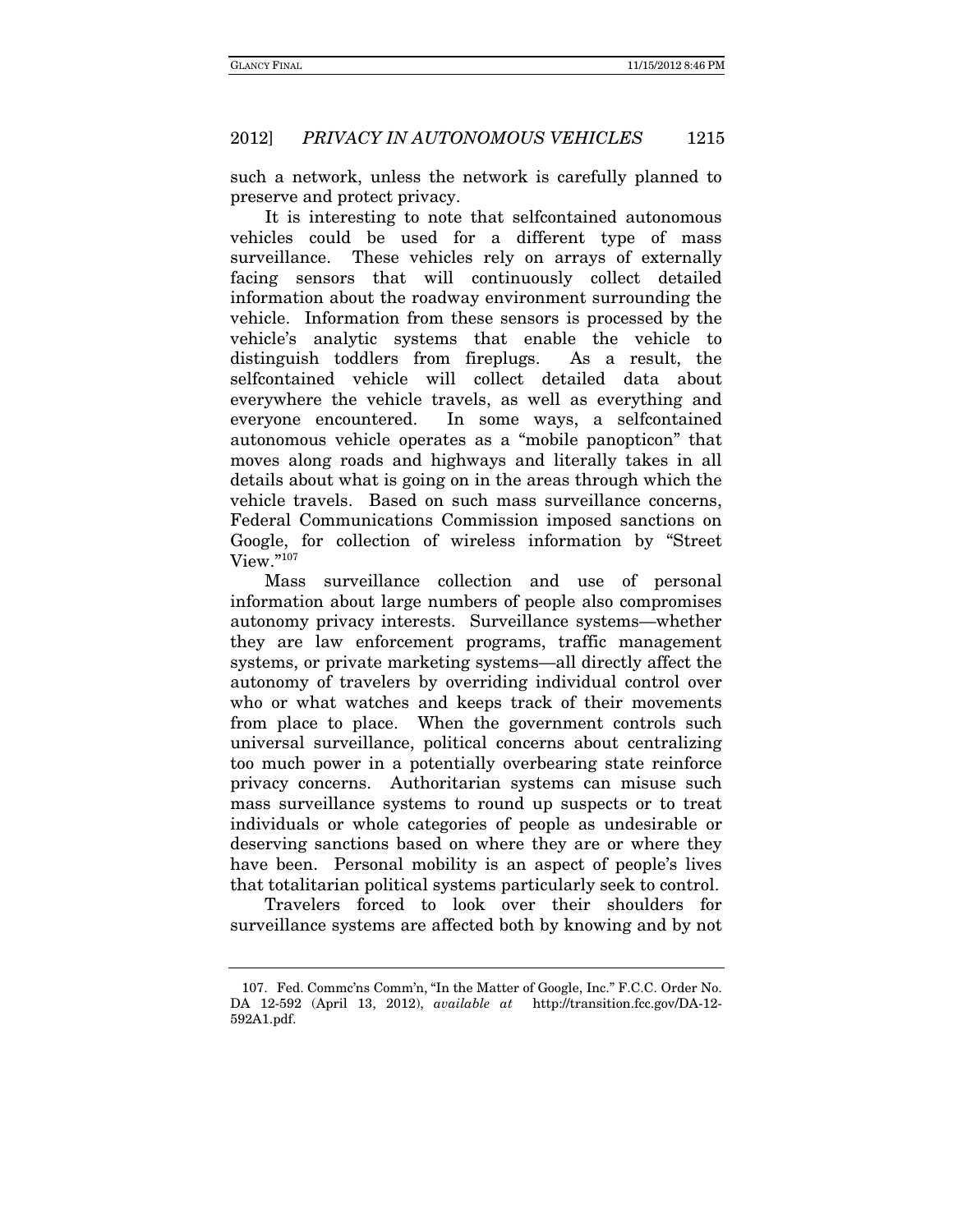knowing whether or when others are watching their actions or capturing personal information about them. Particularly when a person chooses to do something unconventional or considers going to a potentially notorious destination, such uncertainty can be stifling.

#### IV. EXPECTATIONS OF PRIVACY IN AUTONOMOUS VEHICLES

Whether autonomous vehicles present a context in which people can and should expect protection for privacy interests is a contentious issue. In legal evaluations of privacy claims, "reasonable expectations of privacy" analysis is a familiar way to make an initial determination whether legal protection for privacy interests would be appropriate under particular circumstances. Inquiring into reasonable expectations of privacy in the context of autonomous vehicles asks whether society should protect privacy in this setting, in light of other societal interests, such as safety, convenience, economic, and environmental concerns.

Reasonable expectation of privacy analysis is normally associated with legal decisions about whether to enforce Fourth Amendment protections against unreasonable searches and seizures by excluding evidence from criminal prosecutions.108 In addition, reasonable expectations of privacy also play a normative role in determining the "protectability" of privacy interests in tort law,<sup>109</sup> as well as statutory<sup>110</sup> and regulatory<sup>111</sup> law. Asking about whether expectations of privacy are reasonable raises policy issues about whether privacy protection is desirable or appropriate in a particular setting, such as autonomous vehicles. Because autonomous vehicles are not yet available for general use, predictions about privacy expectations regarding autonomous vehicles necessarily have to be extrapolated from experience with other types of vehicles, transportation issues, and

<sup>108.</sup> E.g., United States v. Jones, 132 S. Ct. 945 (2012).

 <sup>109.</sup> See, e.g., Sanders v. Am. Broad. Co., 20 Cal. 4th 907 (1999).

<sup>110.</sup> See, for example, the federal Foreign Intelligence Surveillance Act, 50 U.S.C. § 1801 and California's adopted version at section 1708.8 of the California Civil Code. Both concern physical or constructive invasions of privacy.

<sup>111.</sup> See, e.g., Department of Homeland Security Regulations that Support Anti-Terrorism by Fostering Effective Technologies, 6 C.F.R. §§ 25.1–25.9. (2012).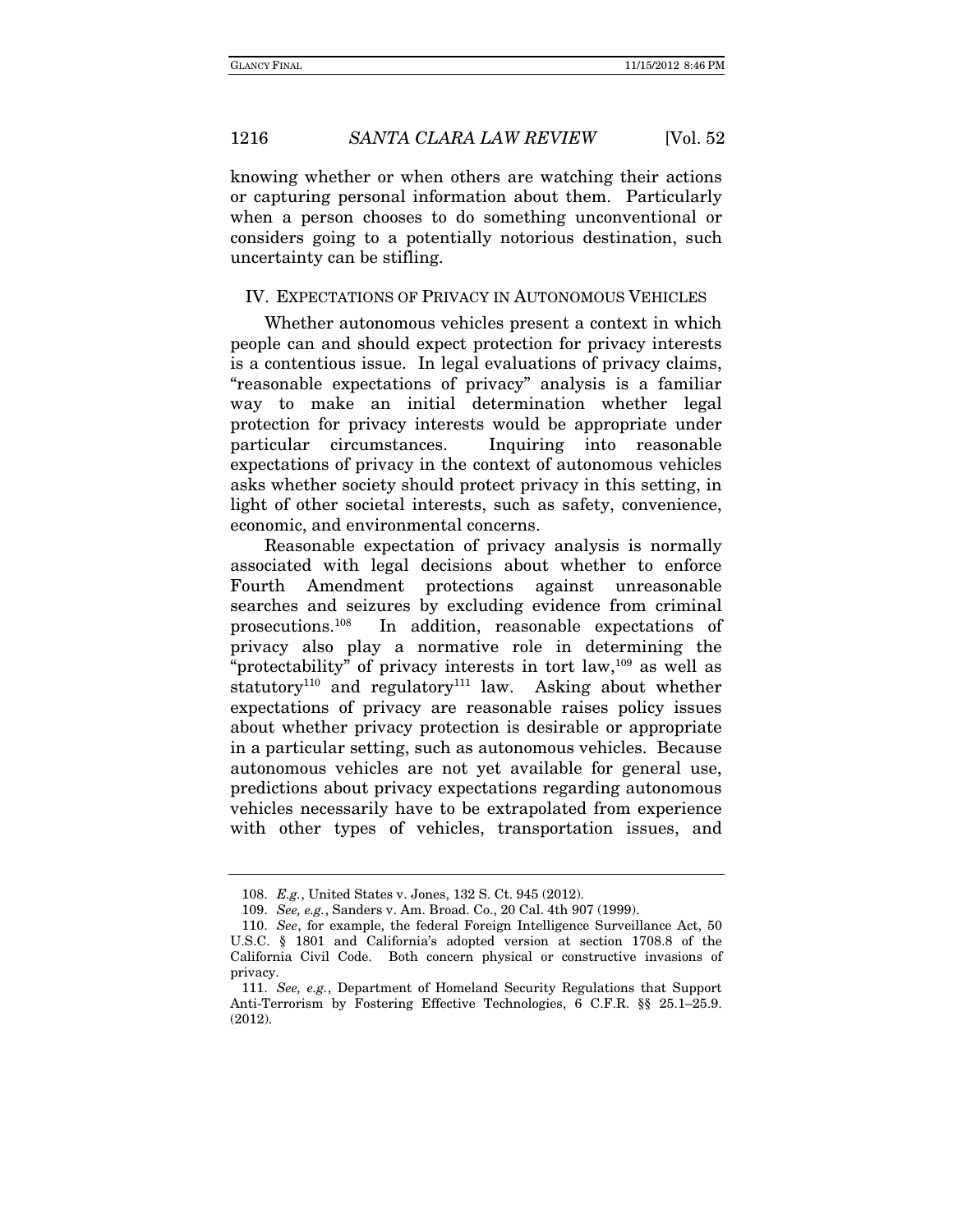#### intelligent systems.

The concept of reasonable expectations of privacy is often associated with a 1967 United States Supreme Court decision, Katz v. United States.<sup>112</sup> Katz excluded from evidence in a criminal prosecution defendant's conversations recorded by law enforcement from outside a public phone booth located on a public street. In ruling that the Fourth Amendment "protects people, not places," the Supreme Court rejected basing Fourth Amendment warrant requirements solely on location and interference with property rights.<sup>113</sup> Older analysis had routinely withheld Fourth Amendment protections from activities in public places and from intangible intrusions.<sup>114</sup> After the decision in Katz, neither the fact that an activity takes place in a public setting, nor the fact that the evidence seized is intangible forecloses Fourth Amendment constitutional protection for privacy interests. Since most of the personal information generated by autonomous vehicles will be intangible digital data collected in public roadway settings, the Katz decision is important in understanding the basis for Fourth Amendment protection for expectations of privacy in autonomous vehicles.<sup>115</sup>

 <sup>112.</sup> Katz v. United States, 389 U.S. 347 (1967).

<sup>113.</sup> Id. at 351–52. Although the defendant's conversations took place in a public location, the Court insisted that "what he seeks to preserve as private, even in an area accessible to the public, may be constitutionally protected." Id.

 <sup>114.</sup> E.g., Olmstead v. United States, 277 U.S. 438 (1928), overruled by Katz v. United States, 389 U.S. 347 (1967), and Berger v. New York, 388 U.S. 41 (1967).

 <sup>115.</sup> In his concurring opinion in Katz, Justice Harlan suggested that deciding what should and should not be protected as reasonable expectations of privacy could be based on "a twofold requirement, first that a person have exhibited an actual (subjective) expectation of privacy and, second, that the expectation be one that society is prepared to recognize as 'reasonable.'" Katz, 389 U.S. at 360–61 (Harlan, J., concurring). Even in situations where each of the two steps suggested by Justice Harlan is not literally followed, reasonable expectations of privacy analysis is used to balance Fourth Amendment privacy interests of an individual with societal interests. Kyllo v. United States, 533 U.S. 27 (2001). Occasionally "reasonable" expectation of privacy analysis has asked whether a privacy expectation is "justifiable," for example, in United States v. White, 401 U.S. 745 (1971) and in Skinner v. Railway Labor Executives' Ass'n, 489 U.S. 602, 616 (1989), or "legitimate," for example, in Couch v. United States, 409 U.S. 322, 336 (1973) and Bartnicki v. Vopper, 532 U.S. 514, 540 (2001), or sometimes all three, for example, in United States v. Dunn, 480 U.S. 294, 315 (1987).

Critics of "reasonable expectation of privacy" analysis, such as Justice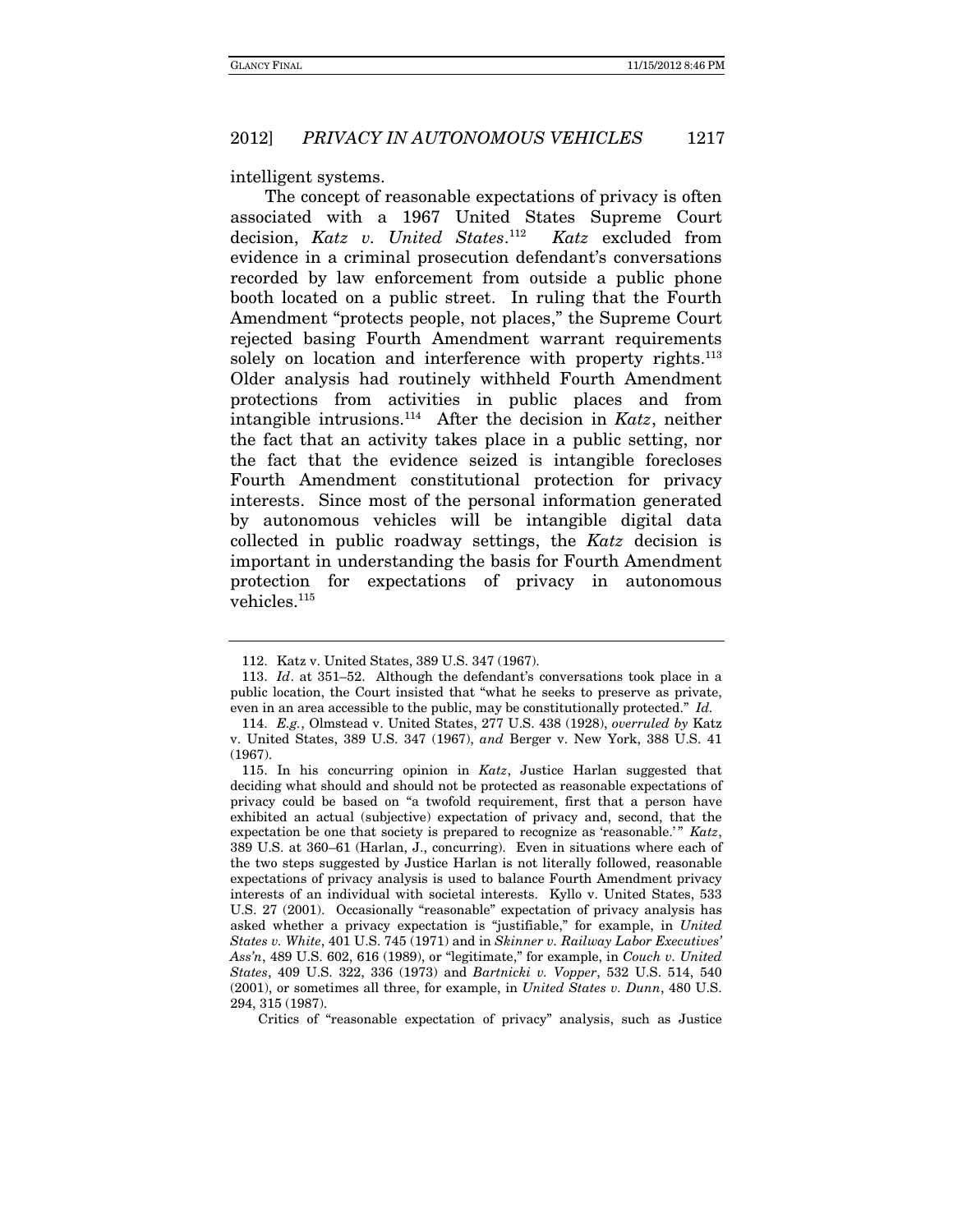Katz and decisions following it do not mean that all intangible communications in all public places will always be automatically protected as private. But these decisions do suggest that communications among interconnected autonomous vehicles or between autonomous vehicles and roadside infrastructure, other mobile devices or the cloud would be eligible for Fourth Amendment protection. No such cases have arisen yet. The focus in Katz on the individual as the basis for privacy rights, rather than the place where the individual is located, makes Fourth Amendment protection for people using autonomous vehicles more likely.

Recent court decisions appear to have turned an important corner toward recognizing expanded constitutional protections for privacy in autonomous vehicles. This is quite a change from the past when privacy expectations of people in vehicles on public roadways were often described as ranging from very low to virtually absent.<sup>116</sup> Past reluctance to find expectations of privacy reasonable in vehicular contexts reflected two now-receding factors: (1) a general notion that public roadways are, by their very nature, not places where people should expect privacy and (2) exceptions to Fourth Amendment warrant requirements that seemingly excluded vehicles from constitutional protection. In the twenty-first century, courts are reconsidering both of these factors. In fact, expansion of Fourth Amendment protection for people in vehicles on public roadways is a noticeable trend in court decisions over the past fifteen years. By the time autonomous

Scalia, complain that reasonable expectation of privacy analysis lacks any "plausible foundation in the text of the Fourth Amendment." Minnesota v. Carter, 525 U.S. 83, 97 (1998) (Scalia, J., concurring). In Justice Scalia's view, the use of reasonable expectations of privacy is blatantly subjective and "selfindulgent." Id. Justice Scalia slyly suggests that "unsurprisingly, those 'actual (subjective) expectations of privacy' 'that society is prepared to recognize as 'reasonable,' . . . bear an uncanny resemblance to those expectations of privacy that this Court considers reasonable." Id. In his view, the answer to what expectations of privacy are reasonable seems to be resolved by judges deciding what seems reasonable to them. In United States v. Jones, 132 S. Ct. 945  $(2012)$ , Justice Scalia's opinion for the court refuses to apply Katz or reasonable expectations of privacy as the basis for the court's decision. Rather, his opinion focuses on trespass to personal property (Jones's vehicle) that enabled collection of evidence against Jones. Id. at 951.

 <sup>116.</sup> See United States v. Knotts, 460 U.S. 276 (1983). The Supreme Court in United States v. Jones, distinguished Knotts as limited to "beeper" technology. Jones,  $132$  S. Ct. at  $951-52$ .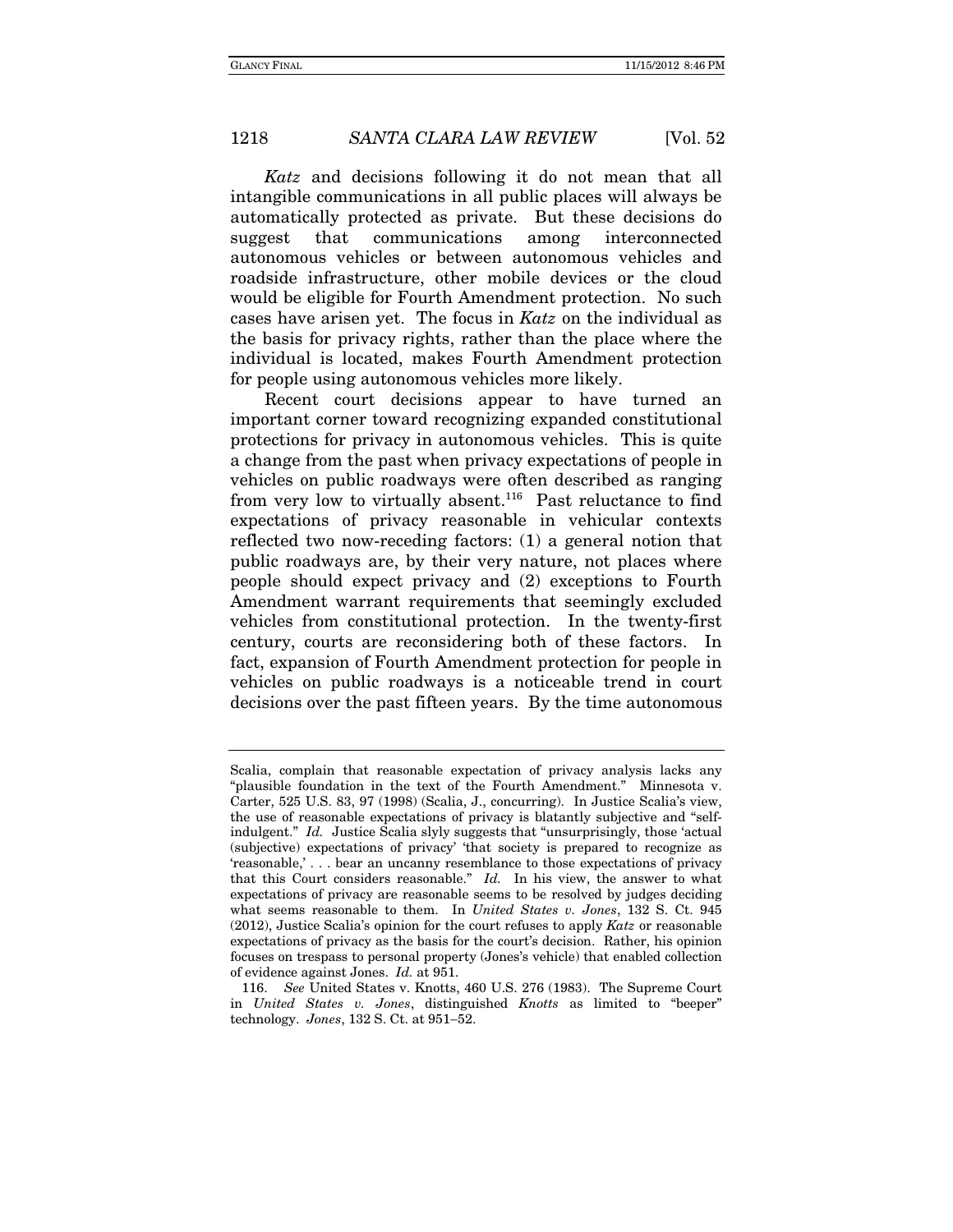vehicles become accepted consumer products, recognition of reasonable expectations of privacy related to persons in vehicles on public roadways may well be unquestioned.

#### *A. Public Roadway Privacy Expectations*

Public roadways are frequently used as illustrations of settings where privacy is not reasonably expected. Roads are contrasted with homes where privacy expectations are high.<sup>[117](#page-49-0)</sup> But that does not mean that no expectations of privacy on public roads are ever reasonable, or worthy of legal protection.[118](#page-49-1) Societal interests in managing transportation and roadways so that public roads are not used for nefarious purposes have had enduring importance.<sup>[119](#page-49-2)</sup> At the same time, concerns about surveillance privacy interests and excessive government power in this setting also were recognized early in the history of the automobile.[120](#page-49-3) They have become increasingly significant.

Early twentieth century automobiles and paved roads resulted in criminal suspects using vehicles on public roadways to violate the law. Law enforcement agents followed. During Prohibition, [121](#page-49-4) the United States Supreme Court upheld many types of law enforcement efforts to stop suspected liquor smuggling.<sup>[122](#page-49-5)</sup> *Carroll v. United States*<sup>[123](#page-49-6)</sup> was

<span id="page-49-3"></span>120. *See, e.g.*, Arizona v. Gant, 556 U.S. 332 (2009); Indianapolis v. Edmond, 531 U.S. 32 (2000).

<span id="page-49-6"></span><span id="page-49-4"></span>121. U.S. CONST. amend. XVIII (ratified 1919, repealed 1933). Roadway surveillance continued even after bootleggers ceased to pose a problem after Prohibition was repealed in 1933 by U.S. CONST. amend. XXI (ratified 1933).

<span id="page-49-5"></span>122. *Olmstead v. United States*, 277 U.S. 438 (1928), which upheld warrantless wiretapping, reflects another of these efforts to prosecute purveyors of illegal alcohol. *Olmstead* was famously overturned in *Katz* and *Berger v. New* 

<span id="page-49-0"></span><sup>117.</sup> Kyllo v. United States, 533 U.S. 27 (2001) (involving the use of a thermal imaging device from a public vantage point to monitor the radiation of heat revealing a marijuana growth inside a person's home).

<span id="page-49-1"></span><sup>118.</sup> Dorothy J. Glancy, *Privacy on the Open Road*, 30 OHIO N. L. REV. 295, 295–99 (2004).

<span id="page-49-2"></span><sup>119.</sup> For example, the thirteenth century nightwalker statutes in England, Statute of Winchester, 13 Edw. I, Stat. 2, ch.4 (1285), were among the precursors of twentieth-century vagrancy laws, struck down on void-forvagueness grounds in such cases as *Kolender v. Lawson*, 461 U.S. 352 (1983), and *Papachristou v. City of Jacksonville*, 405 U.S. 156 (1972). Local anticruising ordinances, such as that upheld in *Lutz v. City of York*, 899 F.2d 255 (3d Cir. 1990), are more modern manifestations of law enforcement concerns about roadways. *See also* ROGER D. MCGRATH, GUNFIGHTERS, HIGHWAYMEN AND VIGILANTES: VIOLENCE ON THE FRONTIER (1984).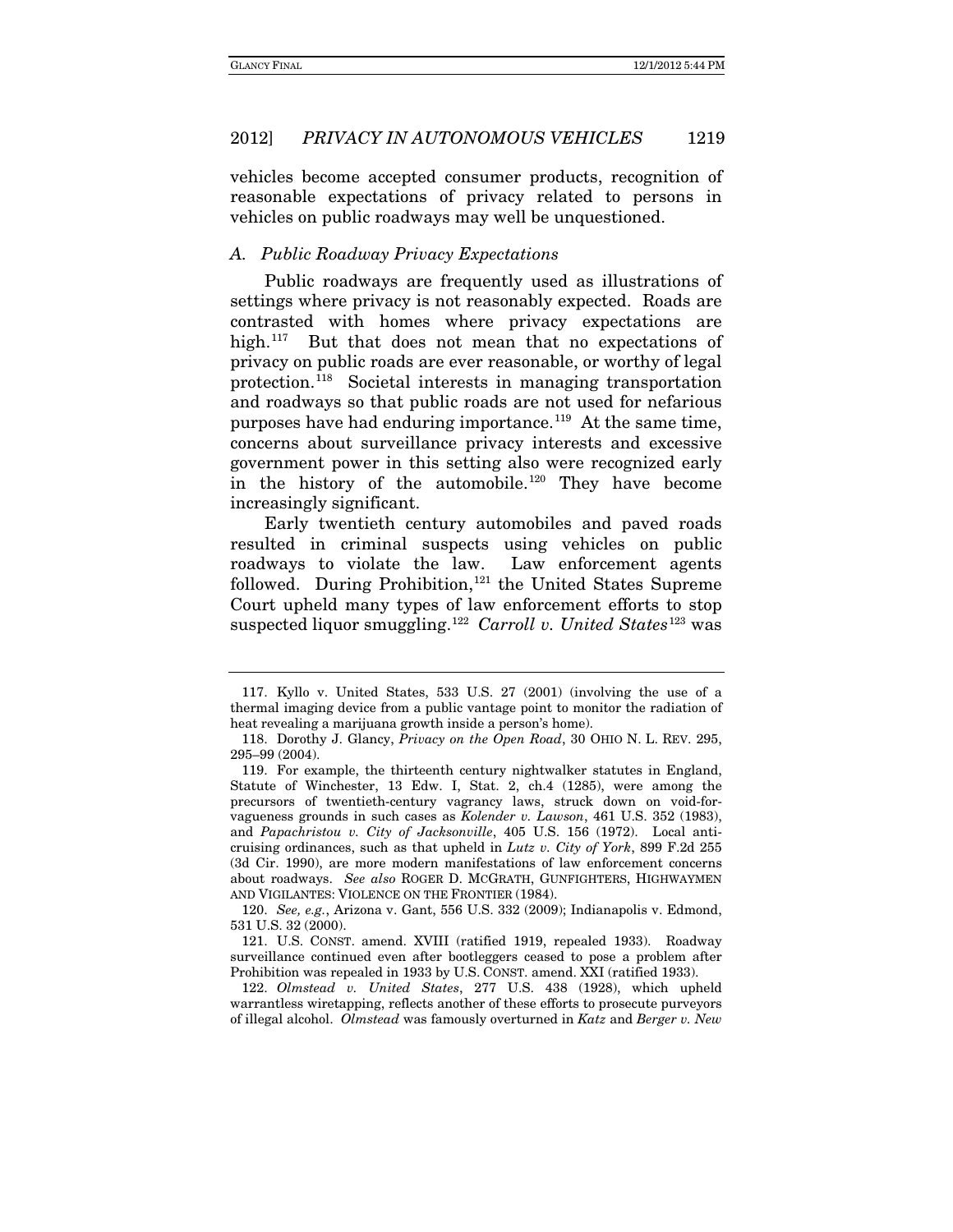the most prominent of the Prohibition-era automobile search and seizure cases. This United States Supreme Court decision approved warrantless stopping and searching of cars suspected of transporting contraband liquor, but required law enforcement agents to have probable cause to believe that the cars they stopped were carrying contraband alcohol. The Court's opinion in Carroll did not require a judicial warrant before law enforcement agents could stop and search vehicles of suspected bootleggers. But Chief Justice Taft's opinion for the Court took pains to recognize that people on public highways do retain privacy rights. The Court's opinion specifically rejected authorizing law enforcement agents "to stop every automobile . . . and thus subject all persons lawfully using the highways to the inconvenience and indignity of such a search."124 Law enforcement searches of everybody on the road would clearly be "intolerable and unreasonable."125 Mass surveillance of all people on all roadways would not be permissible under the Constitution. Chief Justice Taft expressed particular concern about interference with the rights of people using the public highways "to free passage without interruption or search unless there is known to a competent official authorized to search, probable cause for believing that their vehicles are carrying contraband or illegal merchandise."126

Seventy-five years later, the United States Supreme Court decided in Indianapolis v. Edmond that stopping every automobile on a roadway for general law enforcement purposes constitutes a seizure for the purposes of the Fourth Amendment that requires a judicial warrant.<sup>127</sup> The case involved law enforcement roadblocks that stopped vehicles that might be carrying illegal drugs. The Court's decision expressed uneasiness with earlier constitutional analysis that had appeared automatically to exclude public roads from eligibility for privacy protection. Holding that a law enforcement drug interdiction program that stopped all cars along a highway was an unlawful intrusion, the Court

York, 388 U.S. 41 (1967).

 <sup>123. 267</sup> U.S. 132 (1925).

<sup>124.</sup> Id. at 153–54.

<sup>125.</sup> Id.

<sup>126.</sup> Id. at 154.

 <sup>127.</sup> Indianapolis v. Edmond, 531 U.S. 32 (2000).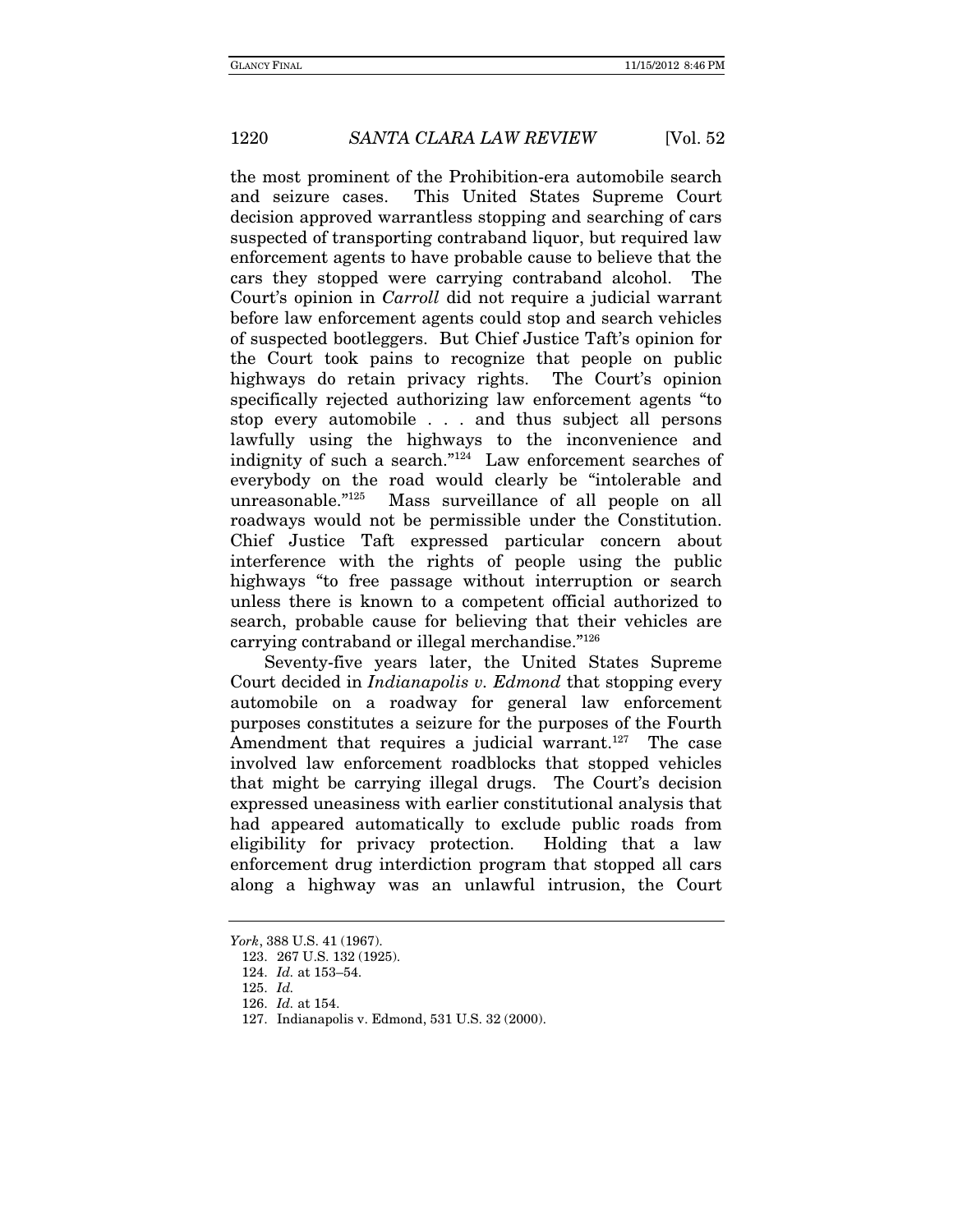refused to "sanction [highway] stops justified only by the generalized and ever-present possibility that interrogation and inspection may reveal that any given motorist has committed some crime."128 The Court's opinion insists on "drawing the line at roadblocks designed primarily to serve the general interest in crime control." According to the Court, part of the purpose of the Fourth Amendment is "to prevent such intrusions from becoming a routine part of American Life."129 The Supreme Court's decision in Edmond signaled an important shift in policy toward protection of constitutional rights on public roadways. In the Court's view, such protection is necessary in order to prevent dangerous trends toward authoritarian political power.

Since the Supreme Court decision in Edmond, courts have increasingly recognized and protected privacy rights associated with vehicles on public roads. In Arizona v. Gant, a case involving a search incident to an arrest, Justice Stevens warned against "undervalu[ing] the privacy interests at stake. Although we have recognized that a motorist's privacy interest in his vehicle is less substantial than in his home, . . . the former interest [of motorists] is nevertheless important and deserving of constitutional protection."130 His opinion noted that "authoriz[ing] police officers to search not just the passenger compartment but every purse, briefcase, or other container within that space" is dangerous.131 The Court rejected "A rule that gives police the power to conduct such a search whenever an individual is caught committing a traffic offense, when there is no basis for believing evidence of the offense might be found in the vehicle." Such a rule is unacceptable because it "creates a serious and recurring threat to the privacy of countless individuals."132 The Court emphasized that the character of the threat to the privacy of so many people, "implicates the central concern underlying the Fourth Amendment—the concern about giving police officers unbridled discretion to rummage at will among a person's private effects."133

<sup>128.</sup> Id. at 44.

<sup>129.</sup> Id. at 42.

 <sup>130.</sup> Arizona v. Gant, 556 U.S. 332, 344 (2009).

 <sup>131.</sup> Id. at 345.

 <sup>132.</sup> Id.

<sup>133.</sup> Id.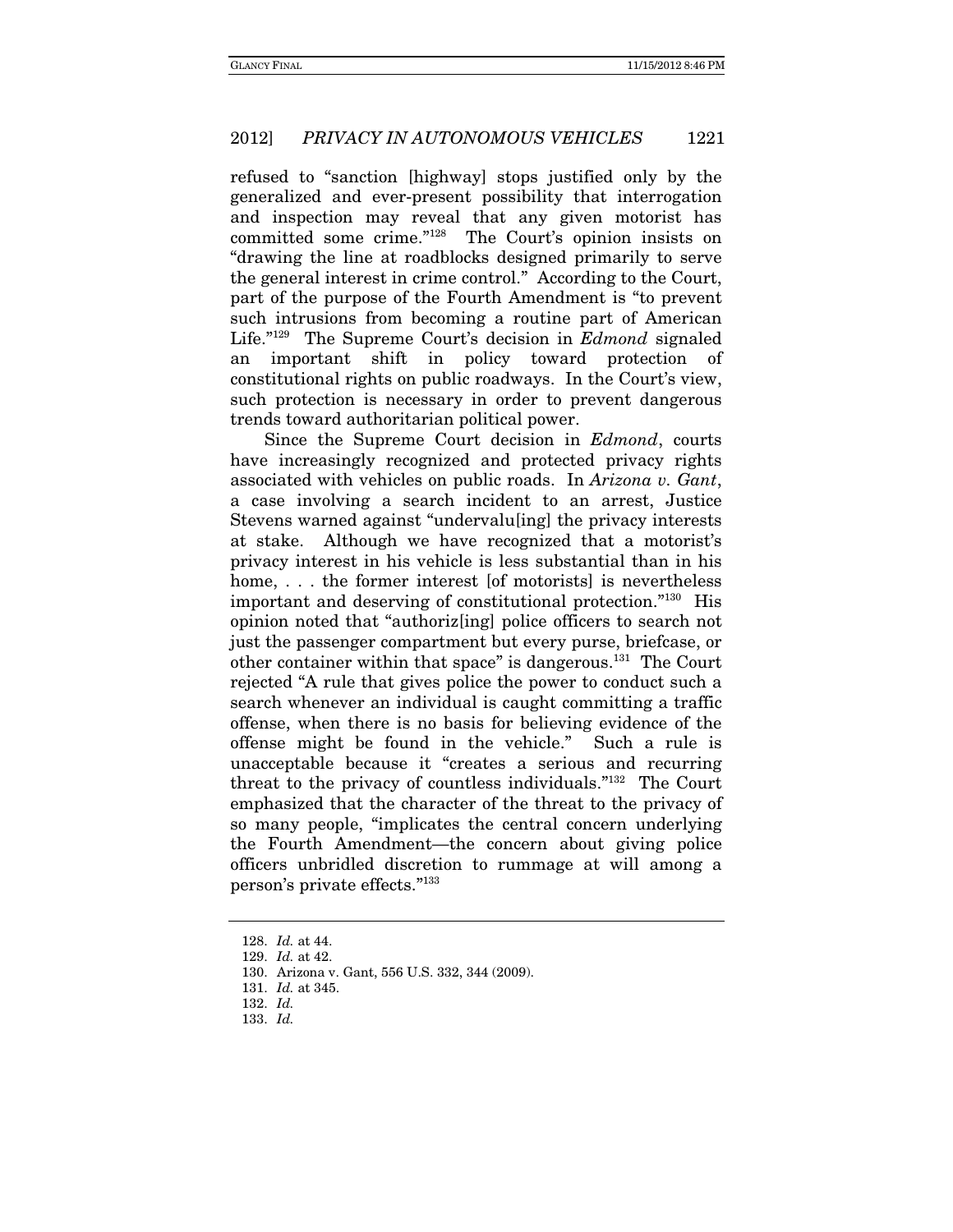Twenty-first century courts have been increasingly willing to find and protect privacy expectations on public roads because of concerns about the destructive power of surveillance and wariness about excessive societal control that leads to authoritarianism. As a result, it is likely that if law enforcement agencies were to use an autonomous vehicle communications network to control or to stop an interconnected autonomous vehicle on a public road, such a seizure would be subject to constitutional protection requiring at least a reasonable suspicion of criminal activity.134 United States v. Jones suggests that a warrant may be required before such an intrusion. Moreover, in United States v. Jones the Court protected Fourth Amendment personal information privacy interests in data about one's movement from place to place.135 Use of an interconnected autonomous vehicle communications network to provide evidence of traffic violations, such as excessive speed, also appears to call for Constitutional protection.136 The Court's decision in United States v. Jones specifically requires a warrant before law enforcement agents can legally attach a tracking device to a vehicle and then use the device remotely and continuously to follow a suspect's vehicle on public roadways.<sup>137</sup> Of course, if law enforcement sought to break into a selfcontained autonomous vehicle to retrieve evidence of past locations or activities, such action would also require a warrant.

One of the central issues posed in the Jones case was whether Jones had reasonable privacy expectations protected by the Fourth Amendment as he drove his wife's car around the Washington, D.C. area for a month with a governmentinstalled GPS tracking device capturing every move the vehicle and its driver made. During oral argument, members of the Court asked a number of questions about a possible analogy between a person driving a vehicle on which law enforcement had secretly installed a GPS tracking device and

 <sup>134.</sup> Illinois v. Lidster, 540 U.S. 419 (2004) (requiring at least a reasonable suspicion of criminal activity for stopping a vehicle).

 <sup>135.</sup> United States v. Jones, 132 S. Ct. 945 (2012).

<sup>136.</sup> Id. at 958 (Alito, J., concurring). The concurring opinions in Jones are particularly emphatic about this point.

<sup>137.</sup> Id. at 949. Justice Scalia's opinion for the Court is particularly concerned about the intrusion on the vehicle owner's autonomy when law enforcement agents installed the GPS device.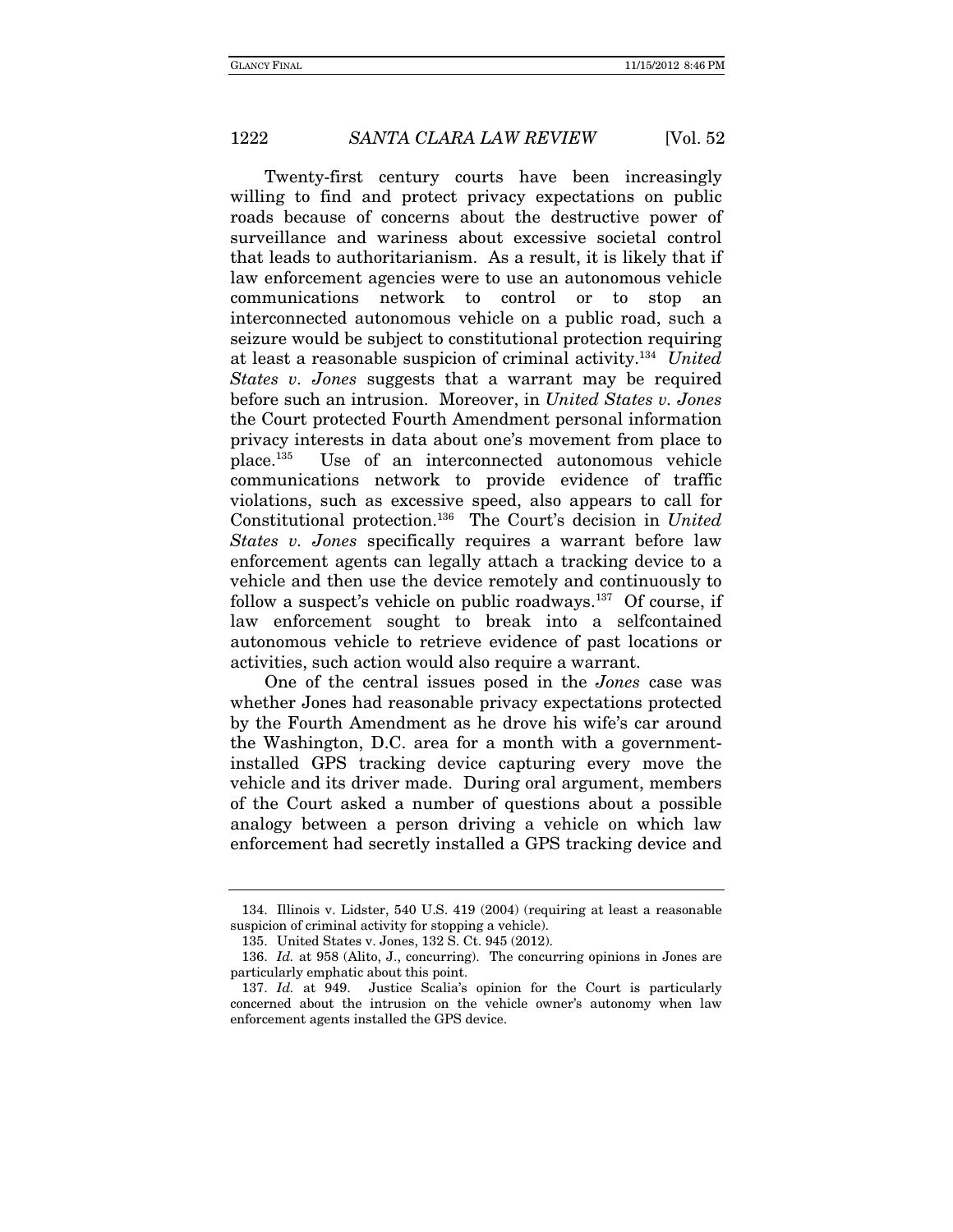a person wearing an overcoat to which law enforcement agents had surreptitiously attached a GPS device.<sup>[138](#page-53-0)</sup> The implication was that just as an overcoat wearer reasonably expects not to be tracked, a vehicle driver also reasonably expects not to be tracked. This analogy raises the intriguing question of whether using an autonomous car could be in some ways like wearing an overcoat—at least with regard to expectations of privacy. If an overcoat wearer reasonably expects that he or she will not be tracked through an unseen device attached to his or her overcoat, it is at least arguable that an autonomous car user should also reasonably expect that he or she would not be tracked through the autonomous vehicle network. The decision in *United States v. Jones*  suggests that, unless a warrant is first secured, automated remote tracking of an autonomous vehicle on public roadways would interfere with reasonable expectations of privacy protected under the Fourth Amendment.

# *B. Vehicle Exceptions to Fourth Amendment Warrant Requirements*

A second factor that in the past seemed to indicate lower expectations of privacy regarding motor vehicles is what is called the "automobile" exception to Fourth Amendment prohibitions against warrantless searches. Although the words seem to imply that automobiles are not subject to Fourth Amendment protections at all, the "automobile exception" never meant that vehicles were completely exempt from Fourth Amendment privacy protection. Nor did the exception ever mean that all intrusions on autonomy privacy and interference with personal information privacy through searches of vehicles were constitutionally permissible. The vehicle exception does not apply to seizures of automobiles at all, although in some cases an automobile search is of a vehicle that has already been lawfully seized. Over time, the application of this exception has become increasingly narrow, to the point that it is unlikely to diminish or adversely affect reasonable expectations of privacy in most

<span id="page-53-0"></span><sup>138.</sup> *See* Transcript of Oral Argument at 5, 18–20, 31, United States v. Jones (2011) (No. 10-1259), *available at* http://www.supremecourt.gov/oral\_arguments/ argument\_transcripts/10-1259.pdf (questions from Kennedy, Sotomayor & Kagan, JJ.) (last visited Apr. 24, 2012).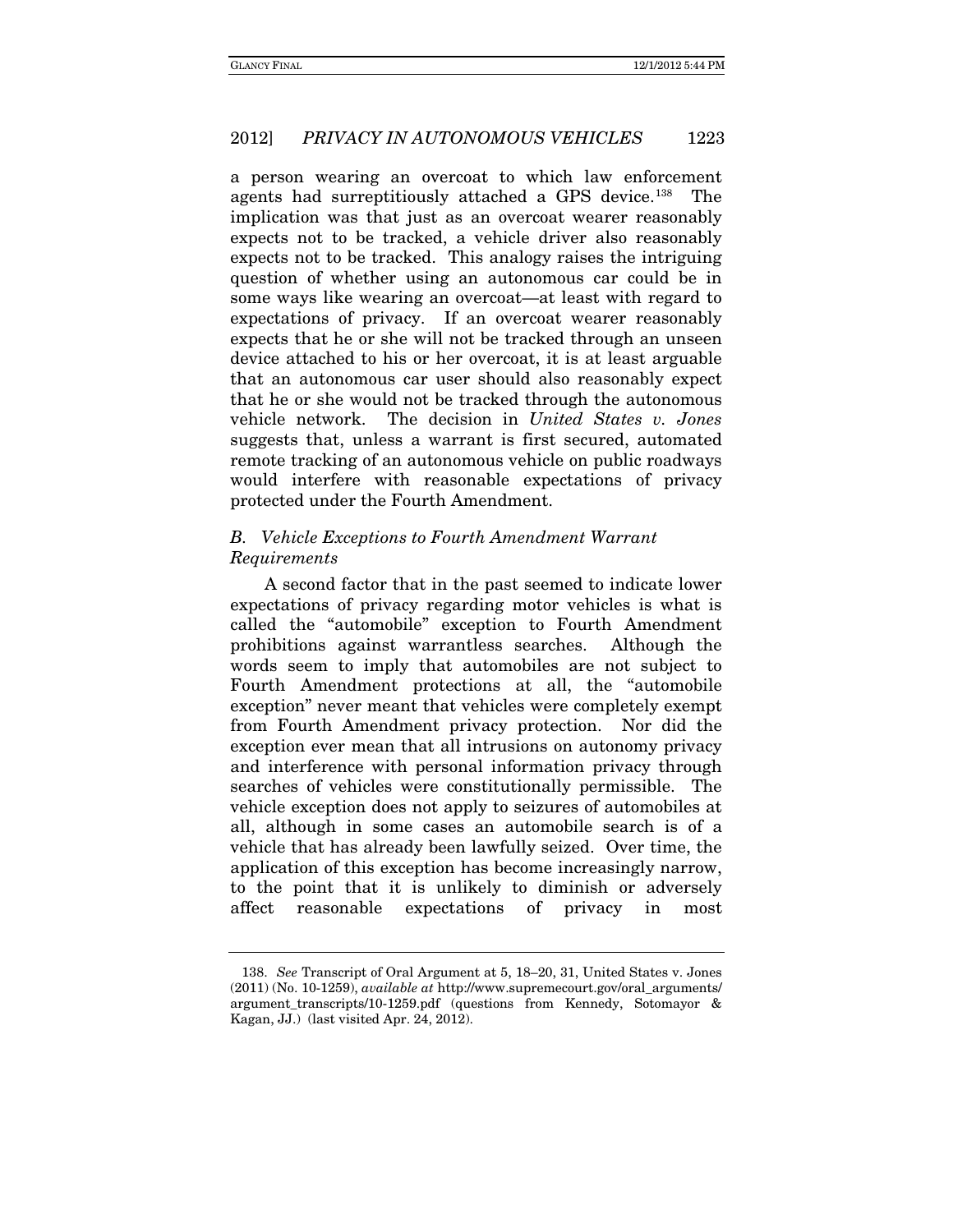autonomous vehicles.

In its current form, the automobile exception only exempts law enforcement from having to secure a judicial warrant before searching a vehicle after the vehicle has been lawfully stopped. All other Constitutional protections apply, except for the requirement of a judicial warrant before the vehicle is searched. Importantly, law enforcement agents searching stopped vehicles have to establish and document probable cause before any warrantless vehicle search. Three reasons have been asserted to justify this narrow exception: (1) the fact that vehicles are inherently mobile, (2) what is sometimes considered to be a reduced (but not absent) expectation of privacy in a vehicle and (3) historical distinctions between searches of automobiles as compared with dwellings.139 The first reason has by now become the main justification.

Under the Constitution, all vehicle searches must be reasonable, as well as justified by a finding of probable cause based on objective evidence. This probable cause requirement for all vehicle searches is a tough standard. Law enforcement agents have the burden of showing objective facts that amount to probable cause to believe that a lawfully stopped vehicle contains evidence of criminal activity or contraband. Subjective beliefs and suspicions are insufficient. Only if law enforcement agents have first made a fact-based finding of probable cause are they excused from having to secure a judicial warrant to authorize a vehicle search. Such intrusions on autonomy privacy as searching areas of the vehicle where such evidence might be found have to be based on objective facts demonstrating probable cause.140 Assuming that a future autonomous vehicle was lawfully stopped, under current interpretations of the automobile exception, the vehicle would be subject to warrantless search only if law enforcement agents had sufficient objective facts to determine that there is probable cause that contraband or evidence of a crime will be found in the autonomous vehicle.

A series of twenty-first century United States Supreme Court decisions have rejected earlier standards that would

 <sup>139.</sup> California v. Carney, 471 U.S. 386, 391–93 (1985).

 <sup>140.</sup> Arizona v. Gant, 556 U.S. 332, 345 (2009); United States v. Ross, 456 U.S. 798 (1982); People v. Panah, 35 Cal. 4th 395, 469 (2005).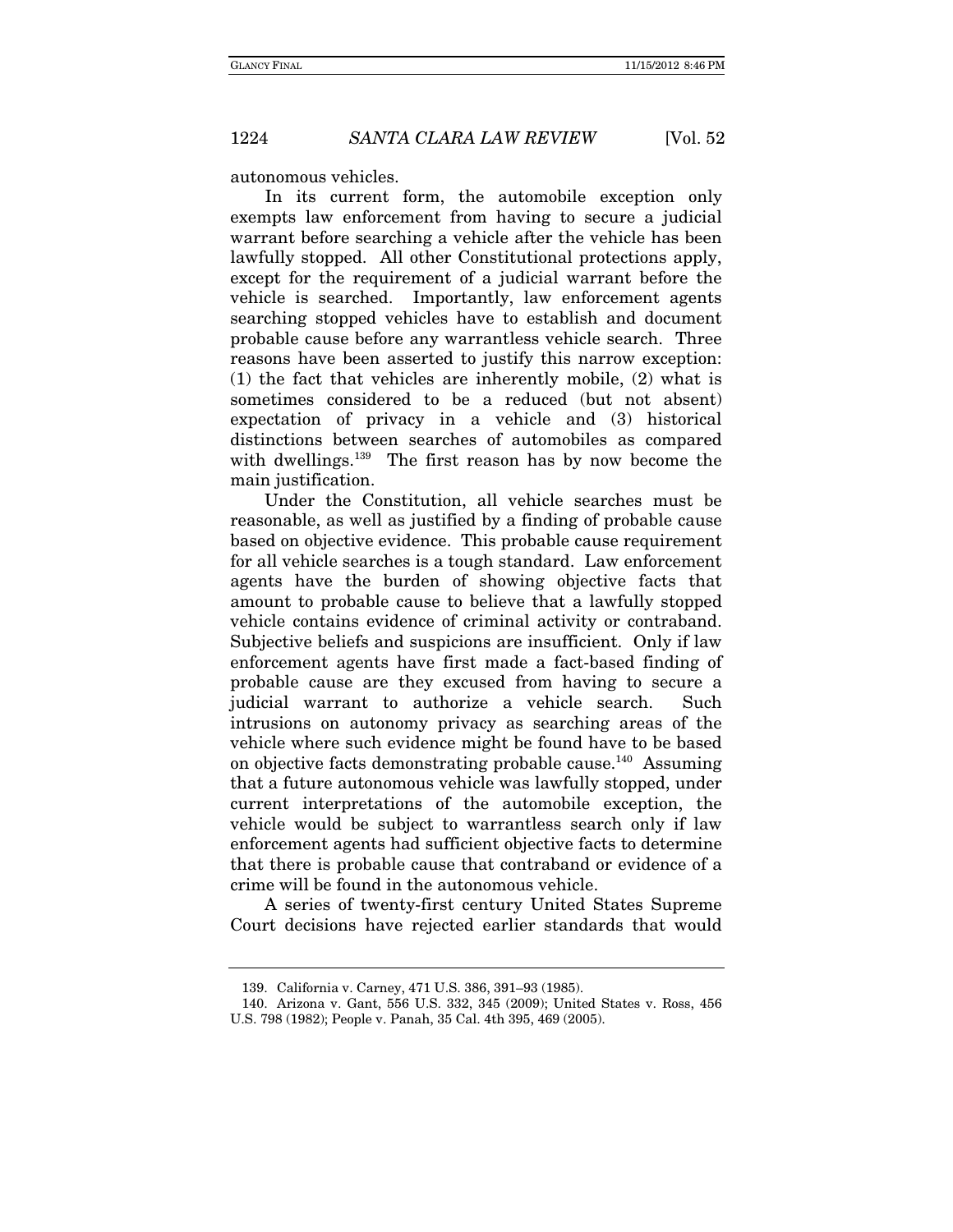have permitted vehicle searches based on law enforcement agents' subjective suspicions.<sup>141</sup> Courts now repeatedly state that more lax police practices than objective findings of probable cause are unacceptable in a democratic society. These days, automobile search decisions, reported and unreported, usually rely on  $Gant^{142}$  to require greater protection for privacy before vehicles can be searched. This trend toward making it more difficult for law enforcement agents to search a vehicle without first having secured a judicial warrant, is based in part on concerns about law enforcement overreaching as well as worries about the potential for remote surveillance such as that denounced in the separate concurring opinions in United States v. Jones.<sup>143</sup>

Recent court decisions interpreting the Fourth Amendment have paid increasing attention to enhanced expectations of privacy in the contexts of roadways, $144$  of vehicles,<sup>145</sup> and of technologically enhanced searches.<sup>146</sup> Since use of autonomous vehicles will involve all of these contextual factors, privacy expectations in autonomous vehicles should be protected under the Fourth Amendment. Indeed, the full range of privacy interests discussed above—from autonomy to personal information to surveillance—are included in the reasonable expectations of privacy of people who in the future will use autonomous vehicles.

# V. OPTIMIZING INTERACTIONS BETWEEN PRIVACY AND AUTONOMOUS VEHICLES

As autonomous vehicles begin to be marketed to people in the United States, privacy protection will help to foster trust in these new modes of travel. Without appropriate legal protections for privacy, autonomous vehicles could well meet "market resistance" from potential users who perceive autonomous vehicles as threats to their privacy. Similarly, assuring respect for user privacy is one of the best ways to

 <sup>141.</sup> Gant involved a search of a vehicle incident to an arrest of the driver. Gant, 556 U.S. at 344.

 <sup>142.</sup> Id.

 <sup>143.</sup> United States v. Jones, 132 S. Ct. 945, 954–55 (2012) (Sotomayor, J., concurring);  $Id.$  at 957–58 (Alito, J., concurring).

 <sup>144.</sup> Arizona v. Gant, 556 U.S. 332, 345 (2009).

 <sup>145.</sup> Jones, 132 S. Ct. at 945.

 <sup>146.</sup> Kyllo v. United States, 533 U.S. 27 (2001).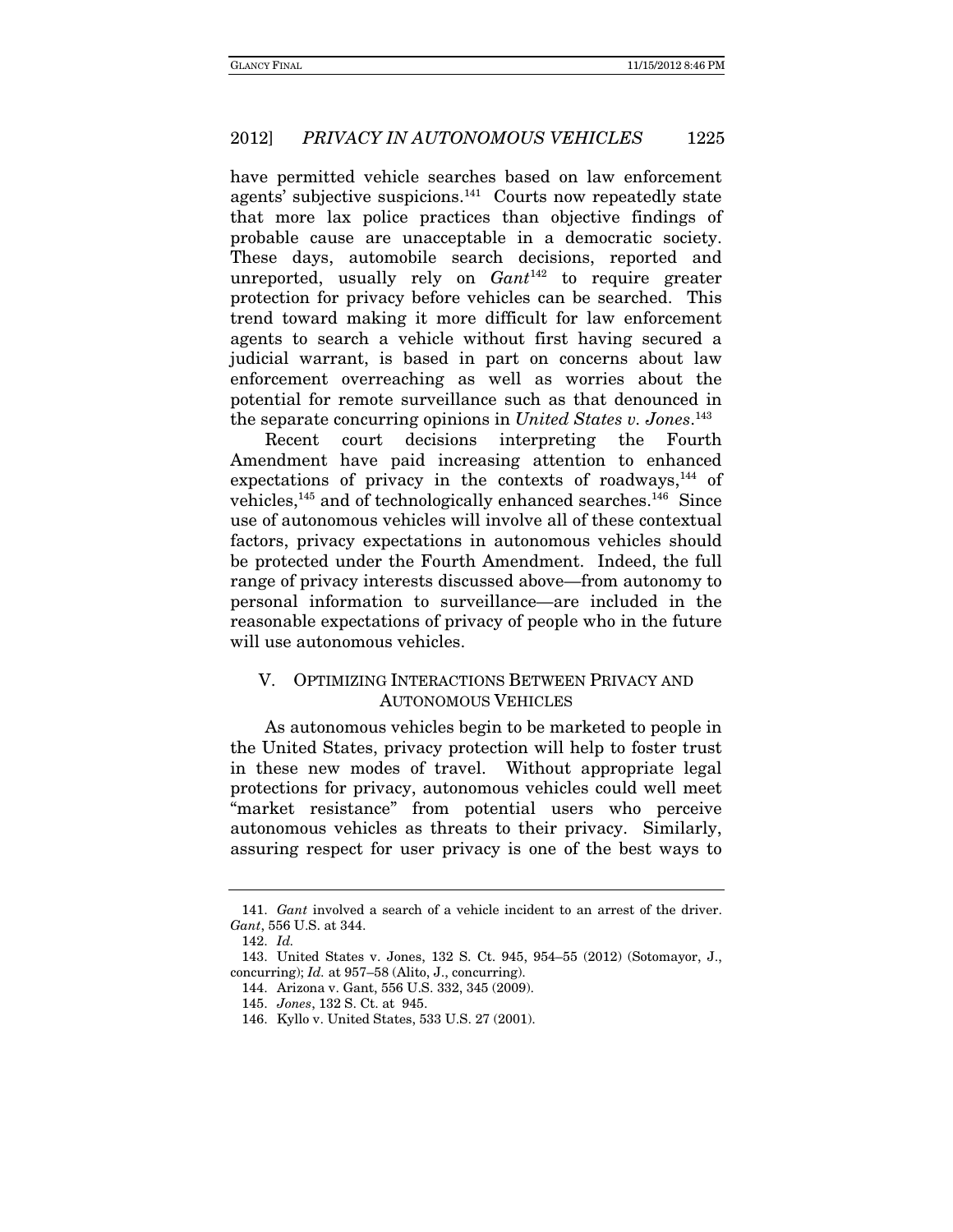foster trust and confidence in new technologies such as autonomous vehicles.

The most efficient and effective strategy for optimizing interactions between privacy and autonomous vehicles is through building privacy protection into autonomous vehicles from the start. Being proactive about privacy also helps in strengthening user trust. Such a strategy has been popularized as "privacy by design," a concept derived from values-in-design methodologies long advocated by privacy theorists such as Helen Nissenbaum.147 The Federal Trade Commission (FTC) has proposed privacy by design as a way to integrate privacy into applications of technology, particularly online technologies.148 One FTC commissioner described privacy by design as "baking in" privacy, as if a technology application were a cake and privacy a key ingredient.149 A number of United States companies already follow their own versions of privacy by design to integrate privacy considerations into business models, consumer product design, product development cycles, and new technology applications. Companies such as Microsoft, Google, IBM, and Hewlett-Packard apply privacy by design in developing new products.<sup>150</sup> The White House has also endorsed privacy by design.<sup>151</sup> In the transportation sector, privacy by design was suggested as a useful strategy for Intelligent Transportation Systems as early as 2008.152

In Canada, Anne Cavoukian, Ontario's Information and Privacy Commissioner, is a major proponent of privacy by design. She insists that, "Privacy assurance must ideally become an organization's default mode of operation" and describes privacy by design as "a holistic view of privacy

151. WHITE HOUSE PRIVACY REPORT, supra note 63.

 <sup>147.</sup> HELEN F. NISSENBAUM, PRIVACY IN CONTEXT 1–10 (Stanford Univ. Press 2010).

<sup>148.</sup> See FED. TRADE COMM'N, supra note 49; see also In the Matter of Google Inc., F.T.C. Docket No. C-4336 (Oct. 13, 2011).

 <sup>149.</sup> Julie Brill, FTC Commissioner, Opening Remarks at W3C Meeting (Apr. 11, 2012) at 1, available at http://www.ftc.gov/speeches/brill/120411w3c remarks.pdf.

 <sup>150.</sup> Kashmir Hill, Why 'Privacy By Design' Is the New Corporate Hotness, FORBES (July 28, 2011, 10:23 AM), http://www.forbes.com/sites/kashmirhill/ 2011/07/28/why-privacy-by-design-is-the-new-corporate-hotness/.

<sup>152.</sup> TRANSPORTATION RESEARCH BOARD, USING VEHICLE INTEGRATION DATA, PART 2: CROSS-CUTTING VII DATA ISSUES, 87th Annual Meeting, Washington, D.C., Session 682 (Jan. 16, 2008).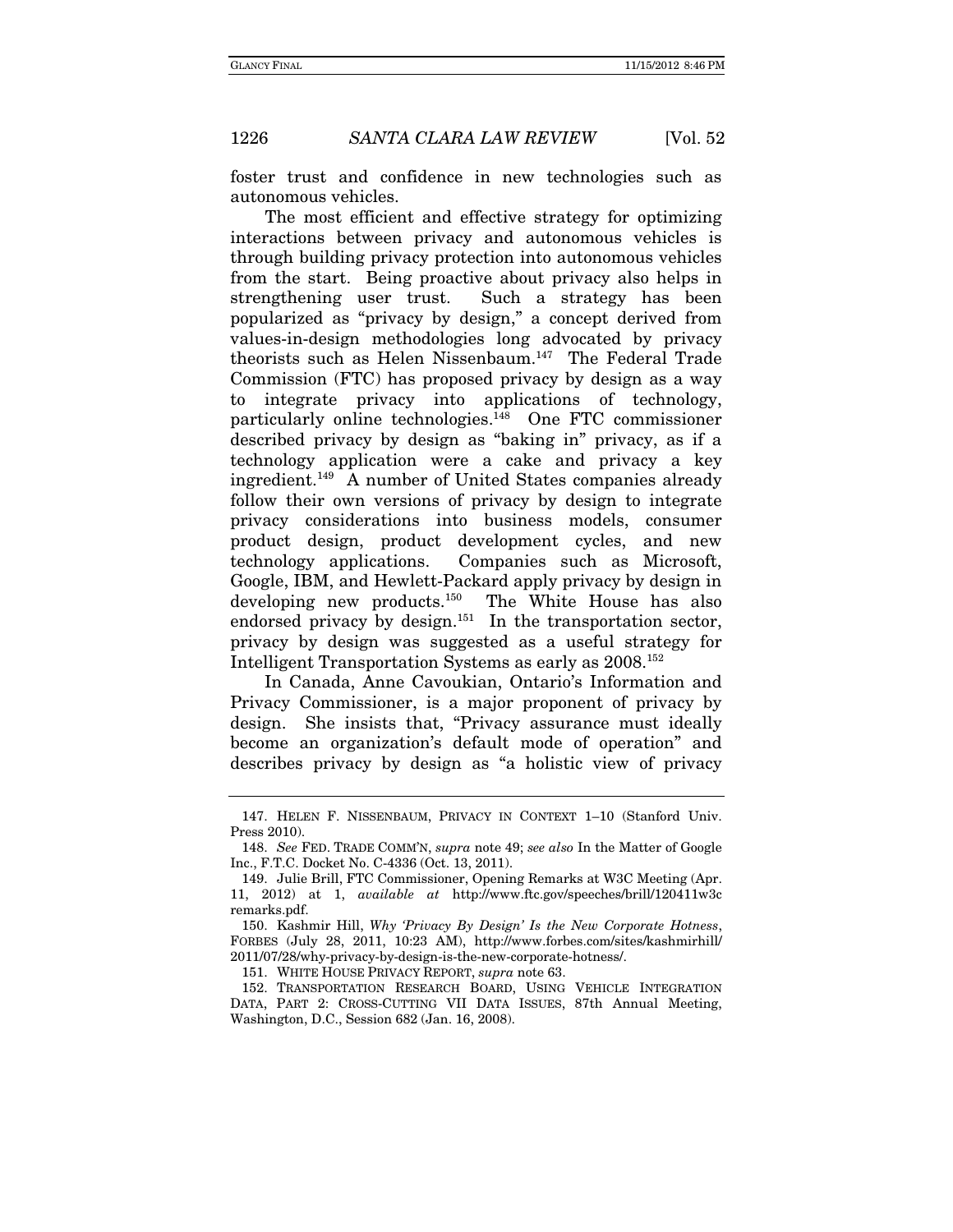protection." It

prescribes that privacy be embedded directly into the design and operation of not only information technologies, but also of business practices, physical design and networked infrastructure. This broad-based perspective on privacy requires that attention be paid to responsible information management throughout all of the interacting, interrelated, and interdependent elements that comprise organizations and their assorted lines of business.153

Ms. Cavoukian's privacy-by-design approach rests on seven foundation principles, beginning with the importance of being "Proactive not Reactive; Preventative not Remedial."154 Other Privacy by Design principles include Privacy as the Default Setting, Privacy Embedded Directly into Design, Full Functionality (Positive-Sum, not Zero-Sum), End-to-End Security (Full Lifecycle Protection), Visibility and Transparency, and Respect for User Privacy (Keep it User-Centric).155

We can all be certain of one thing  $-$  the default rules! Privacy by Design seeks to deliver the maximum degree of privacy by ensuring that personal data are automatically protected in any given IT system or business practice. If an individual does nothing, their privacy still remains intact. No action is required on the part of the individual to protect their privacy – it is built into the system, by default.

3. Privacy Embedded into Design

Privacy by Design is embedded into the design and architecture of IT systems and business practices. It is not bolted on as an addon, after the fact. The result is that privacy becomes an essential component of the core functionality being delivered. Privacy is integral to the system, without diminishing functionality.

 <sup>153.</sup> ANN CAVOUKIAN & MARILYN PROSCH, PRIVACY BY REDESIGN: BUILDING A BETTER LEGACY 1 (2011), available at http://privacybydesign.ca/ content/uploads/2011/05/PbRD.pdf.

 <sup>154.</sup> Id. at 1.

<sup>155.</sup> Privacy by Design: The 7 Foundational Principles explains each of these principles:

<sup>1.</sup> Proactive Not Reactive; Preventative Not Remedial

The Privacy by Design (PbD) approach is characterized by proactive rather than reactive measures. It anticipates and prevents privacy invasive events before they happen. PbD does not wait for privacy risks to materialize, nor does it offer remedies for resolving privacy infractions once they have occurred – it aims to prevent them from occurring. In short, Privacy by Design comes before-the-fact, not after.

<sup>2.</sup> Privacy as the Default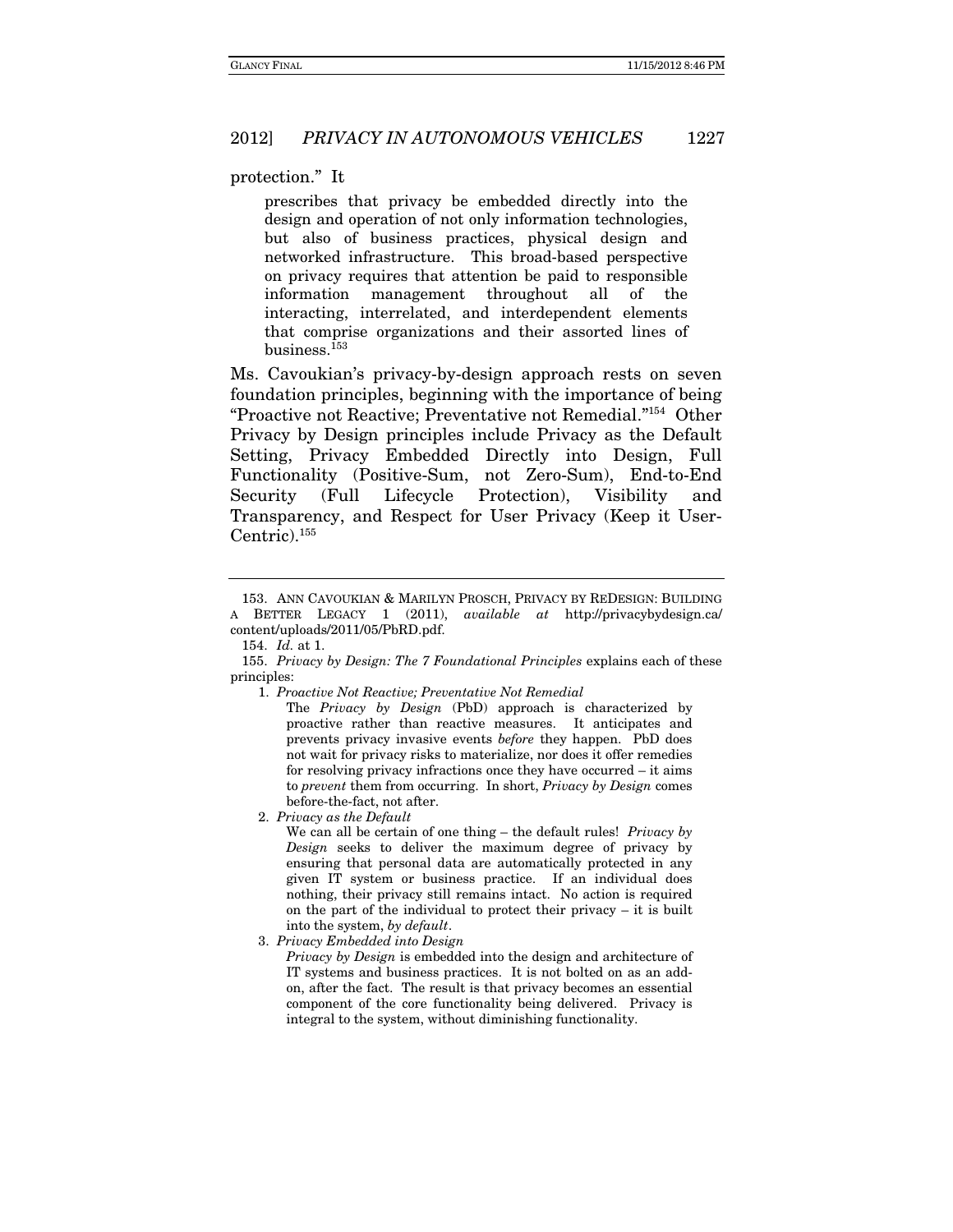As practiced in Canada, the objective of privacy by design is to restore individual control over personal information while providing organizations a competitive advantage over time. In January 2012, the Ontario Privacy Commissioner's Office broadened its privacy-by-design focus to include autonomy interests and surveillance concerns when it hosted a Symposium, "Beware of 'Surveillance by Design:' Standing Up for Freedom and Privacy." In introducing the symposium, Ms. Cavoukian warned that, "Privacy is absolutely fundamental to freedom. Historically, when societies have morphed from a free and democratic society into a totalitarian state, privacy has been the first thread to unravel. Forfeiting privacy in favour of security, not only represents flawed logic, but is unnecessary—it is a false tradeoff."156

Privacy by Design seeks to accommodate all legitimate interests and objectives in a positive-sum "win-win" manner, not through a dated, zero-sum approach, where unnecessary trade-offs are made. Privacy by Design avoids the pretense of false dichotomies, such as privacy *vs.* security, demonstrating that it *is* possible to have both.

5. End-to-End Lifecycle Protection

Privacy by Design, having been embedded into the system prior to the first element of information being collected, extends throughout the entire lifecycle of the data involved, from start to finish. This ensures that at the end of the process, all data are securely destroyed, in a timely fashion. Thus, Privacy by Design ensures cradle to grave, lifecycle management of information, end-to-end.

6. Visibility and Transparency

Privacy by Design seeks to assure all stakeholders that whatever the business practice or technology involved, it is in fact, operating according to the stated promises and objectives, subject to independent verification. Its component parts and operations remain visible and transparent, to users and providers alike. Remember, trust but verify.

7. Respect for User Privacy

Above all, Privacy by Design requires architects and operators to keep the interests of the individual uppermost by offering such measures as strong privacy defaults, appropriate notice, and empowering user-friendly options. Keep it user-centric.

ANN CAVOUKIAN, PRIVACY BY DESIGN: THE 7 FOUNDATIONAL PRINCIPLES  $1-2$ (2009), available at http://www.ontla.on.ca/library/repository/mon/23008/ 295010.pdf.

 156. Ann Cavoukian, Information and Privacy Commissioner of Ontario, Introductory Address at Symposium: Beware of "Surveillance by Design:" Standing Up for Freedom and Privacy (Jan. 27, 2012), available at

<sup>4.</sup> Full Functionality – Positive-Sum, not Zero-Sum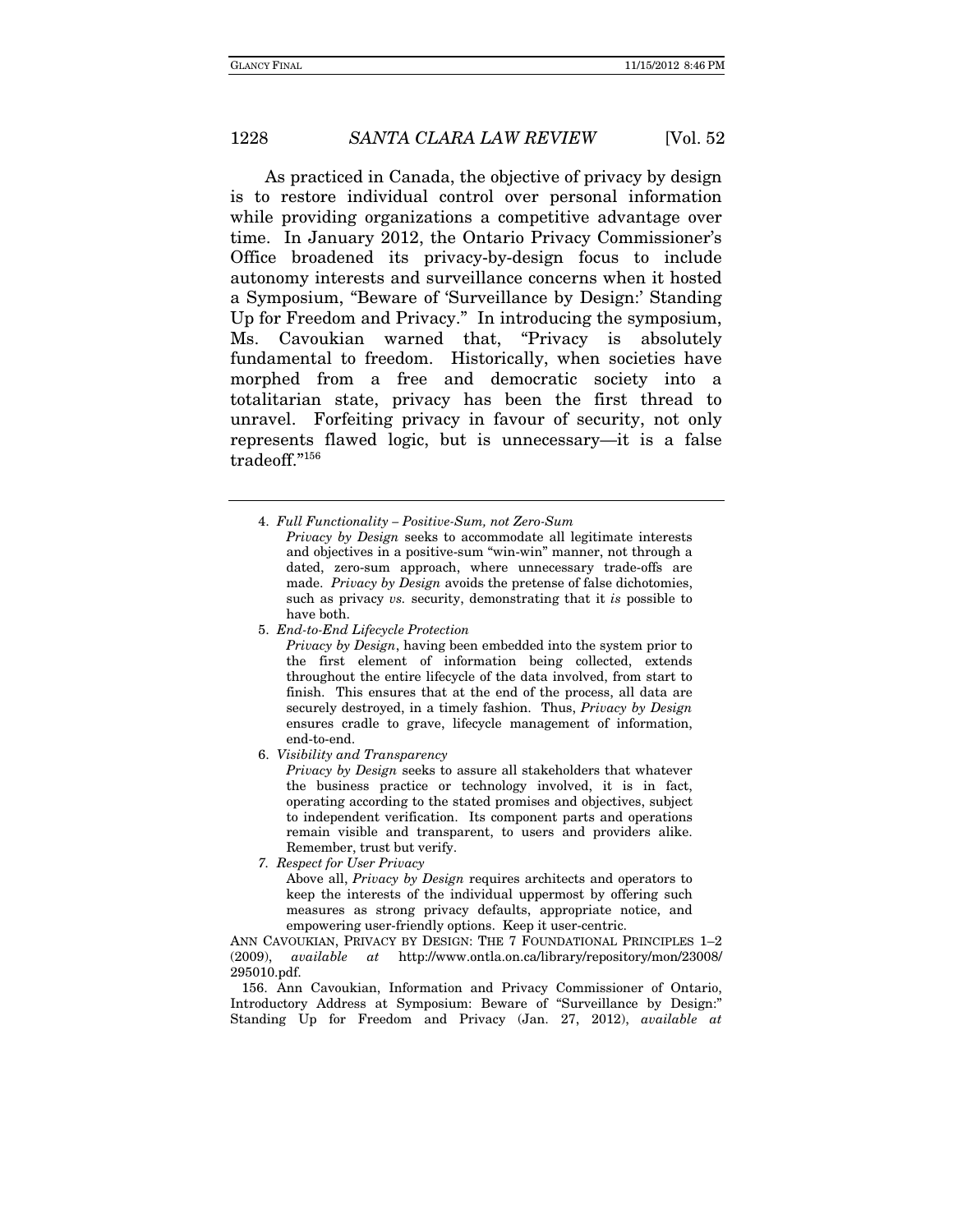The first step in privacy by design is a privacy impact assessment before launching a product, technology, or application. In the United States, privacy assessments are already fairly common. They were discussed in connection with the enactment of the Privacy Act of 1974 and were eventually mandated for federal agencies by the E-Government Act of 2002 that regulates personal information contained in federal government records systems. The 2002 E-Government Act mandates a prior Privacy Impact Assessment (PIA) to evaluate the privacy impact of any substantially revised or new federal agency Information Technology System.157 To the extent that the federal government is involved in creating or managing a communications network for autonomous vehicles, or collects data related to users of autonomous vehicles, a PIA is already required to assess in advance the ramifications of the system in terms of personal information privacy. An effective initial privacy strategy for autonomous vehicles<sup>158</sup> would require privacy impact assessments for all autonomous vehicle projects. Moreover, the substance of these privacy assessments should be expanded so that the assessments consider impacts on autonomy privacy and surveillance concerns, as well as personal information privacy.

In early 2012, the White House proposed a Consumer Privacy Bill of Rights, launched with a report, "Consumer Data Privacy in a Networked World: A Framework for Protecting Privacy and Promoting Innovation in the Global Digital Economy" (White House Privacy Report).159 This report suggests that "The Consumer Privacy Bill of Rights

http://www.realprivacy.ca/speakers.

 <sup>157.</sup> E-Government Act, Pub. L. 107-347, Title V, § 208 (2002). Title V is the Confidential Information Protection and Statistical Efficiency Act. Section 208 is entitled "Privacy Provisions" and pertains to privacy impact assessments. As in Privacy by Design, privacy assessments broadly apply to federal government personal information systems, although there are a number of exceptions.

 <sup>158.</sup> Applying Privacy by Design to autonomous vehicles should begin well before the design stage with farsighted assessment of how these vehicles will affect privacy over the long run. The earlier parts of this Article suggest an outline for such high-level assessment. Autonomous vehicles seem to be precisely the type of technologies that would benefit from careful attention to users' expectations. Privacy by Design is a particularly effective business practice for enterprises seeking to develop successful consumer products that will rely on the trust of users.

 <sup>159.</sup> WHITE HOUSE PRIVACY REPORT, supra note 63.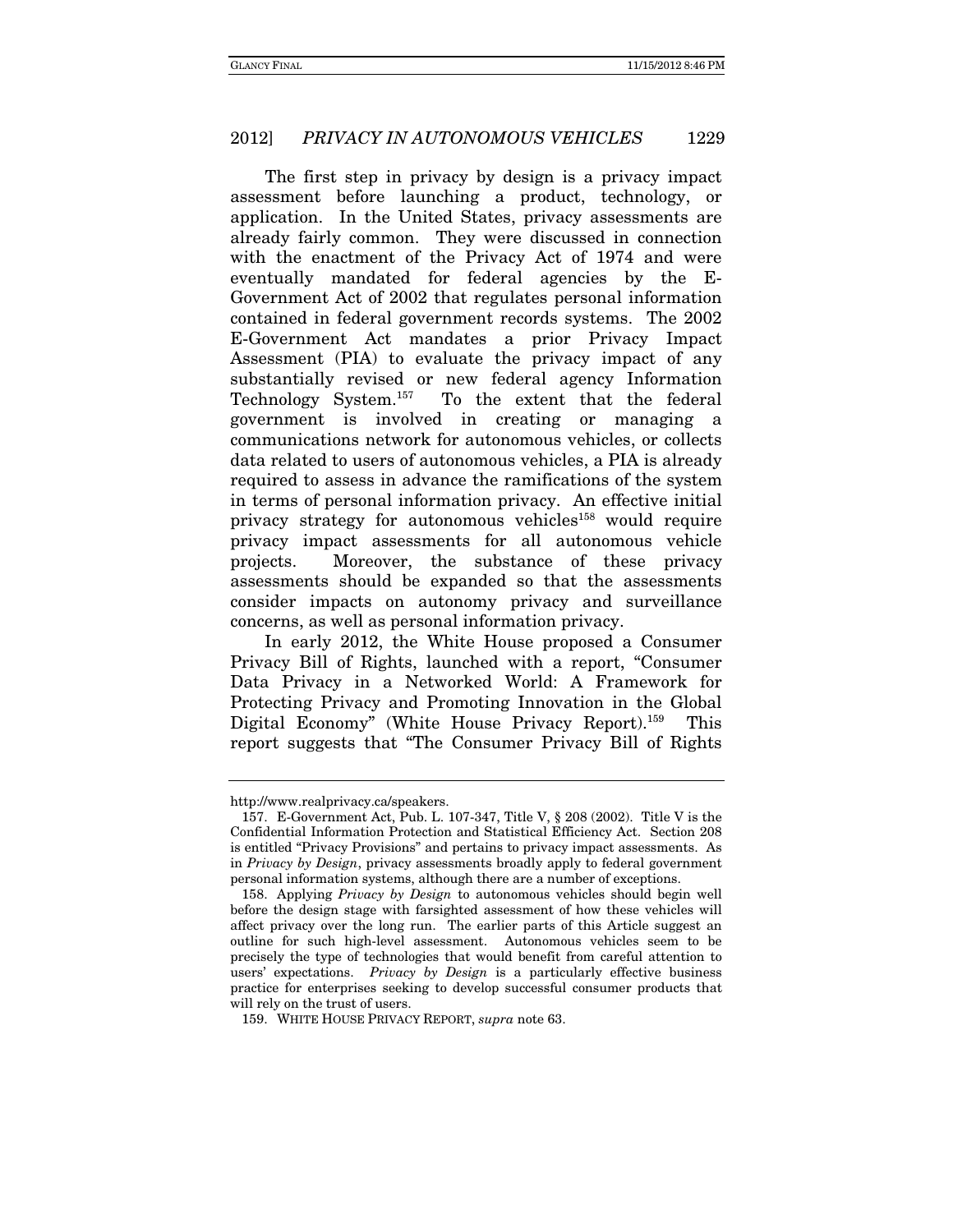should be the legal baseline that governs consumer data privacy in the United States."160 The White House's Consumer Privacy Bill of Rights seems directly to apply to at least some types of autonomous vehicles, particularly interconnected autonomous vehicles that rely on communications networks.

The personal data that is the focus of the White House Privacy Report privacy is "any data, including aggregations of data, which is linkable to a specific individual. Personal data may include data that is linked to a specific computer or other device," such as an identifier used to build a usage profile.<sup>161</sup> This definition appears to describe potential autonomous vehicle networks that would be based on the United States Department of Transportation's Connected Vehicle Program.162 The White House Privacy Report is concerned about "maintaining consumer trust in networked technologies,"163 and seeks to work with private sector stakeholders to protect privacy rights of consumers, with or without the need for further legislation. The specific rights included in the White House Consumer Privacy Bill of Rights are Individual Control, Transparency, Respect for Context, Security, Access and Accuracy, Focused Collection, and Accountability.164 Attention to these privacy rights endorsed by the United States President can help to optimize synergies between privacy and autonomous vehicles.

In addition to the White House Consumer Privacy Bill of Rights, many similar privacy principles and even bills of privacy rights have been suggested in recent years. Most outline what are familiarly called Fair Information Practices (FIPs), or Fair Information Practices Principles (FIPPs). Such privacy principles have been endorsed by federal agencies such as the Department of Commerce and the Federal Trade Commission.<sup>165</sup> Many privacy principles have

 <sup>160.</sup> Id. at 45.

 <sup>161.</sup> Id. at 10 (footnote omitted). The omitted footnote notes that the definition of personal data is similar to the definition of "personally identifiable information" used in connection with the Privacy Act of 1974.

<sup>162.</sup> See discussion supra Part I.A-B.

 <sup>163.</sup> WHITE HOUSE PRIVACY REPORT, supra note 63 at i.

<sup>164.</sup> Id. at 10.

<sup>165.</sup> See U.S. DEP'T OF COMMERCE: INTERNET POLICY TASK FORCE, supra note 50; FED. TRADE COMM'N REPORT, supra note 49.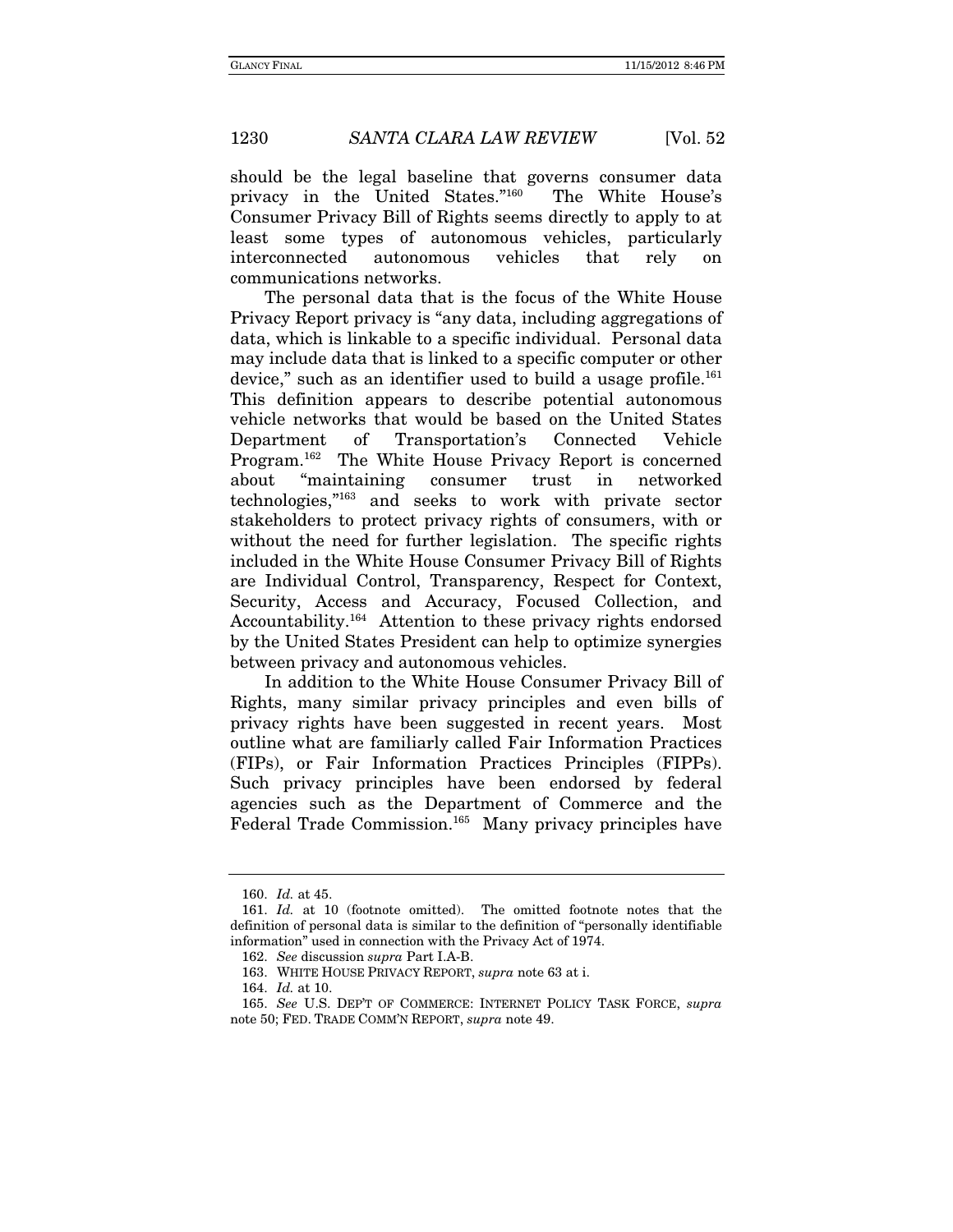been proposed as self-regulatory standards by industry groups. Of the many industry self-regulatory initiatives, one of the more pertinent to autonomous vehicles is the GSMA Association's<sup>166</sup> 2012 "Mobile Privacy Principles," accompanied by extensive "Guidelines for Mobile Application Development."167 The GSMA describes its core privacy values as "transparency, choice, and control—putting the user first."168 The GSMA Privacy Guidelines discuss ways to implement a privacy-by-design proactive approach in a mobile environment. They include explanations of fair information practices in a mobile setting, as well as examples and illustrative use cases. Since autonomous vehicles will share many location privacy issues with mobile applications, the GSMA principles and guidelines illustrate a potential privacy strategy. With regard to transportation technologies, a particularly useful privacy policy strategy for autonomous vehicles is the Vehicle Infrastructure Integration (VII) Privacy Policies Framework (VII Privacy Framework).169 The VII Privacy Framework was unanimously adopted by the VII Coalition, a public-private group brought together by the United States Department of Transportation to evaluate the feasibility of deployment of a nationwide DSRC network for vehicle safety and mobility.170 Until it was disbanded in 2007,

 <sup>166.</sup> GSMA (Groupe Speciale Mobile Association) refers to the powerful trade association (including around a thousand mobile telecommunications companies) that promotes the GSM mobile telephone system world-wide. See Membership, GSMA, http://www.gsma.com/history/ (last visited Apr. 22, 2012).

<sup>167.</sup> Privacy Design Guidelines of Mobile Application Development, GSMA, http://www.gsma.com/documents/privacy-design-guidelines-for-mobileapplication-development/20008 (last visited Apr. 22, 2012).

 <sup>168.</sup> Mobile Privacy Principles, GSMA, http://www.gsma.com/documents/ mobile-privacy-principles/20005/ (last visited Apr. 22, 2012). Additional GSMA Mobile privacy principles include: Openness, Transparency and Notice, followed by Purpose and Use, User Choice and Control, Data Minimization and Retention, Respect User Rights, Security, Education, Children and Adolescents, Accountability and Enforcement. Id.

 <sup>169.</sup> INSTITUTIONAL ISSUES SUBCOMM. OF THE NAT'L VII COAL., VEHICLE INFRASTRUCTURE INTEGRATION: PRIVACY POLICIES FRAMEWORK, (Feb. 16, 2007), [hereinafter VII PRIVACY FRAMEWORK] *available at*<br>http://www.its.dot.gov/research\_docs/61vii\_privacy\_framework.htm. The http://www.its.dot.gov/research\_docs/61vii\_privacy\_framework.htm. The Framework was drafted by the Institutional Issues Subcommittee and unanimously adopted by the Executive Leadership Team of the VII Coalition.

 <sup>170.</sup> VII refers to "Vehicle Infrastructure Integration," a USDOT program designed to implement the FCC's allocation in 1999 of the spectrum band at 5.9 GHz for dedicated short-range communications (DSRC). The application of this communications spectrum to vehicle-based communications for safety and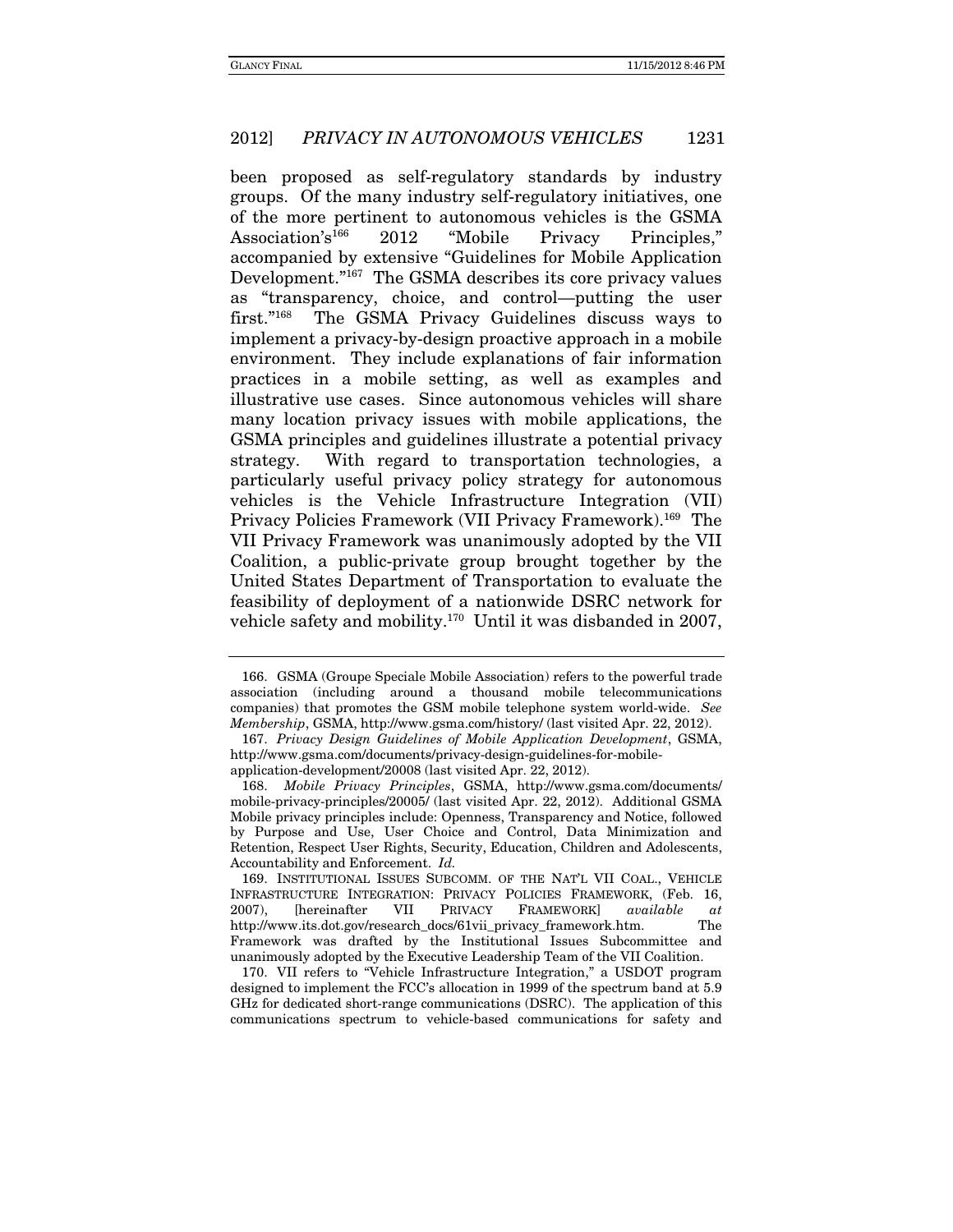the VII Coalition was composed of vehicle manufacturers, as well as state, regional, and federal transportation regulators. Its goal was to facilitate development and deployment of a national Dedicated Short Range Communications (DSRC) system for vehicles.171 The VII Privacy Framework represents a rare transportation-related example of proactive privacy policies created in advance to govern the rollout of a major new transportation technology. The Framework's policies continued to guide privacy protection as the VII system became part of the IntelliDrive<sup>SM</sup> program and later an aspect of the Connected Vehicle Program.172 To the extent that autonomous vehicles will use a national DSRC network, the VII Privacy Framework appears directly to apply.173

The VII Privacy Framework was conceived as a way to help sync the technical design of VII's advanced vehicle communications technologies with individuals' autonomy and personal information privacy interests, as well as with civil liberties concerns about surveillance. The goal was to assure that the technical design and operation of a nationwide DSRC network would respect reasonable privacy expectations. Between 2004 and 2007, a subcommittee of the VII Coalition painstakingly developed consensus regarding two related documents. These documents first articulate privacy principles tailored to the particulars of the VII's vehicle-based DSRC technologies and then set boundaries for legitimate uses of VII. The process involved important input from a

mobility purposes was launched by the United States Department of Transportation in 2004 as the VII Program. Id.

<sup>171.</sup> DSRC is a radio network at 5.9 GHz (5.850-5.925 GHz) spectrum that features extremely low latency (quick on the uptake) allocated by the Federal Communications Commission in 1999 for vehicle-to-vehicle and vehicle-toinfrastructure communications. Because of the quickness (low latency) of this frequency, DSRC is likely to be needed for V2V communications by the interconnected vehicle type of autonomous vehicles. See Robert B. Kelly & Mark D. Johnson, Defining a Stable, Protected and Secure Spectrum Environment for Autonomous Vehicles, 52 SANTA CLARA L. REV. 1271, 1281–82, 1289–90 (2012).

<sup>172.</sup> Connected Vehicle Research, supra note 8.

 <sup>173.</sup> The VII Privacy Policies Framework defines the National VII Program as a broad complex including "all physical, technical and functional aspects of the subsystems and components used to collect, receive, transmit, store, and/or disseminate data and information, as well as the institutional structures and measures implemented in order to govern VII System users and administrators." VII PRIVACY FRAMEWORK, supra note 169.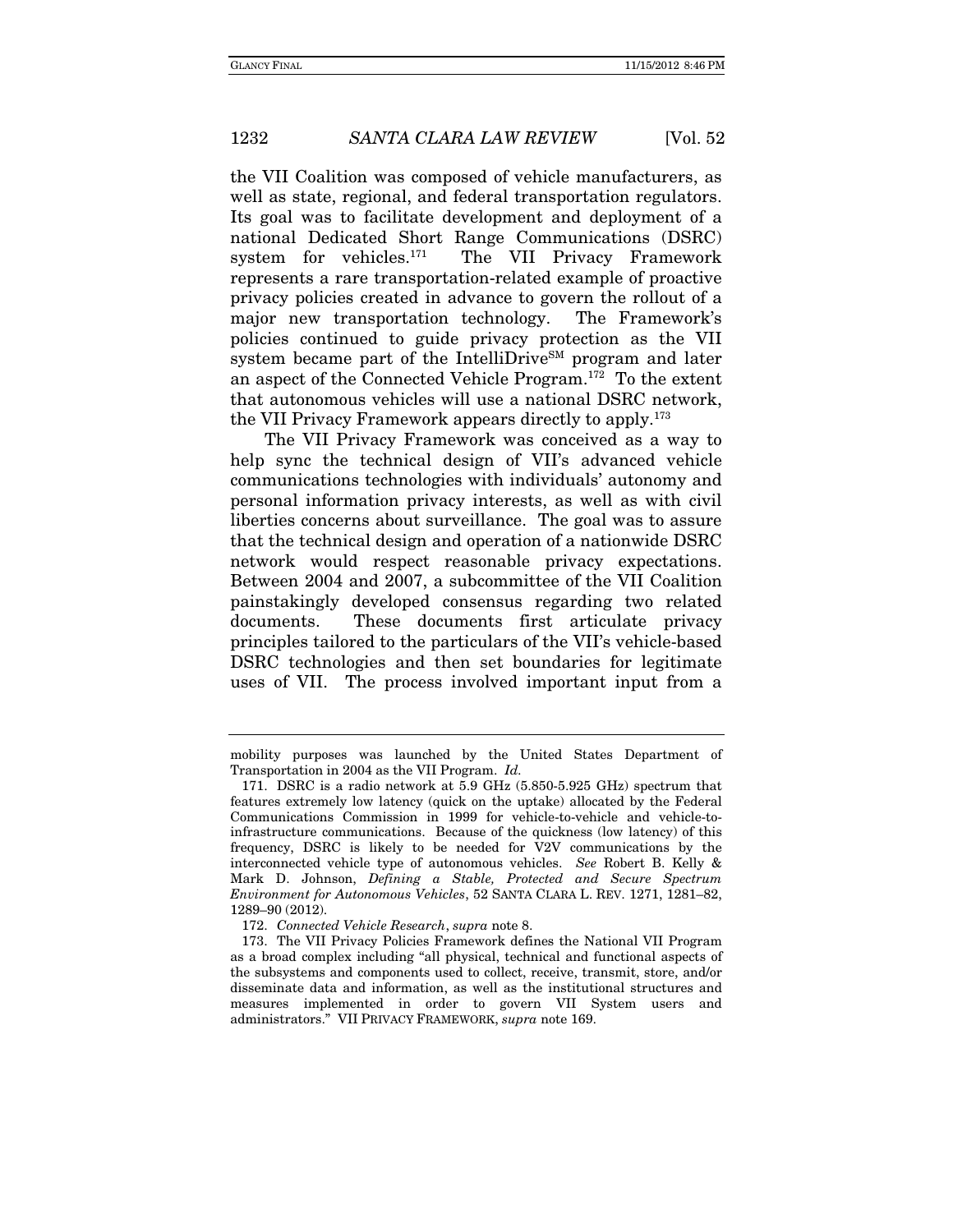variety of stakeholders, including privacy advocacy organizations in the development of appropriate privacy policies for DSRC technology. This process was precedent setting in fashioning appropriately tailored privacy policies to fit the VII technology as that technology was being developed. Concentrated efforts to devise privacy policies that would work in the complex world of vehicle regulation, vehicle manufacturing, and the often-multifarious concerns of people who are expected to use and to rely on new transportation technology produced the VII Privacy Framework.

The first part of the Framework contains the VII Privacy Principles that are designed to assure that, to the greatest extent possible, individuals who use VII-equipped vehicles will be able to do so privately and anonymously. Such an objective is sometimes described as minimization of personal information. To the extent that personal information might be needed for specific DSRC applications or services, the VII Privacy Principles emphasize the importance of fair information practices. These practices include as notice and consent, as well as the need for careful protection of personal information and for limits on how long personal information would be retained by the network and those with access to it. The nine VII Privacy Principles begin with Respect for Privacy and Personal Information and include Information Purposes, Acquisition, Notice, Fair Information Use, Information Protection and Retention, Openness, Participation and Accountability. The principles emphasize the importance of anonymity secured, in part, through technical methods designed and built into the DSRC System. Based on OECD privacy guidelines, $174$  the principles were presented in the familiar context of Fair Information Practices (FIPs) already widely used in both the public and private sectors in the United States. At the same time, each principle was carefully crafted to apply specifically to the VII program's vehicle-based DSRC communications network. A similar effort will also be needed in shaping privacy protection for autonomous vehicles.

 <sup>174.</sup> OECD GUIDELINES ON THE PROTECTION OF PRIVACY AND TRANSBORDER FLOWS OF PERSONAL DATA, http://www.oecd.org/document/18/0,3746,en\_2649\_ 34223\_1815186\_1\_1\_1\_1,00.html (last visited Apr. 24, 2012).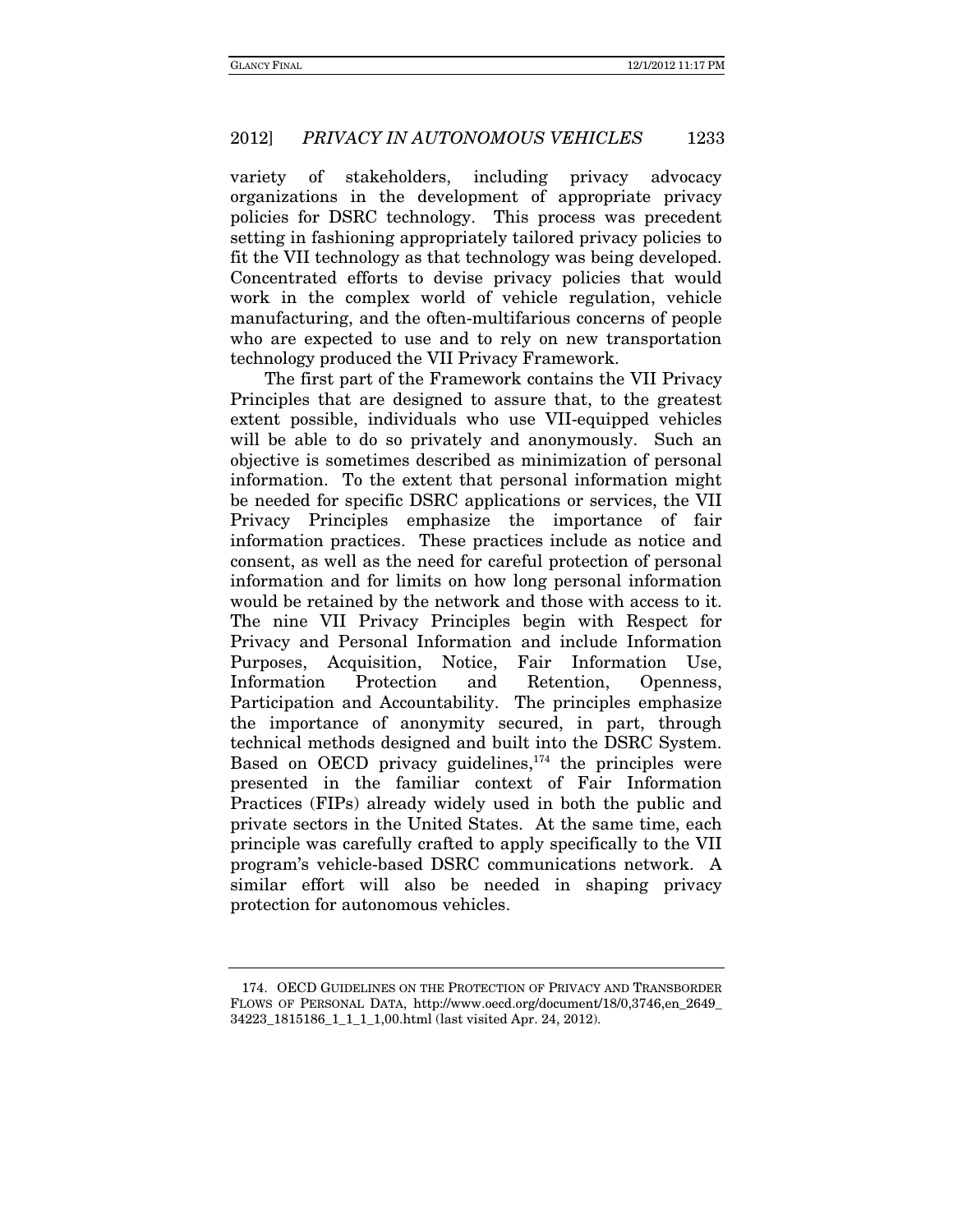The second part of the VII Privacy Framework regarding Privacy Limits is far more innovative and important.<sup>175</sup> This aspect of the VII Privacy Framework sets boundaries on uses of personal information collected by or through a national DSRC network. These Limits establish clear lines beyond which VII's DSRC network is not to be operated or used. The Limits call out particular potential uses of the VII system that, for policy reasons, cannot be allowed.<sup>176</sup> Such defined policy boundaries are a particularly effective way to build consumer trust and confidence. Being clear in advance about what the technology will and will not do with regard to user privacy is an essential trust-building strategy.

The VII Privacy Limits are organized according to functional areas in which the DSRC network would operate: public-sector transportation, public-sector commerce and toll collection, public-sector regulation and commercial vehicle permitting, law enforcement/investigation, public security surveillance, private-sector commerce, and private-sector transportation. This functional organization adapts the Limits to the practical contexts of particular DSRC vehicle technology applications. The Limits emphasize vehicle owners' rights to remain anonymous through the technical design of the DSRC network, as well as through operational controls over the National VII Program. Voluntary individual user consent and choice set important boundaries with regard to use of personal information derived from the DSRC network. For example, the Limits provide that, except for specific public sector regulation and commercial vehicle permitting applications in which personal information is required by law, individuals using DSRC-equipped vehicles should not be required to supply personal information.

The VII Privacy Policies Framework was developed as a foundation. More detailed privacy guidance and further legislative and regulatory measures were expected to carry out the fundamental privacy protections and expectations

 <sup>175.</sup> VII PRIVACY FRAMEWORK, supra note 169 (referring to the section entitled, Vehicle Infrastructure Integration Privacy Limits on Uses of Personal Information).

 <sup>176.</sup> For example, Limit 4 provides that "the National VII Program shall not be used by law enforcement for: recording real-time video or voice of vehicle occupants, or . . . off-board control of vehicle driving or maneuvering functions." VII PRIVACY FRAMEWORK, supra note 169.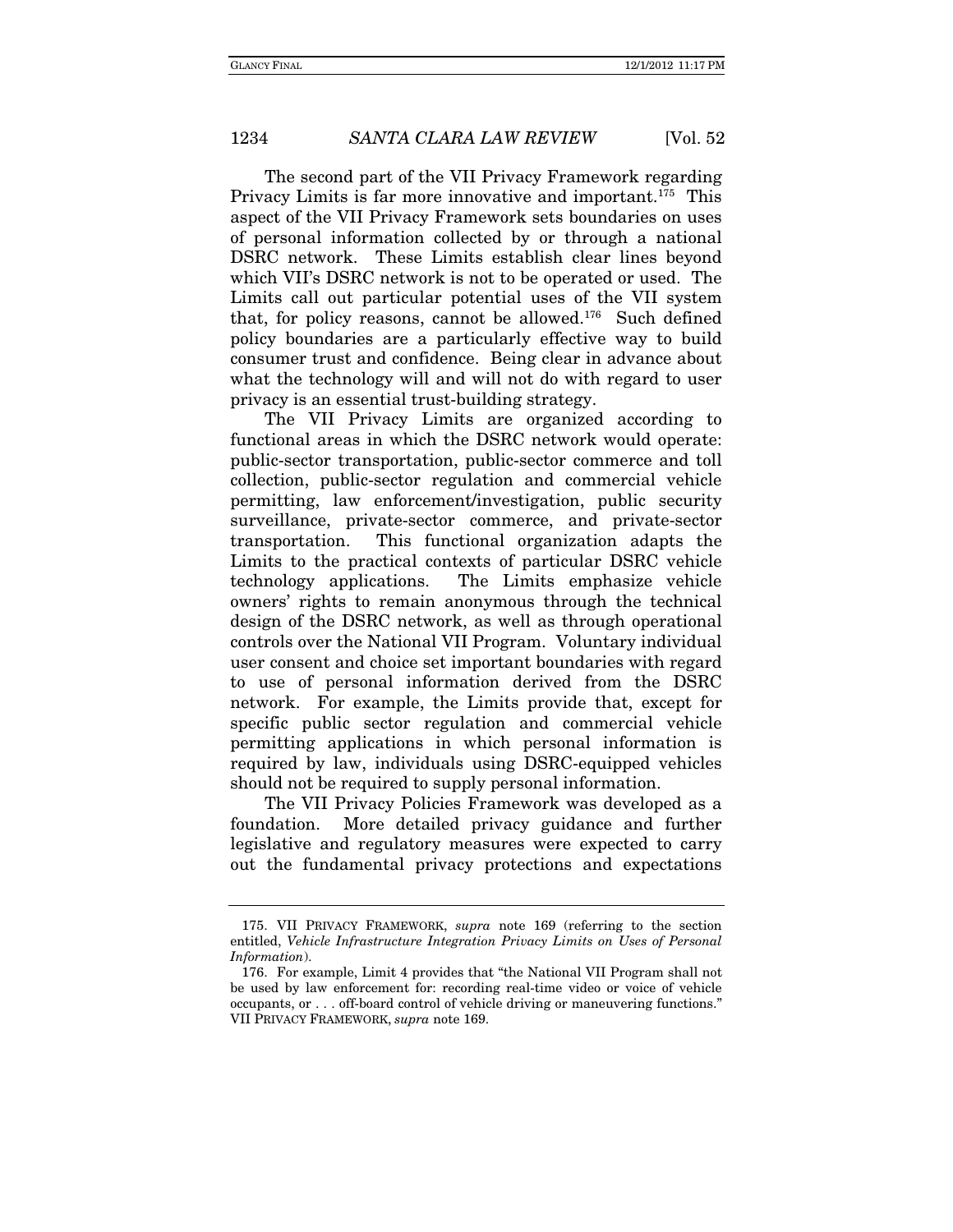outlined in the Framework. In considering privacy protection for autonomous vehicles, a similar deliberative process of consensus building among stakeholders, including privacy advocacy groups would be wise. A privacy policy framework similarly structured in two parts—one containing principles and the other providing limits to technological applications provides a useful model for creating an autonomous vehicles privacy policies framework.

So far, there are neither technical nor legal standards specifically addressed to autonomous vehicles. In addition to high-level, privacy-by-design measures, privacy standards need to be included among the legal and technical requirements for autonomous vehicles. Technical criteria regarding such matters as anonymization of personal information generated by and gathered from autonomous vehicles, as well as data encryption standards, need to be adopted for all autonomous vehicles before they are launched into the consumer market. The Society of Automotive Engineers (SAE) On-Road Autonomous Vehicle Standards Committee (part of the Vehicle Engineering Systems Group of the Motor Vehicle Council) embarked on standard setting for "On-Road Autonomous Vehicles" in 2012.177 Standards for autonomous vehicles are being called for by both industry and legislators.178 Privacy requirements should be among these standards.

Legislation is also likely to affect interactions between privacy and autonomous vehicles. Privacy issues related to a person's physical location (often called "location privacy") have become highly visible. In response, legislation governing that aspect of autonomous vehicles has already been introduced. Legislation pending before the 112th Congress in 2012 includes both Senator Franken's "Location Privacy Protection Act" (S. 1223) and the "Geolocation Privacy and Surveillance Act" (H.R. 2168 and S. 1212) as well as Senator Leahy's "Electronic Communications Privacy Act Amendments Act of 2011" (S. 1011), of which Section 5

 <sup>177.</sup> See On-Road Autonomous Vehicle Standards Committee, supra note 65.

 <sup>178.</sup> For example, California State Senator Alex Padilla has introduced SB 1298 to allow autonomous vehicles to be licenseable in California. Chuck Squatriglia, California Lawmaker Wants Rules for Robo-Cars, Autopia Blog, WIRED (Feb. 29, 2012, 7:10 PM), http://www.wired.com/autopia/2012/02/padillarobo-cars-sb-1298.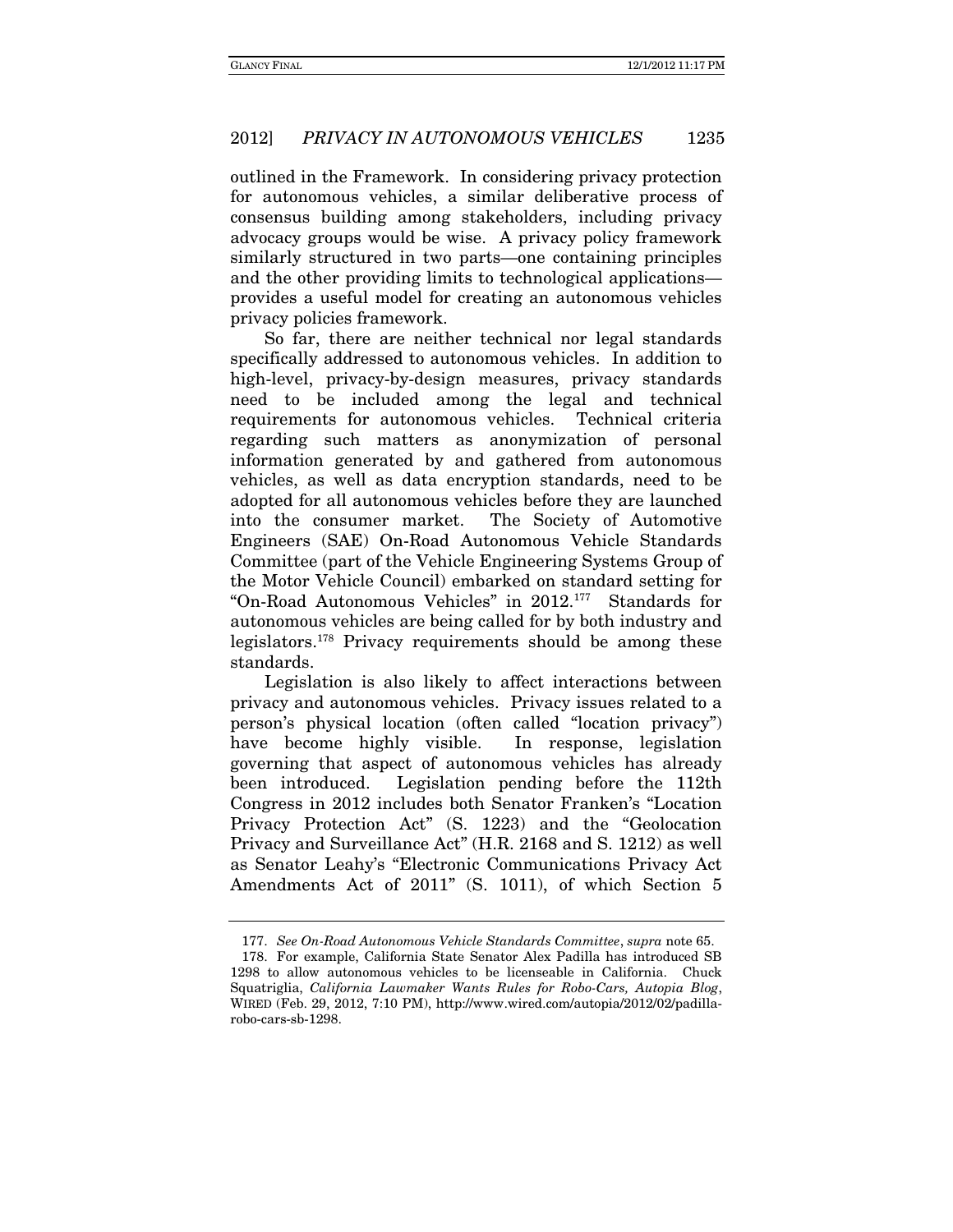focuses on "Location Information Privacy." In the Executive Branch, the White House has suggested legislative enactment of the Consumer Privacy Bill of Rights, discussed above, that directly addresses networks and location information both of which are likely to be features of autonomous vehicles.<sup>179</sup>

Proposed legislation likely to affect autonomous vehicles contains a variety of initiatives. These legislative proposals are significant because they all call for protection of location privacy rights of consumers, including those who may become users of autonomous vehicles. For example, Senator Franken's proposed legislation, S. 1223, expressly applies to communications devices, "including but not limited to, a vehicle the individual drives."180 All of the various legislative proposals regarding location privacy place privacy protection responsibilities on technology providers to assure that potential users retain control over collection of personal location information and affirmatively and knowingly consent before users' personal location information is collected or used. In the future, federal legislation may also specifically regulate autonomous vehicles on a national basis. If so, requirements for privacy protections, as well as privacy impact analyses and regular privacy audits, should be included, as well as limits prohibiting use of autonomous vehicles for surveillance purposes.

As a regulatory matter, the National Highway Traffic Safety Administration (NHTSA) has indicated that the agency understands the importance of privacy, particularly location privacy, with regard to regulating autonomous vehicles.181 Regulatory measures either in the form of autonomous vehicle safety standards related to consumer acceptance or in response to legislation regarding autonomous vehicles would wisely include specific requirements for protection of autonomous vehicle users' privacy. Since NHTSA considers privacy protection to be an important aspect of consumer acceptance of autonomous vehicles,182 safety rules regarding autonomous vehicles are should recognize the need not only for technical standards,

 <sup>179.</sup> See WHITE HOUSE PRIVACY REPORT, supra note 63.

 <sup>180.</sup> Location Privacy Protection Act, S. 1223, 112th Cong. § 3(a) (2011).

 <sup>181.</sup> See Wood et al., supra note 8, at 1446, 1461–63, 1466–67.

 <sup>182.</sup> Id.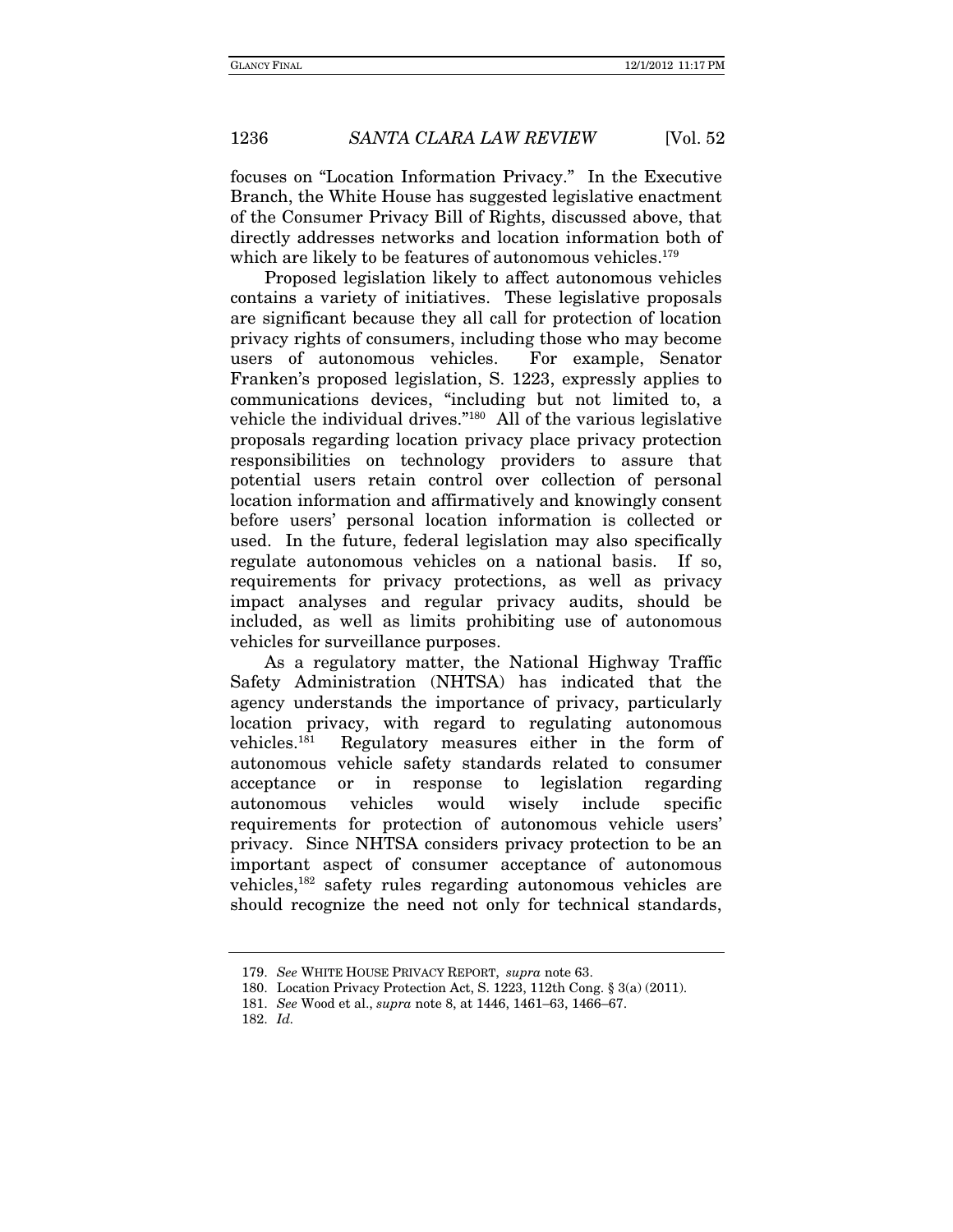but also for privacy policies as well.

Other federal agencies, including both the Federal Trade Commission and the Department of Commerce, have suggested the need for particular measures to protect location information in the context of Internet browsing and mobile devices. The Federal Trade Commission Report, "Protecting Consumer Privacy in an Era of Rapid Change," released in March 2012, expresses specific concern about location-based mobile services.<sup>183</sup> Since that time, FTC has intensified its scrutiny of both on-line Internet tracking and on-the-road location tracking.184 Concerns about Internet tracking related to online behavioral advertising that records people's movements on the Internet are in some ways similar to concerns about tracking people in real space, including people using autonomous vehicles. In both contexts, user choice and consent are as important as they are difficult to obtain and to maintain. Both on the road and on line, "Do Not Track" should mean, "when the consumer so chooses, Do Not Collect."185

Many different privacy-enhancing technologies, such as encryption and anonymization, are available to privacyminded autonomous vehicle developers. Autonomous vehicles have the potential to apply intelligent systems to make protection of privacy interests automatic. For example, privacy limits (such as transmitting or retaining only anonymous information, or automatic encryption of all personal information) could be built into an autonomous vehicle's technology to prevent privacy problems from arising. Such measures would also reassure autonomous vehicle users, who might otherwise be reluctant to trust autonomous vehicles because of privacy concerns. Autonomous vehicles also could be technically prevented from collecting, storing, or transmitting specific information related to a person, such as the person's location or home address. In other words, the intelligence that drives an autonomous vehicle should be smart enough to make privacy protection part of the

 <sup>183.</sup> See FED. TRADE COMM'N REPORT, supra note 49.

<sup>184.</sup> See, e.g., Id.; MOBILE APPS FOR KIDS: CURRENT PRIVACY DISCLOSURES ARE DISAPPOINTING (2012), available at http://ftc.gov/os/2012/02/120216 mobile\_apps\_kids.pdf.

 <sup>185.</sup> Brill, supra note 62.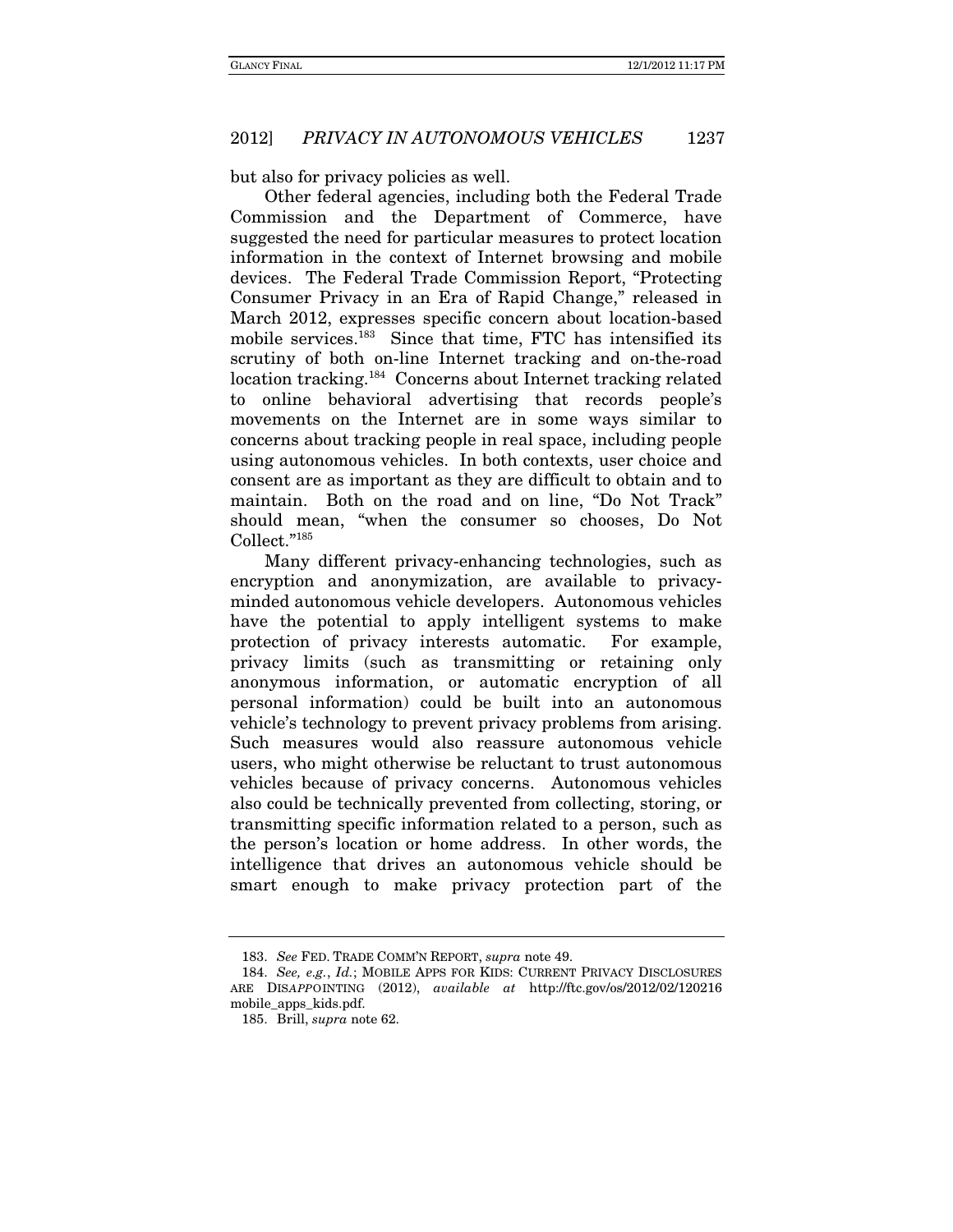architecture of autonomous vehicles.

An autonomous vehicle can be designed to minimize personal information that it generates, collects, or retains. Such technical measures as encryption and access controls can also help prevent any personal information that is collected by an autonomous vehicle from becoming available to others. If personal information is necessary to perform a particular function (such as toll payment), that personal information should be automatically destroyed when that transitory purpose (paying the toll) has been accomplished.186 Autonomous vehicles can also be built to prevent external control from taking over an autonomous vehicle from its user. Measures that permit a user to retain or to regain control over the vehicle would also facilitate autonomy privacy interests of prospective users of autonomous vehicles.<sup>187</sup>

Particular types of autonomous vehicles will likely require attention to different types of privacy enhancing technologies. For example, an interconnected autonomous vehicle will likely transmit significant amounts of information, potentially including personal information. That personal information needs to be rendered anonymous, as well as encrypted, before it is transmitted into the network. Moreover, access to such a network needs to be secured through such controls as changing encryption keys and identifiers. The selfcontained type of autonomous vehicle will also require strict limits on retaining personal information and efforts to protect the anonymity of users. Any recorded personal information would also need to be strongly encrypted, protected by access authentication and subject to tough physical security.

Preventing use of both types of autonomous vehicles from becoming surveillance tools will require political commitment as well as legal enforcement of privacy norms protecting

 <sup>186.</sup> For example, the 511.org traveler information system in the San Francisco Bay area has embraced significant privacy protections. See Privacy, 511 SF BAY TRAFFIC, http://traffic.511.org/privacy.asp (last visited Apr. 22, 2012); see also Adam Clymer, Tracking Bay Area Traffic Creates Concern for Privacy, N.Y. TIMES, Aug. 26, 2002, at A11.

 <sup>187.</sup> For example, a recent article has made a special plea that all autonomous vehicles should have a steering wheel. Jonah Goldberg, Take the Wheel, Somebody, NAT'L REV. ONLINE (Mar. 9, 2012, 12:00 AM), http://www.nationalreview.com/articles/293005/take-wheel-somebody-jonahgoldberg.